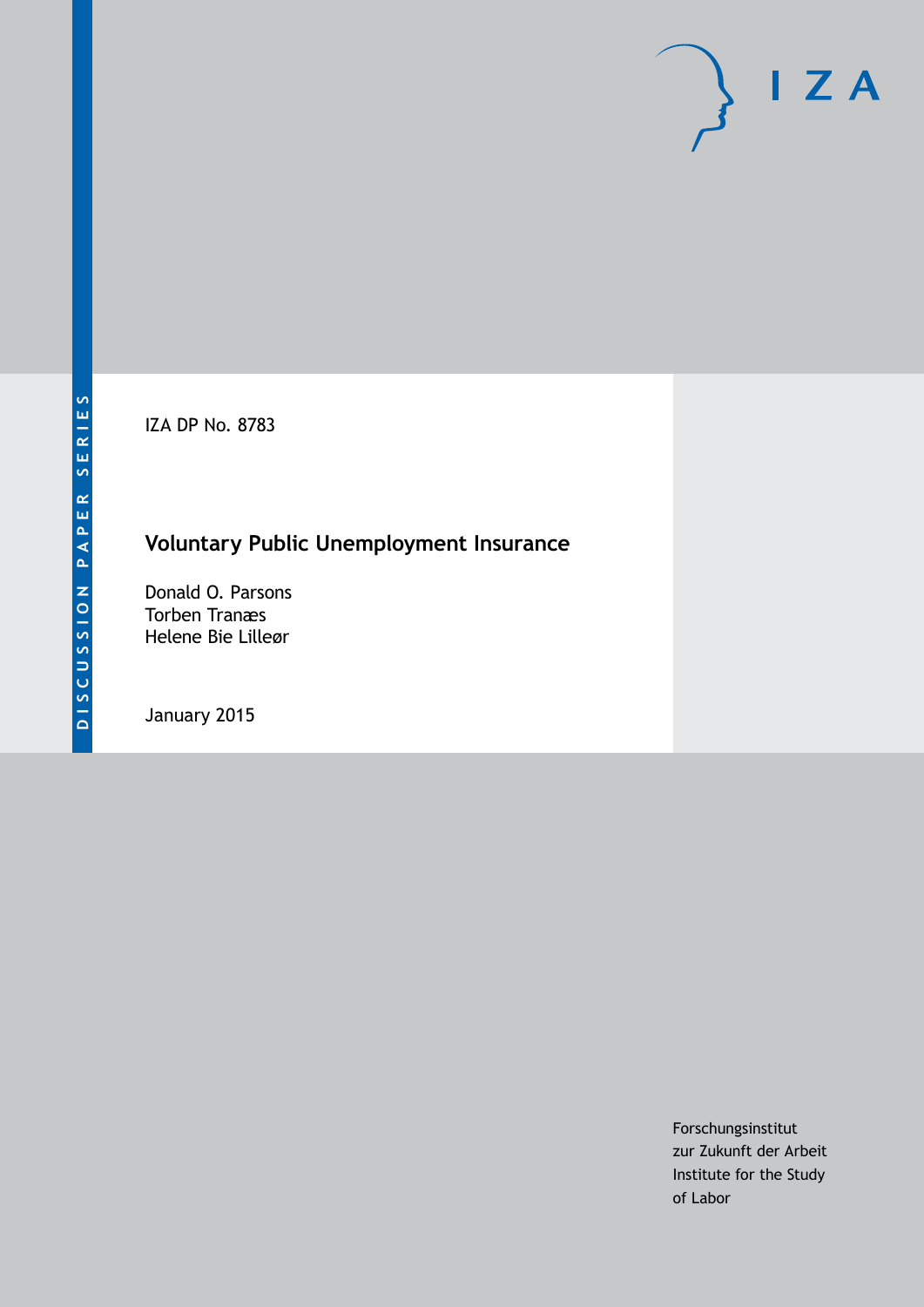# **Voluntary Public Unemployment Insurance**

## **Donald O. Parsons**

*George Washington University and IZA*

## **Torben Tranæs**

*Rockwool Foundation Research Unit, IZA and CESifo*

## **Helene Bie Lilleør**

*Rockwool Foundation Research Unit*

Discussion Paper No. 8783 January 2015

IZA

P.O. Box 7240 53072 Bonn Germany

Phone: +49-228-3894-0 Fax: +49-228-3894-180 E-mail: [iza@iza.org](mailto:iza@iza.org)

Any opinions expressed here are those of the author(s) and not those of IZA. Research published in this series may include views on policy, but the institute itself takes no institutional policy positions. The IZA research network is committed to the IZA Guiding Principles of Research Integrity.

<span id="page-1-0"></span>The Institute for the Study of Labor (IZA) in Bonn is a local and virtual international research center and a place of communication between science, politics and business. IZA is an independent nonprofit organization supported by Deutsche Post Foundation. The center is associated with the University of Bonn and offers a stimulating research environment through its international network, workshops and conferences, data service, project support, research visits and doctoral program. IZA engages in (i) original and internationally competitive research in all fields of labor economics, (ii) development of policy concepts, and (iii) dissemination of research results and concepts to the interested public.

IZA Discussion Papers often represent preliminary work and are circulated to encourage discussion. Citation of such a paper should account for its provisional character. A revised version may be available directly from the author.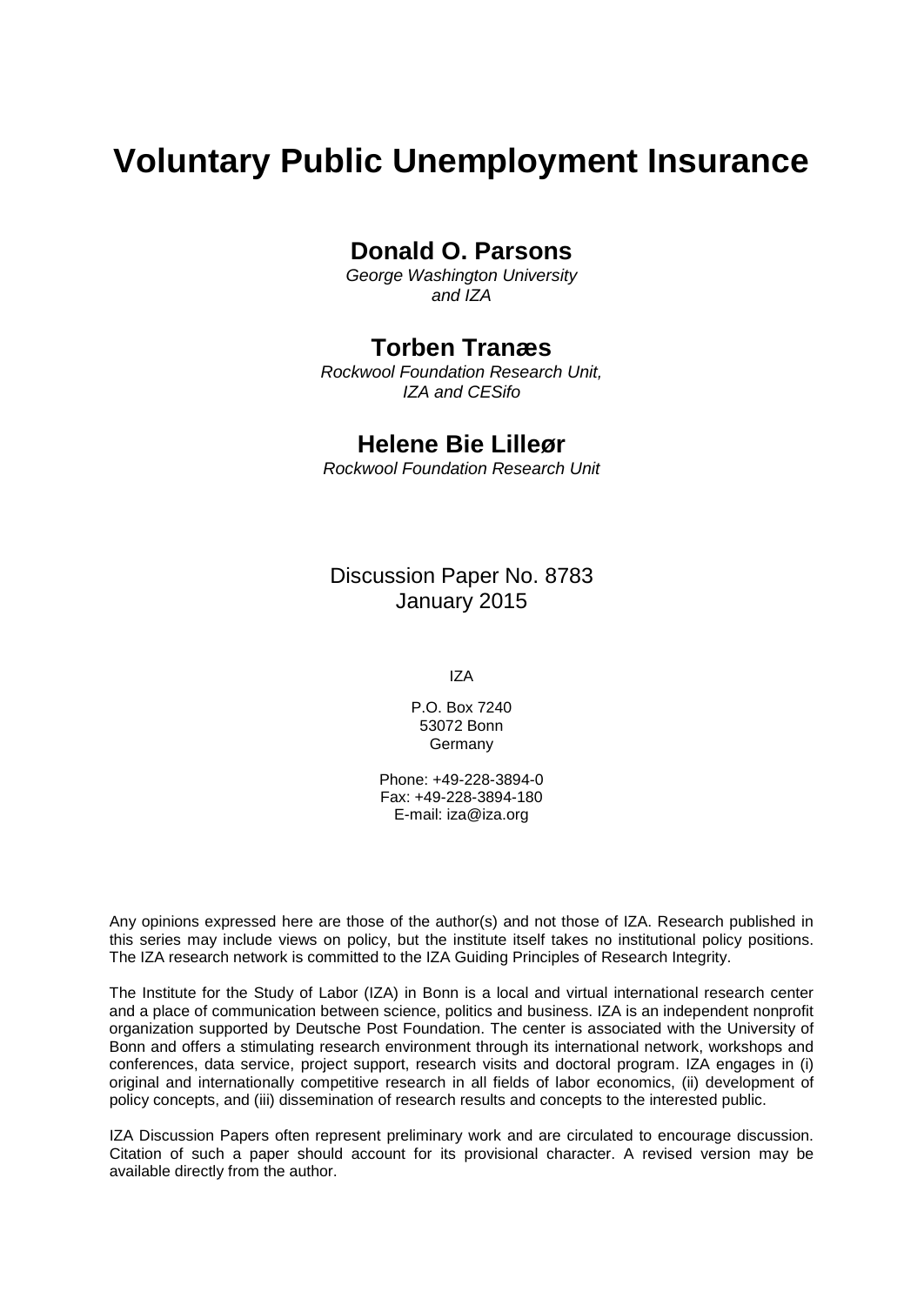IZA Discussion Paper No. 8783 January 2015

## **ABSTRACT**

## **Voluntary Public Unemployment Insurance[\\*](#page-1-0)**

Denmark has drawn much attention for its active labor market policies, but is almost unique in offering a voluntary public unemployment insurance program requiring a significant premium payment. A safety net program – a less generous, means-tested social assistance plan – completes the system. The voluntary system emerged as one of many European "Ghent systems," essentially government subsidized trade union plans, but has since lost many key features of such plans. We assess system performance using a 10% sample of the Danish population drawn from administrative data. Coverage rates for the voluntary programs are surprisingly high, approximately 80 percent of the workforce, but the program has predictable selection effects, including adverse selection across risk classes and a substantial charity hazard (low coverage among those with generous treatment under the safety net program). The latter appears to explain the difficulty of shifting to a compulsory system; redistribution effects would be concentrated among the previously uninsured in the lowest decile of the income distribution, a problem in the Danish welfare state.

JEL Classification: J65, H4

Keywords: unemployment insurance, social assistance, early retirement

Corresponding author:

Donald O. Parsons Economics Department George Washington University 2115 G Street NW, Monroe 368 Washington, DC 20052 USA E-mail: [dopars@gwu.edu](mailto:dopars@gwu.edu)

Funds for this research were provided in part by the project "The Welfare State: Threats, Problems, and Some Solutions" and EPRU. A much earlier version circulated under the same title, "Voluntary Public Unemployment Insurance," CESifo Working Paper No. 1010, August 2003. The comments and encouragement of participants at conferences at EPRU (University of Copenhagen), the Center for Applied Microeconomics (University of Copenhagen), and the University of Maryland, and at seminars at the Center for Economic Studies (U.S. Bureau of the Census), CESifo, George Washington University, the University of Helsinki, and U.S. Bureau of Labor Statistics are gratefully acknowledged. We also wish to thank Niels Blomgren-Hansen and Niels Westergård-Nielsen for discussions of the Danish unemployment insurance system; Michael Burda, Martin Browning, Mette Ejrnæs, Peter Jensen, Ann-Sofie Kolm, and Bent E. Sørensen for comments on earlier drafts; Tina Kyhl for consulting assistance on social assistance legislation and administration; and Duy Thanh Huynh and Rasmus Landersø for research assistance.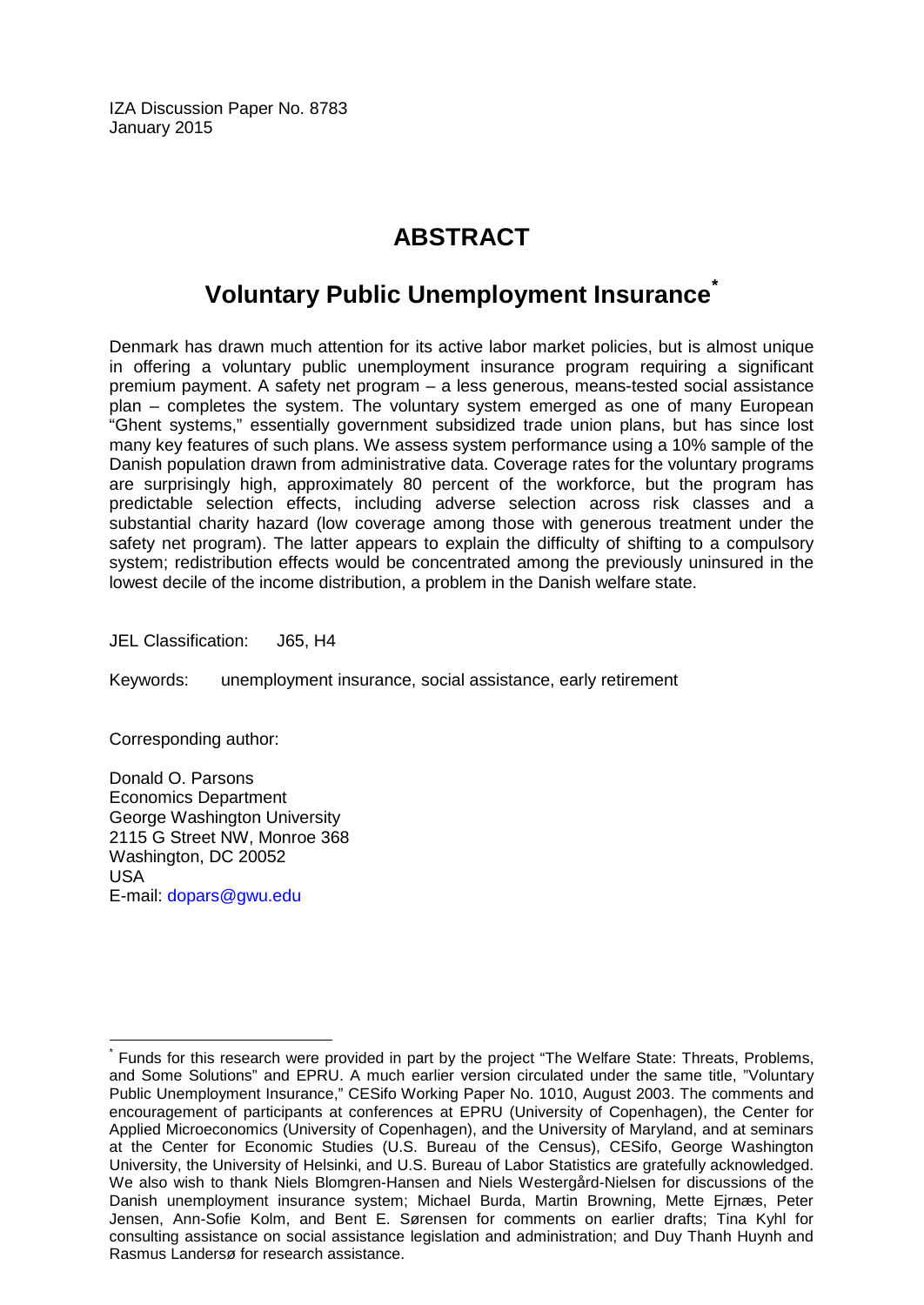#### **I. Introduction**

Denmark has drawn much attention for its active labor market policies, but is quite unusual in one other insurance dimension. Its unemployment insurance system is voluntary and requires a significant premium payment. Voluntary public unemployment systems were widespread in the early years of public unemployment insurance programs, ILO (1955). Denmark and many other European countries initially adopted the Ghent system, essentially government subsidization of trade union plans. This approach had advantages, many of which eroded over time, and most countries converted to unified, compulsory systems, leaving only a handful of countries with voluntary systems, including Finland, Sweden, and more substantially Denmark. Using a 10% sample of the Danish population drawn from administrative data, we explore the function of this system in modern Denmark and seek answers to the question of why Denmark has maintained a voluntary unemployment system.<sup>[1](#page-3-0)</sup>

Evidence from other voluntary insurance schemes suggests that it is difficult to induce widespread participation in such programs. This is partly a rational response to alternative public (free) programs, the charity hazard, but may also indicate widespread consumer myopia (or optimism bias). The well documented history of voluntary flood insurance in the U.S. is one example. After-the-event pressures to provide aid to flood victims induced the U.S. government to consider the failure of the private market for flood insurance.<sup>[2](#page-3-1) [3](#page-3-2)</sup> As a consequence, the federal government established the National Flood Insurance Program in 1968, offering communities strong incentives, including a program of

<span id="page-3-0"></span><sup>1</sup> For broad overviews of recent trends in unemployment and labor market policies in Denmark, see Pedersen (1993), Pedersen and Smith (1995), Andersen, Jensen, and Risager (2000), Søndergaard (2000), and Andersen and Svarer (2007). For a discussion of the Swedish unemployment insurance system, see Bjorklund and Holmlund (1991); for recent reforms, Lindquist and Wadensjö (2007).<br><sup>2</sup> Anderson (1974) provides an early policy review.

<span id="page-3-2"></span><span id="page-3-1"></span>

As one private insurance association wrote, "Some years ago several companies seriously attempted to write specific flood insurance only to learn that there was a very limited market for such coverage, that the peak demand for flood insurance was immediately following a flood, and that property owners generally did not maintain their flood insurance in force after the lapse of several floodless years." American Insurance Association (1956, pp. 172-173).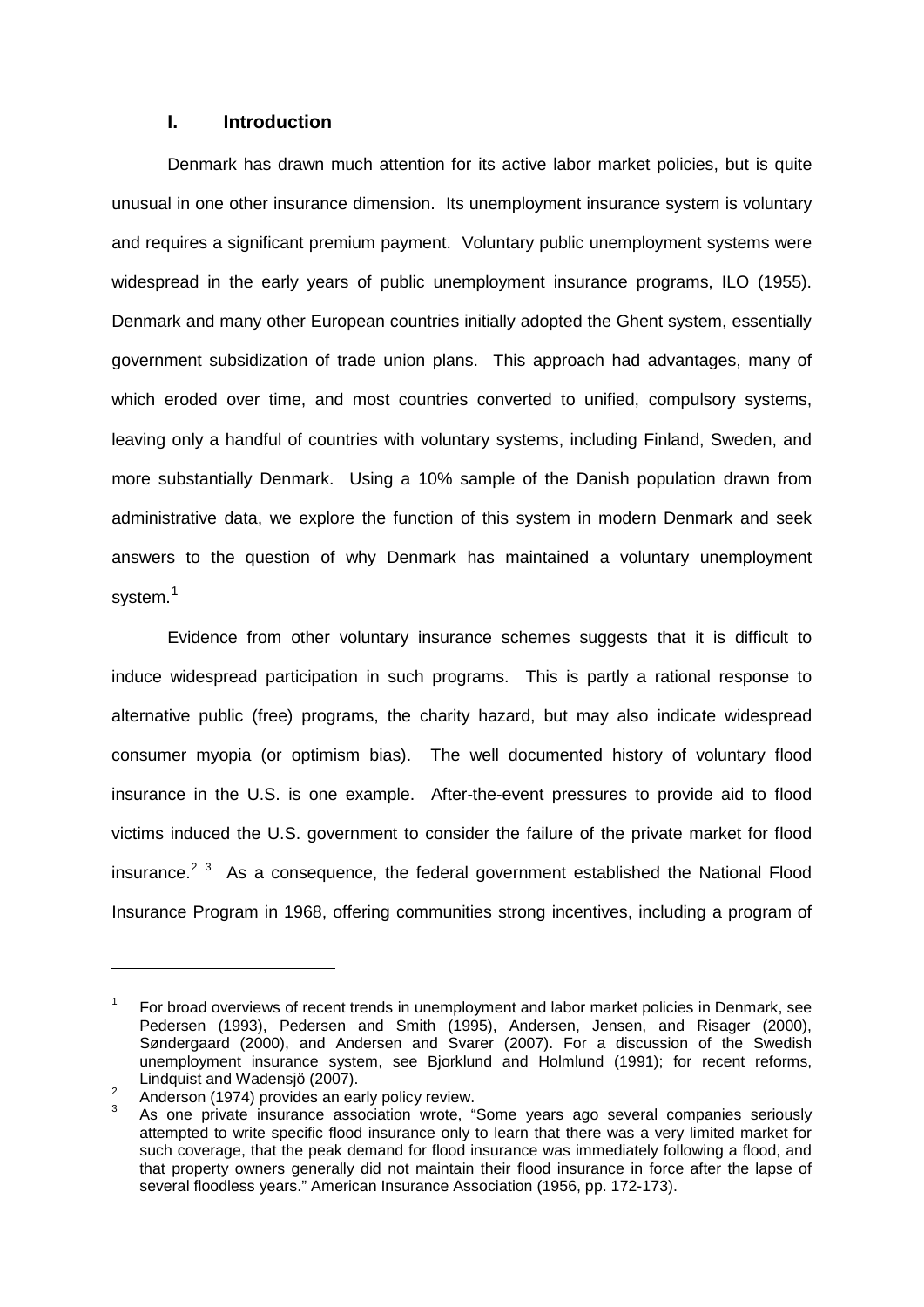heavily subsidized flood insurance on existing housing, to undertake appropriate flood risk surveys and land management reforms. The insurance program convincingly demonstrated that U.S. consumers would not voluntarily buy even heavily subsidized flood insurance:

… there is evidence which suggests that many individuals will not purchase flood insurance voluntarily even if it is subsidized 90 percent by the federal government. It appears unlikely that prospective homeowners would purchase flood insurance at actuarial rates unless required to do so, particularly in view of the incentive to rely on disaster relief. Kunreuther (1973, p.23)

Browne and Hoyt (2000, p.293) report that, "In 1993 the greatest single flood event in the United States occurred…Of the \$12 billion in damages, less than \$1 billion was covered by federal flood insurance."[4](#page-4-0)

Early evidence suggested considerable worker myopia when offered a voluntary unemployment insurance plan. William Franklin Willoughby for the U.S. Department of Labor reviewed early European unemployment insurance programs for possible adoption in the United States, Willoughby (1897). One was a voluntary program established in 1893 in Berne, Switzerland financed by a combination of membership dues, employer gifts and municipality contributions. In the first full year of operation, payouts exceeded member dues by a factor of seven to one, yet paid membership shrank in the second year, and the plan quickly failed.

The Danish system may not suffer from the same myopia concerns--the population is well educated and professionally counseled on government programs—but serious selection issues remain. Excluding special charges for ancillary programs which vary across UI-funds, premiums are identical for all workers despite large differences in unemployment risk, a pricing structure that encourages adverse selection. Charity hazard is also a problem. The Danish social safety net for unemployed workers without insurance is generous; meanstested social assistance is available to uninsured unemployed workers as well as UI benefit

<span id="page-4-0"></span>In response to the limited demand for insurance, the government turned to compulsion, requiring that all structures financed by an institution with a federal government link, which includes most mortgage suppliers in the U.S., must require that the mortgagors purchase Federal insurance. This mandate has had surprisingly modest effects, perhaps because of limited efforts to enforce the mandate, GAO (1990).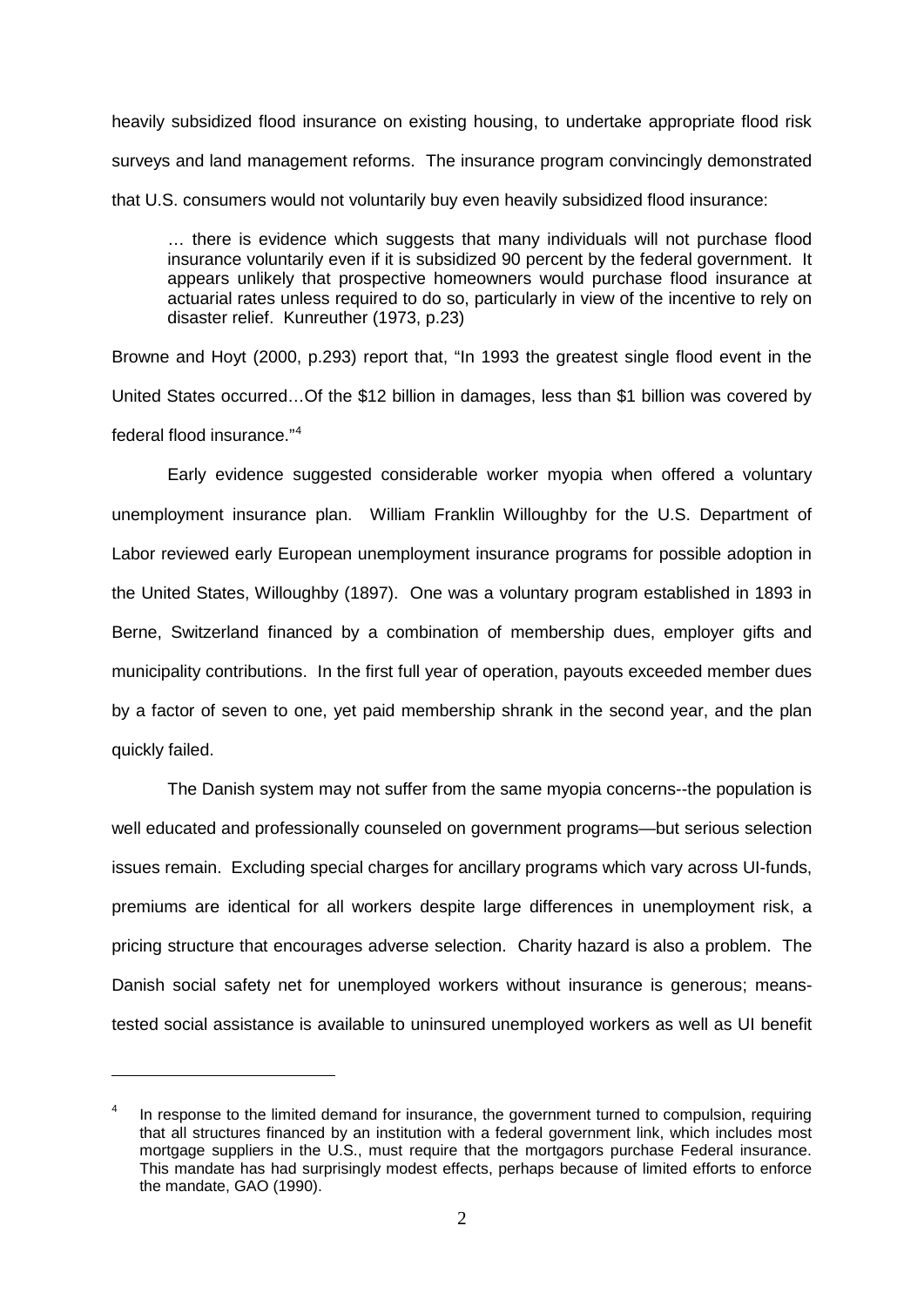exhaustees. The combined UI-fund/social assistance system is similar in some respects to the U.S. health insurance industry; an unemployed worker may be insured by a UI-fund, eligible for social assistance benefits, or simply uninsured (not a UI-fund member and ineligible for social assistance, perhaps because of high household income).

The paper proceeds as follows. In the next section we provide some background on the voluntary, union-based UI funds in Denmark. In Section III we provide a detailed description of unemployment insurance funds ("A-kasser" or UI-funds) and the social assistance safety net in Denmark, which leads to a formal model of the worker's decision to join an unemployment fund. We then turn to the data, considering the sensitivity of the UIfund membership decision to economic incentives. The high UI-fund coverage rate in Denmark is transparent in aggregate data, as is its sensitivity to economic incentives, Section IV.

More precise estimation of selection effects requires multivariate analyses of micro data, and in Section V we introduce the principal data set, a 10 percent sample of the Danish population, drawn from IDA ("Integreret Database for Arbejdsmarkedsforskning" or integrated data base for labor market research) and the tax registry. We focus all analyses on the years 1994 and 1995. The year 1994 is the first year in which social assistance benefits were subject to the same income taxation rules as UI benefits. During the second half of the 1990s, a series of mandatory activation programs were imposed at different times on UI-fund beneficiaries and social assistance beneficiaries. During these two years (1994- 1995), then, UI and SA benefits were taxed equivalently and were both subject to only modest activation (the passive period was 3 years).

We begin with a logit analysis of UI-fund membership status (Section VI). Obvious endogeneity problems arise because unemployment insurance status is likely to alter the worker's unemployment experience as well as the reverse. Because of the special nature of the UI benefit eligibility process (members are not immediately eligible for benefit), a firstdifference approach commonly used to deal with unobserved heterogeneity (Chamberlain's conditional logit model) also addresses the endogeneity problem. The argument and

3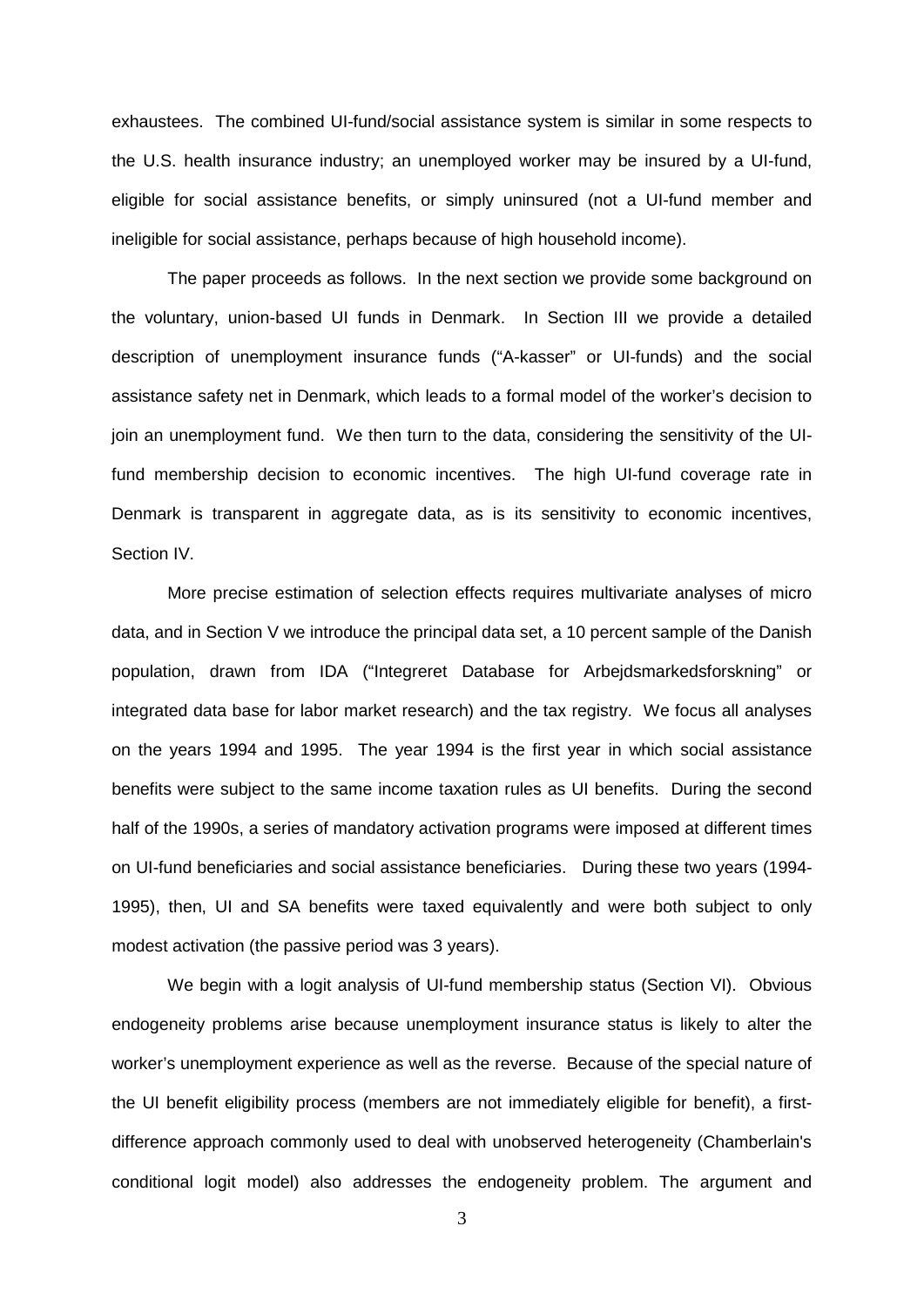estimates are developed in Section VII. Section VIII then provides a number of robustness checks, using variants of the Chamberlain model. All models, including the initial levels logits, tell a consistent story; UI-fund membership is sensitive to the expected economic calculus—workers with low unemployment risk; those eligible for only modest UI benefits; and those who qualify for generous, means-tested alternatives are all less likely to join.

In Section IX, we return to the political economy question, why has Denmark clung to its voluntary UI system in the face of these apparent distortions? The answer appears to lie in the redistribution that would come with conversion to a compulsory system. Because of the charity hazard, low wage workers as well as high would be compelled to join the UI system, and indeed low wage workers would provide the larger share of additional government net revenues. Chapter X concludes.

#### **II. The Danish Unemployment Support System: Background**

At the turn of the  $20<sup>th</sup>$  Century, unemployment insurance in Denmark was provided privately through already ubiquitous labor unions. It was natural for the government to encourage more generous unemployment support through subsidization of these funds, the Ghent sytem, which it did in 1907, Edling (2006, pp. 107-108). Union administration offered a variety of advantages, not least, relatively low incremental administrative costs. Unions could also require that union members join UI funds, which made the funds voluntary only in the collective sense. Moreover the union had obvious advantages monitoring its own members for slackness in job seeking. Alternative government support programs were rare, and "free-riding" on other social insurance programs, the charity hazard, uncommon.

Reforms over the next century eliminated many of these attractive features. Indeed Denmark is unusual, even among its Nordic neighbors. Norway adopted a voluntary program in 1906, a year before Denmark adopts its program, but converted to a compulsory system in 1938.<sup>[5](#page-6-0)</sup> Unemployment insurance premiums in the Finnish and Swedish systems have historically been quite modest, essentially covering administrative costs. Sweden

<span id="page-6-0"></span> $5$  See Carroll (2005) for an extended discussion of the reasons why Norway transitioned to a compulsory system in 1938.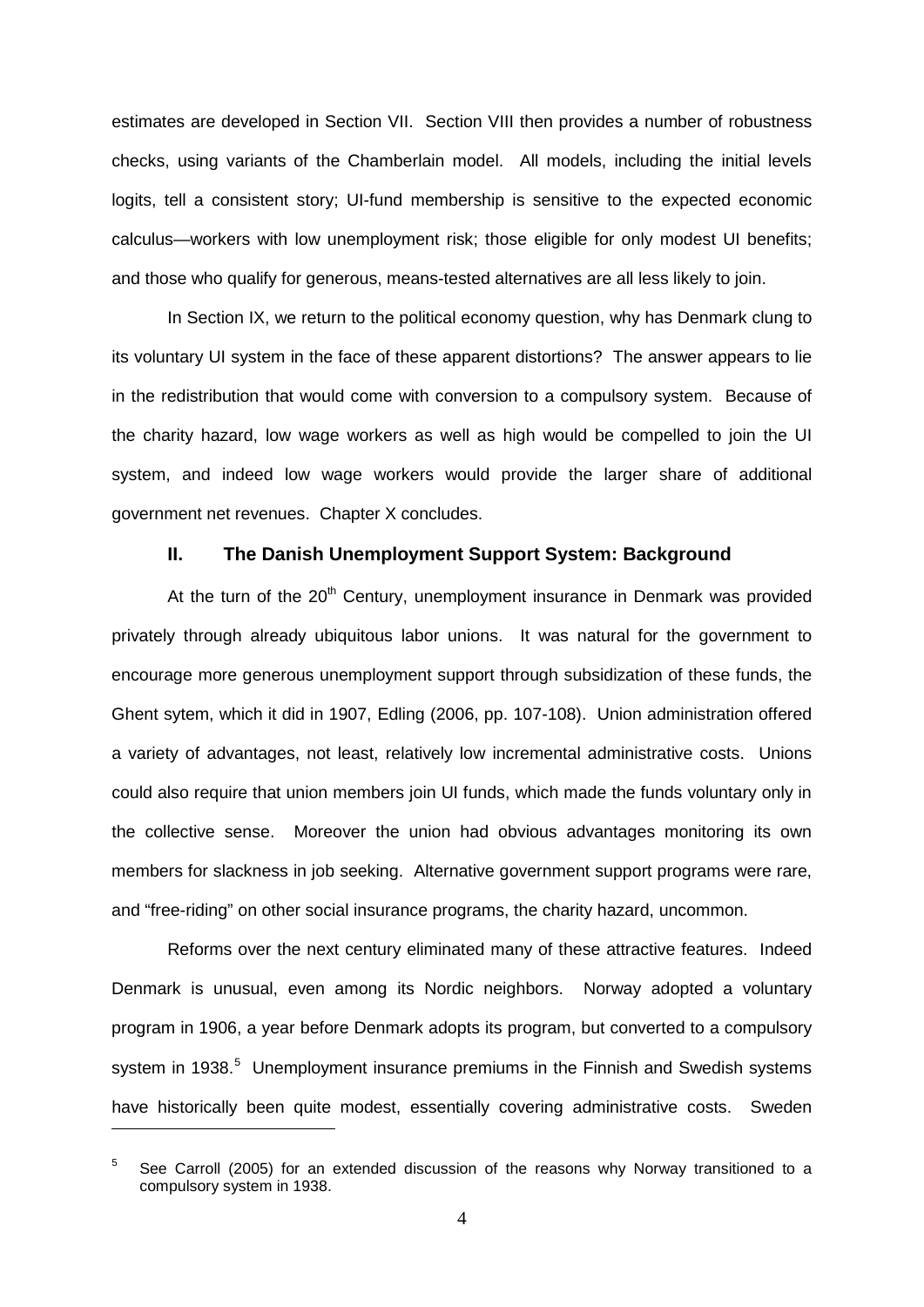adopted a compulsory system during the early 1990s, but the decision was reversed a year later. It imposed a larger, risk differentiated fee in 2007, but experienced a sharp decline in membership, and has recently (January 1, 2014) restored the fees to about the same level as before 2007, although the fees remain somewhat more differentiated, Kjellberg (2014).

Within Denmark's voluntary system, much changed over the course of the 20<sup>th</sup> century. The government assumed responsibility for all benefit liabilities in the 1960s, so the union no longer had an economic incentive to monitor the unemployed worker's job search and offer acceptance strategies.<sup>[6](#page-7-0)</sup> In 1988 the government made UI-fund nondiscrimination against nonunion workers an explicit precondition for state recognition and hence government subsidies (Direktoratet for Arbejdsløshedsforsikring, 1988); government subsidies could no longer be channeled disproportionately to union members, Carroll (2005). Although a hard proposition to test rigorously, the link with UI benefits is believed by many researchers to be a significant factor in the high degree of unionization in Denmark today.<sup>[7](#page-7-1)</sup>

The long association of UI-fund and union membership raises some question of the worker's degree of choice in joining a fund. It remains legal for a union to require that members belong to its unemployment insurance fund, although this practice, once common, is now quite rare. Union membership is itself a voluntary decision in Denmark, and unions seem disinclined to impose ancillary requirements on members that might discourage workers from joining the union. Inquiries with unions and experts on unions uncovered only one national union with a compulsory UI-fund, the journalists union, apparently as a way of expressing solidarity with other workers. UI-fund membership requirements at the local union level are apparently also rare.

Social pressure to join a fund is possible, but difficult to document directly. The ratio of fund membership to union members seems to indicate the relative popularity of

<span id="page-7-0"></span> $6$  "Insurance remained voluntary when the state, with the reform in 1967, granted full reimbursement of the funds' expenditure. Members now paid a fixed contribution...." Edling (2006, p.133).

<span id="page-7-1"></span><sup>(2006,</sup> p.133). 7 For a broad analysis of the union/UI fund nexus, see Neumann, Pedersen, and Westerg*å*rd-Nielsen (1991), Lind (2009), and van Rie, Marx, and Horemans (2011). For Denmark, past and present, see Pedersen (1982) and Scheuer (2007) respectively.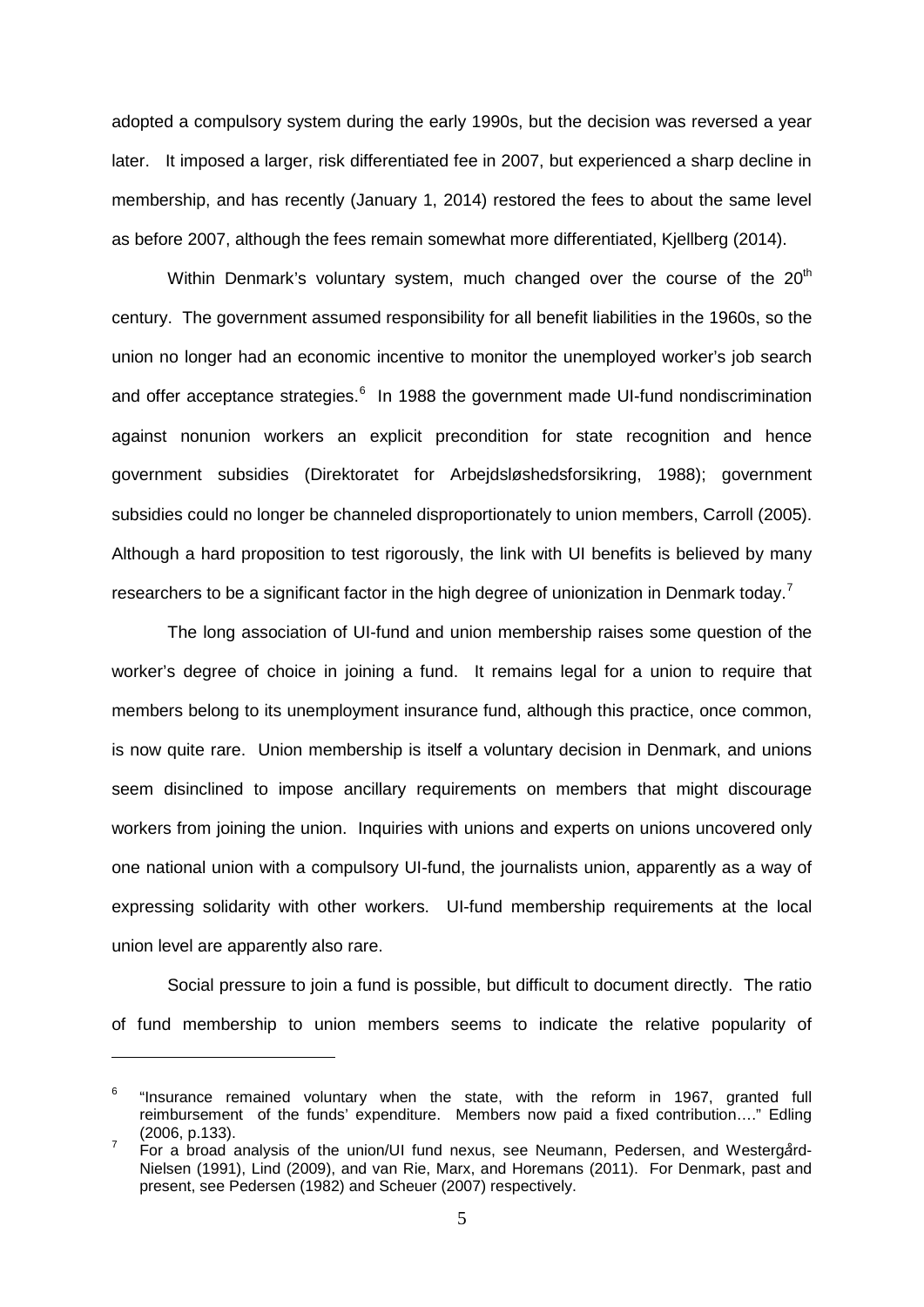unemployment funds in low skill unions. Among the five largest unions, the ratio is approximately 100% in SID and KAD (unskilled women), $8$  94% in FOA (public employees), 87% in HK (white collar) and 83% in Metal (skilled, metal industry).<sup>[9](#page-8-1)</sup> Below we control for industry and occupation to allow for behavioral differences attributable to union social pressure.

#### **III. The UI-Fund Decision**

There were 37 state-recognized funds in 1995--one fund for each trade, two funds for the self-employed and a general fund for both employers and employees (a Christian UIfund). In general a worker was expected to join the fund of his trade, but fund differences were slight. All funds were regulated by the government and faced identical rules on fund membership procedures, including base membership fees, search and other eligibility requirements, and benefit levels and duration. Plans could and did differ in related services, including search counseling services, which were linked with fee differentials.

If the worker did not join a fund and became unemployed, she might still be eligible for social assistance. The social assistance program was a means-tested support system for the unemployed and for other socially stressed individuals, including those who were sick but not certified as fully disabled and those experiencing marital disruptions. An unemployed worker who did not belong to a UI-fund and was married to a well-paid, employed worker could expect to receive little social assistance.

Benefit differences in the two programs are fundamental to the UI-fund membership choice. Search requirements for eligibility in both programs were similar and quite modest in 1995. It was only necessary for a job loser to claim to look for work to qualify for benefits. Later reforms of social assistance paralleled those in the UI-fund, and imposed various activation requirements on SA beneficiaries less than 55 years of age, including (i)

<sup>8</sup>

<span id="page-8-1"></span><span id="page-8-0"></span> $^8$  SID and KAD are now part of the union 3F.<br><sup>9</sup> These statistics are from Danmarks Statistik (1999). Note that these figures may be somewhat misleading indicators of demand within the unions because there was a minimum size limit on funds, so that smaller unions must arrange to join funds operated by larger unions. We are indebted to Niels Blomgren-Hansen for the statistics and the caveat.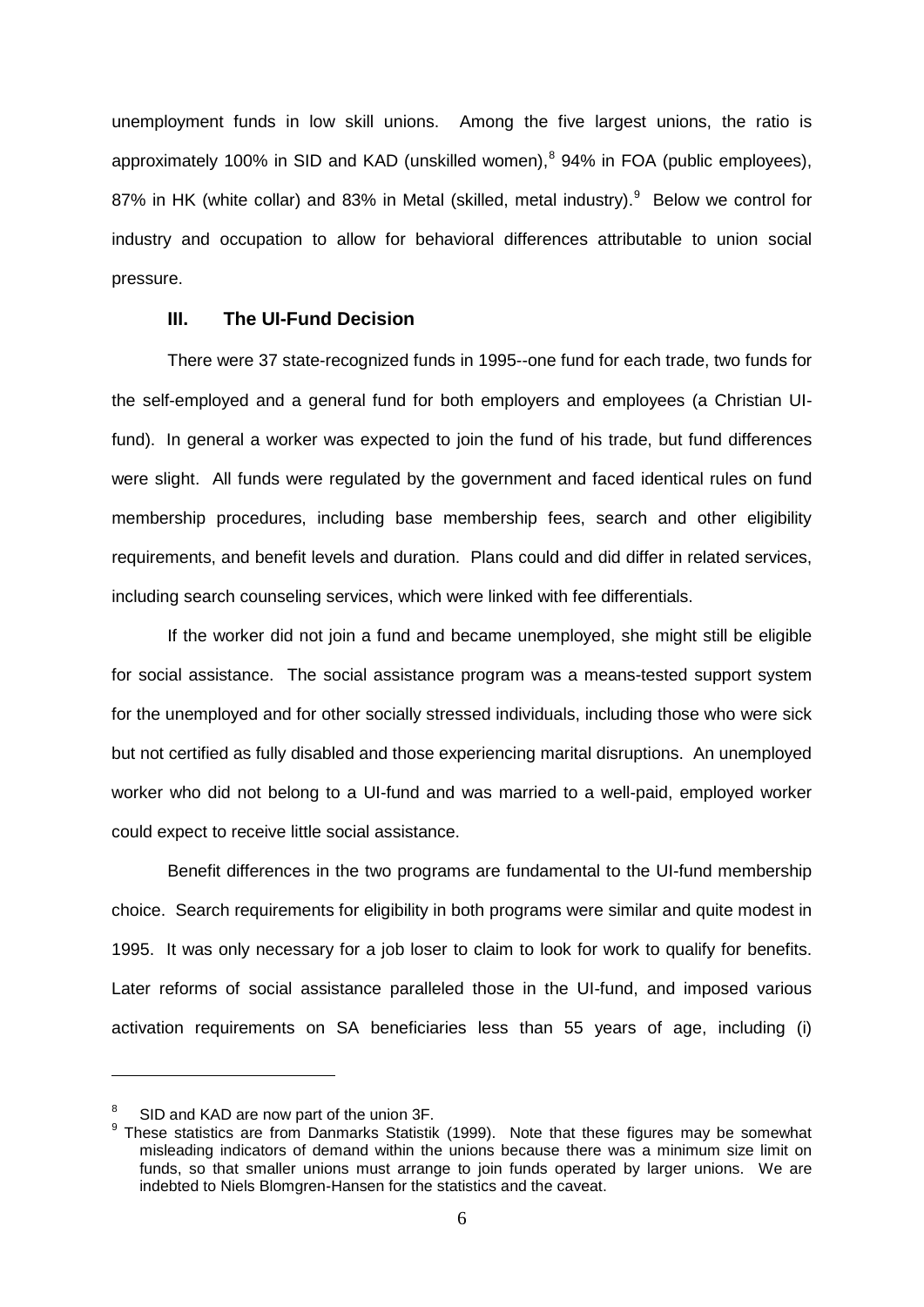compulsory attendance at training programs prior to becoming benefit-eligible and (ii) documentation of search activities.

The insurance decision is a dichotomous one, join the fund or not, because the worker has no choice of extent of coverage, the parameters of which are set by the government. Formal multi-period models of (i) the decision to join a UI-fund by an uncovered worker and (ii) the decision to exit a UI-fund by a covered worker are derived in Appendix 1 (the two decisions are modestly asymmetric because of a delay in benefit eligibility following payment of the first premiums). By joining a voluntary UI-fund, then, the worker pays an annual premium in order to receive UI benefits instead of social assistance benefits. To a first approximation, these programs are substitutes and an opportunity cost of joining an unemployment insurance fund is the loss of social assistance payments

Formally, the i<sup>th</sup> worker must pay a fee  $f_i$  in every period to be a member of the UIfund, and will receive a benefit payment  $B_{U_i}$  (in any period after the first) if she becomes unemployed, which occurs with probability  $\theta_i$ .<sup>10</sup> The basic annual membership fee is set administratively at eight times the maximum daily UI benefit. In 1995 the fee was 3660 DKK (\$654, 1995 USD) for employees and 4071 DKK (\$727) for the self-employed.<sup>11</sup> This fee scheme makes the government's share of UI-fund expenditures dependent on the business cycle and implies that the funds are self-supporting when the average unemployment is approximately 3%, ignoring fund-related leave schemes and the early retirement supplement. Between 1975 and 1995 the average unemployment rate in Denmark was roughly 9%, so member fees covered only one third of direct fund benefit outlays, with the remainder covered by state subsidies and by compulsory contributions from employers.<sup>[12](#page-9-2)</sup>

<span id="page-9-0"></span><sup>&</sup>lt;sup>10</sup> The benefit parameter would include any increments to early retirement benefits that result from UI-fund membership, appropriately discounted.

<span id="page-9-1"></span>UI-fund membership, appropriately discounted. 11 At that time, recently self-employed individuals paid a higher fee, 9 times the maximum daily UFbenefits. The self-employment differential was eliminated in 1996. Part-time workers, those who work less than 31 hours per week, have both the fee and benefits reduced by one-third.

<span id="page-9-2"></span>Over the first decade of this century, the average unemployment rate was 4.3% with perhaps another percentage point added for unemployed workers in activation programs.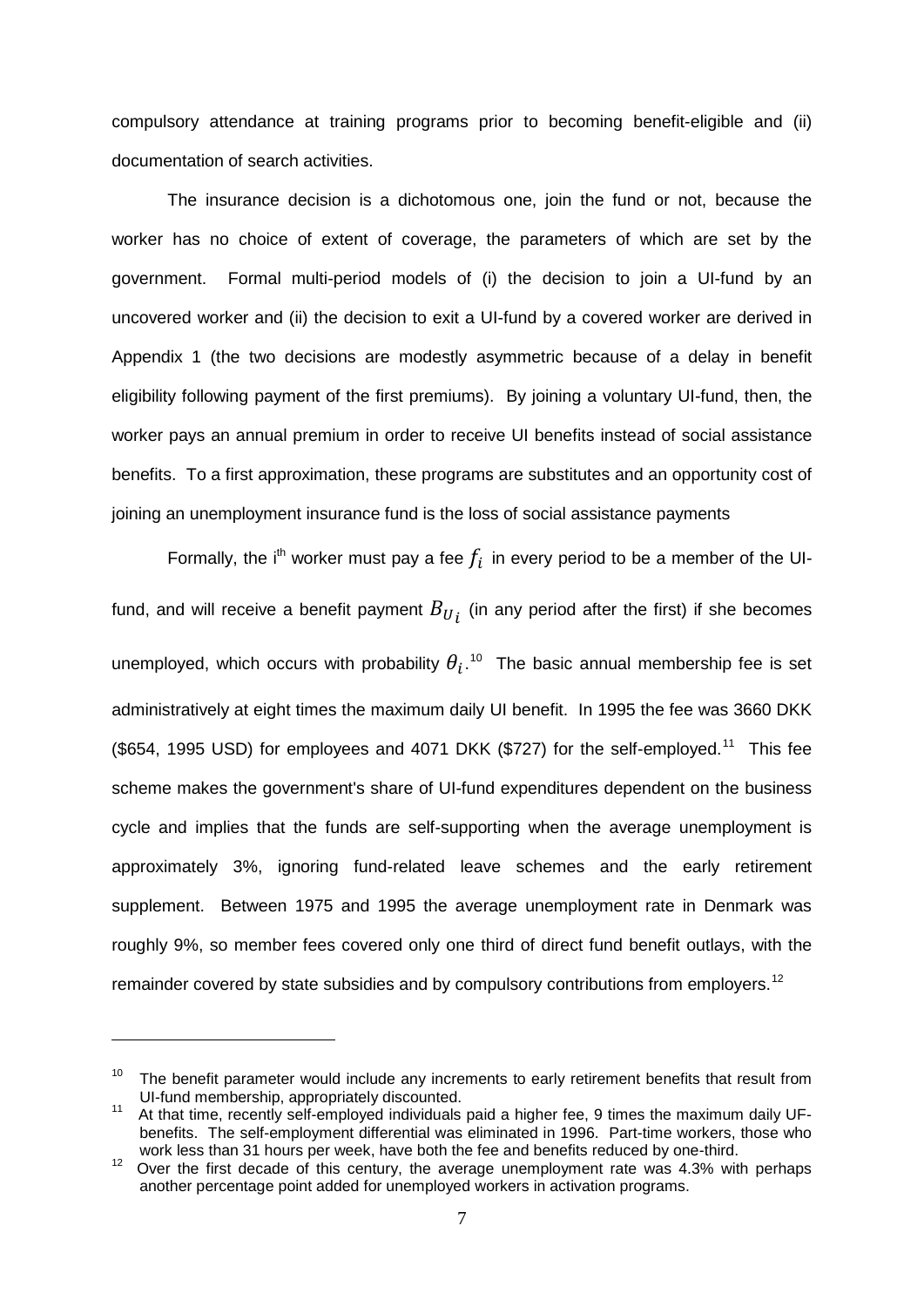In the absence of paying a UI-fund fee, the unemployed worker may qualify for means-tested social assistance benefits, denoted by  $B_{SA}$ .  $\;$  Because it is a welfare program, SA has a family focus, with benefits varying with family composition. Especially before benefits were reformed in 1997, both an SA-unemployed worker and a nonworking spouse would be treated as unemployed; after that time each would have to be an active job seeker to receive unemployment benefits.

The worker will join a fund if  $\Delta = E(U_i|U)fund = 1) - E(U_i|U)fund = 0) > 0$ , where ∆ is the *i<sup>th</sup>* worker's lifetime net gain in expected utility of joining the UI-fund. It is easily demonstrated that, with an additively separable utility function in consumption and leisure and a dichotomous (zero-one) work choice, the expected value maximizing worker will reveal the following plausible qualitative behaviors:<sup>[13](#page-10-0)</sup>

$$
\frac{\partial \Delta}{\partial \theta} > 0, \frac{\partial \Delta}{\partial B_U} > 0, \frac{\partial \Delta}{\partial f} < 0, \text{ and } \frac{\partial \Delta}{\partial B_{SA}} < 0.
$$

Not surprisingly, the attractiveness of UI-fund membership is increasing in both unemployment risk and UI-fund-benefits and decreasing in the fee and the generosity of social assistance benefits.

The delay in eligibility for UI-fund benefits is important in the analysis to follow. To be benefit-eligible (in 1995), the typical worker must be a member of the UI-fund (paid monthly dues) for one year and have worked for at least twenty-six weeks during the three years preceding the date of unemployment.<sup>14</sup> As a consequence, the worker's unemployment experience in his first year is not distorted by his UI-fund membership. Conversely, a member who stops paying dues becomes a nonmember (benefit ineligible) after two months (see below, Section VII). For full benefits, one must be involuntarily released; workers who voluntarily quit forfeit the first five weeks of benefits.

<span id="page-10-0"></span>This preference structure implies equal consumption across states if insurance is complete and costless.

<span id="page-10-1"></span>If one joined a UI-fund as a student or military personnel, one could get UI benefits without ever having had paid work.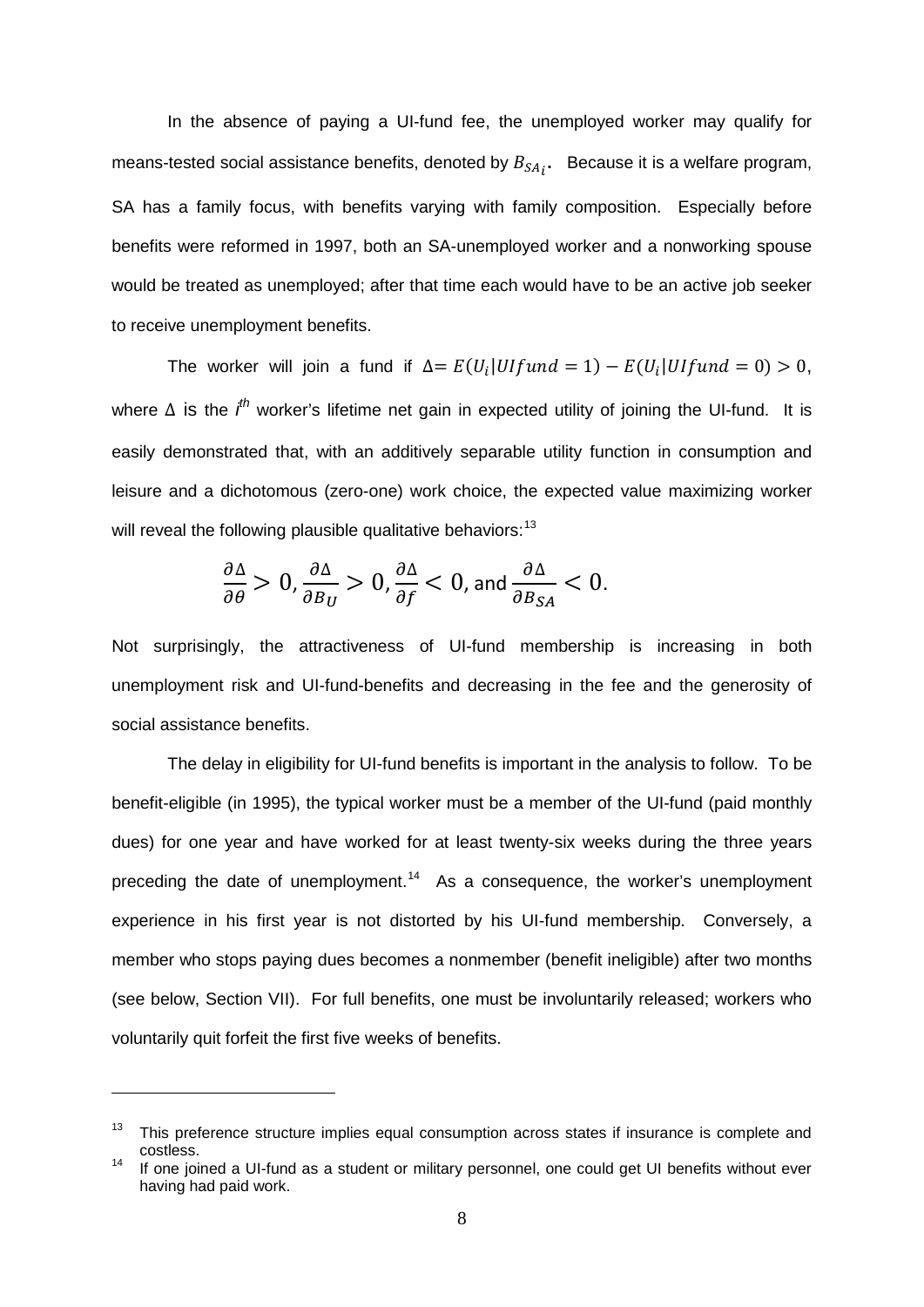#### **IV. UI-fund Membership: Aggregate Evidence**

UI-fund membership in 1995 was surprisingly high--almost 80 percent of all labor force participants were members (contributed to a UI-fund)--but not an institutional constant. UI-fund membership increased by 10 percentage points between 1987 and 1995, before declining modestly between 1995 and 2001, Figure 1. [15](#page-11-0) UI-fund membership rates are broadly consistent with adverse selection, rising and falling with the aggregate unemployment rate, although not symmetrically for reasons we discuss below.

#### <figure 1>

Cross-sectional statistics also suggest the importance of economic considerations in the membership decision. In Figure 2, we report 1995 UI-fund membership and unemployment rates by 1994 earnings deciles (Panel A) and by 1995 age (Panel B). Unemployment is high in the prior year's lower earnings deciles and is essentially nonexistent in the upper deciles. The high membership rates in the higher income deciles can be partly explained by a popular early retirement program, efterløn or post-employment wage, available only to UI-fund members. The low UI-fund membership rates in the low income deciles, despite relatively high unemployment risk, may be explained in part by access to means-tested social assistance.

#### <figure 2>

As in most industrialized countries, unemployment rates in Denmark peak among workers in their early 20s, falling more or less continuously through age 50 before climbing again, Figure 2B. With fixed premiums across individuals, one might conjecture that UI-fund membership would follow the same U-shaped pattern, first declining and then increasing with age. That is not the case; fund membership in this time period is remarkably flat throughout the bulk of the individual's active work life. The surprising constancy of UI-fund membership across age, Figure 2B, can only partly be explained by age variations in social

<span id="page-11-0"></span> $15$  Two measures of the aggregate unemployment rate, the official unemployment measure and the OECD standardized measure, are graphed in Figure 1. The OECD standardized measure is everywhere less than the official measure, which includes some individuals who are not actively looking for work.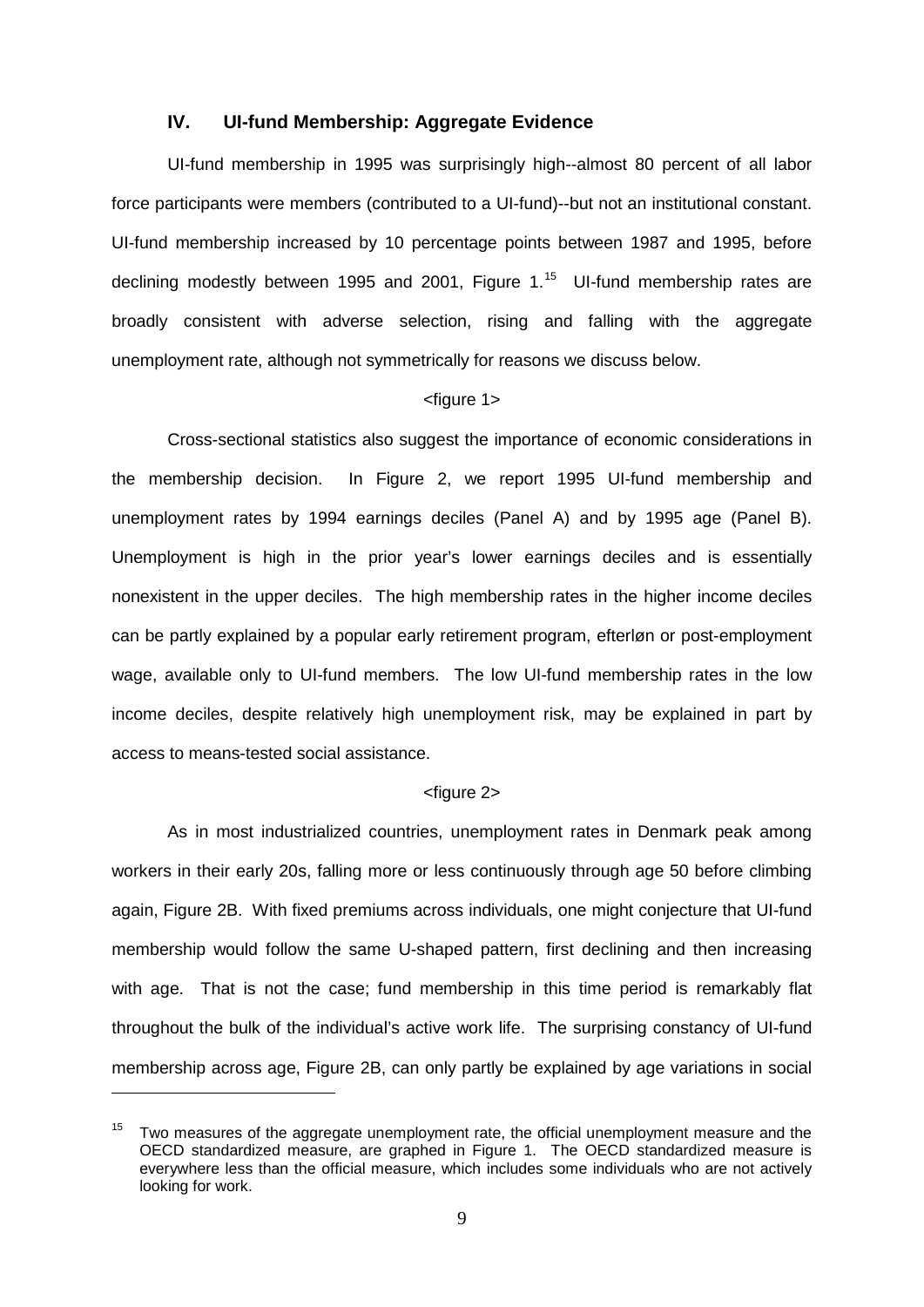assistance eligibility--safety net eligibility declines more or less continuously throughout the work life as marriage rates and spousal income grow, and assets accumulate.

Another explanation for the limited correlation of unemployment and UI-fund membership across age brackets is efterløn, an early retirement program, which in 1995 required twenty years of service in the 25 years prior to receipt, which can begin as early as age 60. This provides an incentive for all workers over 40 to belong to a fund. <sup>16</sup> Evidence of the strong efterløn effect can be found in a tightening of eligibility rules in 1992. The service requirement was was raised from 10 years to 20 years in that year, forcing those who intended to retire at 60 to belong to a Fund from age 40 on. The impact on the age profile of membership before (1990-1991) and after (1992-1995) the rule change is quite dramatic, Figure 3.

<figure 3>

#### **V. The Data**

-

Our primary data set is extracted from IDA (An Integrated Data Base for Labor Market Research) and the Income Tax Register, which are maintained by Statistics Denmark, the government statistical office.<sup>[17](#page-12-1)</sup> The analysis centers on behavior in 1994-95; after all types of benefits became taxable and just before major workfare reforms were introduced. We focus on workers 18 to 34, for whom the UI-fund membership decision is a pure insurance decision, not affected by incentives to enroll in the early retirement scheme, 'efterløn'.

The value of using an administrative data set to examine unemployment fund membership is clear; an exact record of the individual's insurance status (UI-fund membership) is provided. The involvement of the government in many facets of Danish life means that the data set contains much more demographic and economic data than would be

<span id="page-12-1"></span><span id="page-12-0"></span><sup>&</sup>lt;sup>16</sup> Somewhat younger if the worker does not expect to be continuously employed until retirement.<br><sup>17</sup> The data was available for a fee that is considerable by U.S. government standards. The fee was

expected to cover the cost of compiling and maintaining the data set as well as the marginal cost of providing it to the user. For commercial and privacy reasons the data can only be accessed at sites authorized by Statistics Denmark.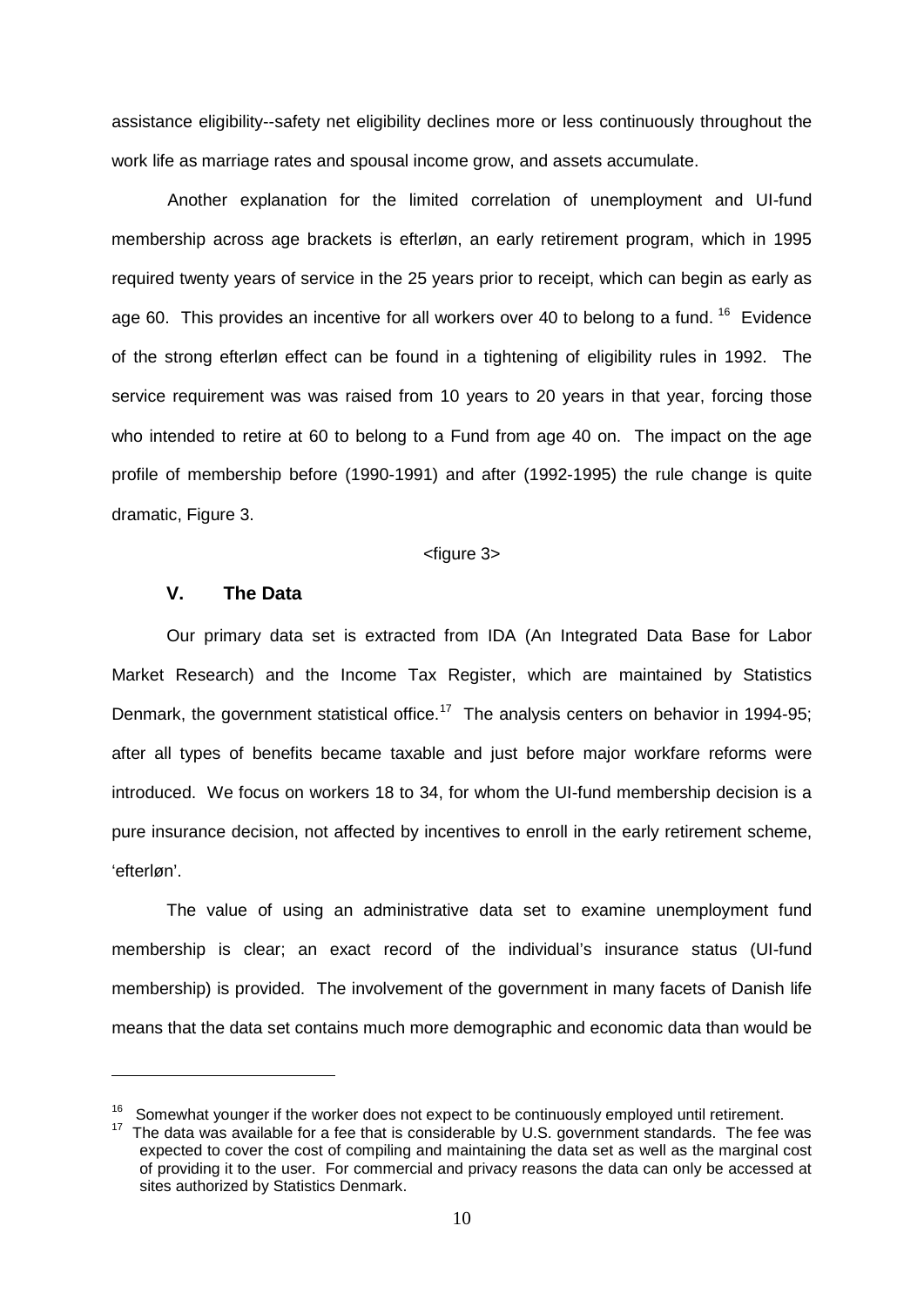available in the administrative data of many countries. Not only do the data contain records of UI-fund membership and benefit receipt and social assistance receipt, it contains the usual demographics--sex, age, marital status; presence of children in the household, educational attainment—as well as labor force activity; earnings, income and wealth.

The key unemployment variable, the fraction of the year spent unemployed, is an administrative construct and may undercount laid off workers or others who do not contact public services because they believe they do not qualify for unemployment or social assistance benefits or other related services. Survey evidence of the extent of unreported unemployment is available, and suggests the numbers are relatively small. In 1995 approximately 13,000 individuals (0.45 percent of the labor force) were looking for work, but did not receive unemployment compensation nor were registered at the employment office ("AF-kontor") according to Denmarks Statistiks Labor Force Survey.<sup>[18](#page-13-0)</sup> Conversely the unemployment category includes many individuals who are not unemployed in the usual sense of being available for work if offered.<sup>[19](#page-13-1)</sup>

Unemployment benefits are constructed from program rules in 1995 (and 1993 and 1994 in the conditional logits). Cash benefits were uniform across plans, with benefits proportional at 90 percent of earnings up to a fairly low maximum, after which benefits remain flat just below 140,000 DK (\$25,000):

$$
B_{U_i} = \min(0.9e_i - f, 136, 709 - f)
$$

-

where  $e_i$  denotes the  $i^h$  individual's pre-unemployment earnings and  $f$  the UI-fund membership fee.<sup>[20](#page-13-2)</sup> Benefits are a function of weekly earnings prior to unemployment, so we adjust reported annual earnings for weeks of employment to construct weekly earnings and then the benefit rate, which in turn is converted to an annual figure. Since 1994, SA

<span id="page-13-0"></span><sup>&</sup>lt;sup>18</sup> This information was provided by Danmarks Statistiks to the Ministery of Finance, Denmark (Personal Communication with Tranæs, 2002).

<span id="page-13-1"></span><sup>&</sup>lt;sup>19</sup> Pedersen and Smith (1995) find that only some 60% of the individuals receiving unemployment compensation wanted a job *and* were actively searching for one. Statistics Denmark, Labor Force

<span id="page-13-2"></span><sup>&</sup>lt;sup>20</sup> Benefits are also bounded by zero, which affects those workers with negative incomes in 1995.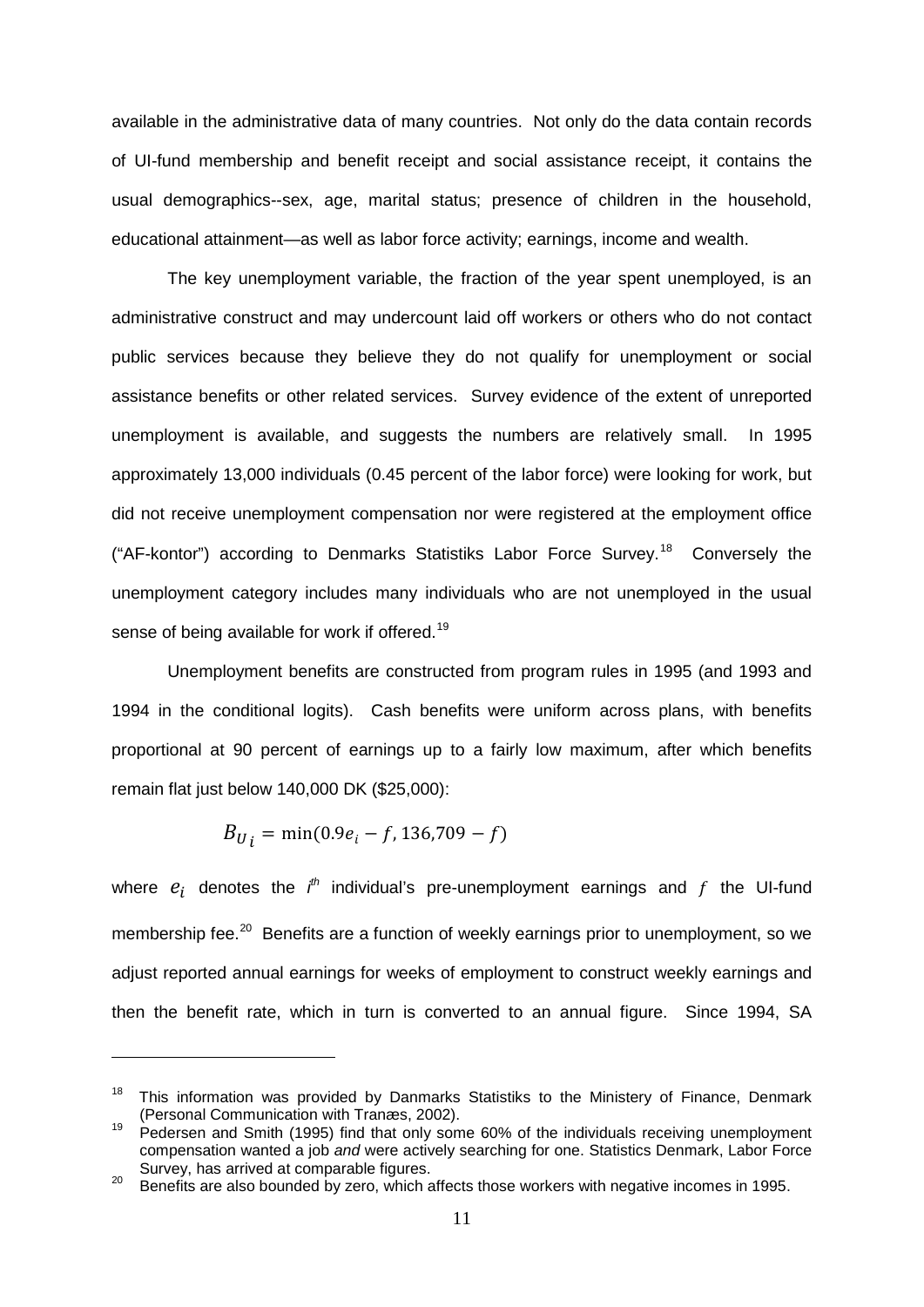benefits, like UI-fund benefits, have been subject to ordinary income taxation, although we do not adjust for taxes here.

The base fee *f* is essentially constant, varying only with part-time/full-time work and student status (there is a significant student discount), and for simplicity is simply subtracted from UI benefits.  $21$  UI-funds are free to offer ancillary services, such as job training and counseling, but must charge them fees in excess of those required for benefit eligibility. We exclude from our sample students, self-employed, people on leave or out of the labor force, and pensioners because of their distinctive circumstances, so that the fee varies only with UI-fund service-provision and part-time status.

We can also estimate the social assistance benefits for which the individual would be eligible if she were unemployed and *uninsured*. Welfare counselors are given a nonnegligible degree of discretion in the Danish welfare system, so these estimates are not exact, but a similar degree of uncertainty is likely to exist in the mind of the decision-maker, who is after all speculating on her own social assistance eligibility. Unlike unemployment insurance, social assistance is means-tested. The system distinguishes in a modest way between other family income and wealth, and it is therefore necessary to partition into these components. Denote the i<sup>th</sup> individual's asset income by  $a_i$ , spouse earnings by  $e_i^s$  and family wealth by  $v_i$ . The social assistance benefits for which a worker would be eligible when unemployed has the following form:

$$
B_{SA_i} = \max[0, S_i^* - a_i - e_i^{S^*} - v_i^*]
$$

where  $S_i^*$  is 80% of the maximum unemployment benefit if the family has children, and 60% if it does not,  $e_i^{S^*} = \max(0, e_i^S - S_i^*)$  and  $v_i^* = \max(0, v_i - 10,000)^{22}$  $v_i^* = \max(0, v_i - 10,000)^{22}$  $v_i^* = \max(0, v_i - 10,000)^{22}$ 

<span id="page-14-0"></span> $21$  A student can become a UI-fund member, even though ineligible for benefits while a student. Upon leaving full-time student status - having completed an education further than high school the individual can then begin receiving unemployment benefits while looking for her first postschool job.<br><sup>22</sup> In the empirical section below, we only include spousal income and wealth. Asset income will for

<span id="page-14-1"></span>houseowners tend to be negative due to interest paid on mortgage loans. However, since we do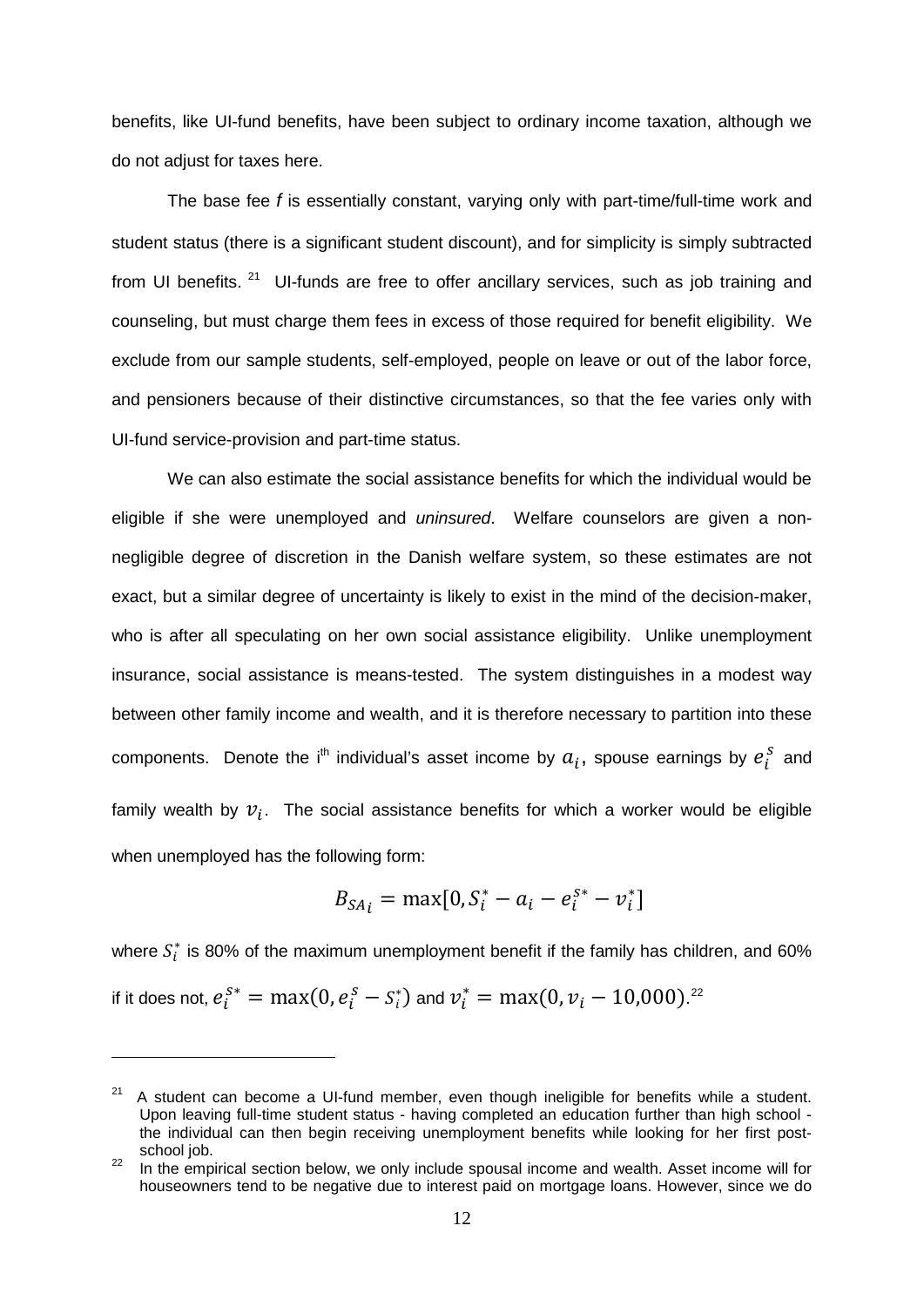#### **VI. The Determinants of UI Fund Membership: Logit Estimates**

In the next several sections, we undertake multivariate analyses of individual data in order to develop more precise estimates of the relationship between UI-fund membership and unemployment risk and the two potential benefits (UI-fund and social assistance). In Table 1, we define the variables used in the analysis, and in Table 2 we report their means and standard deviations.

#### <table 1>

#### <table 2>

We begin with a standard logit model of membership in a UI-fund:

$$
F(x) = \frac{1}{1 + e^{-(\beta_0 + \beta_1 x)}},
$$

where  $F(x)$  denotes the cumulative distribution, x a vector of factors likely to influence UIfund membership, and  $\beta_0$  and  $\beta_1$  the corresponding constant and coefficient vector. A convenient feature of the logit model is that the change in membership associated with variation in a covariate can be calculated as:

$$
\frac{dF(x)}{dx} = F(x)[1 - F(x)]\beta_1.
$$

Clearly the incremental change varies with the likelihood of UI-fund membership at  $x$ . We will generally evaluate the incremental change in UI membership associated with a change in a covariate at the mean membership level.

A number of potential covariates emerge from the UI-fund membership choice function derived above, including likelihood of unemployment, expected benefits from membership, and expected SA benefits if not covered. A variety of controls also come to mind, especially ones that might capture the individual's risk preference, including age, sex, marital status, presence of children, and wealth position.<sup>[23](#page-15-0)</sup> We also allow for industry and

not have the corresponding value of housing assets, we exclude asset income in the simulations of social assistance to avoid overstating who could potentially receive social assistance.

<span id="page-15-0"></span>See Harrison, Lau, and Rutstrom (2007) for experimental evidence on risk attitude among the Danes.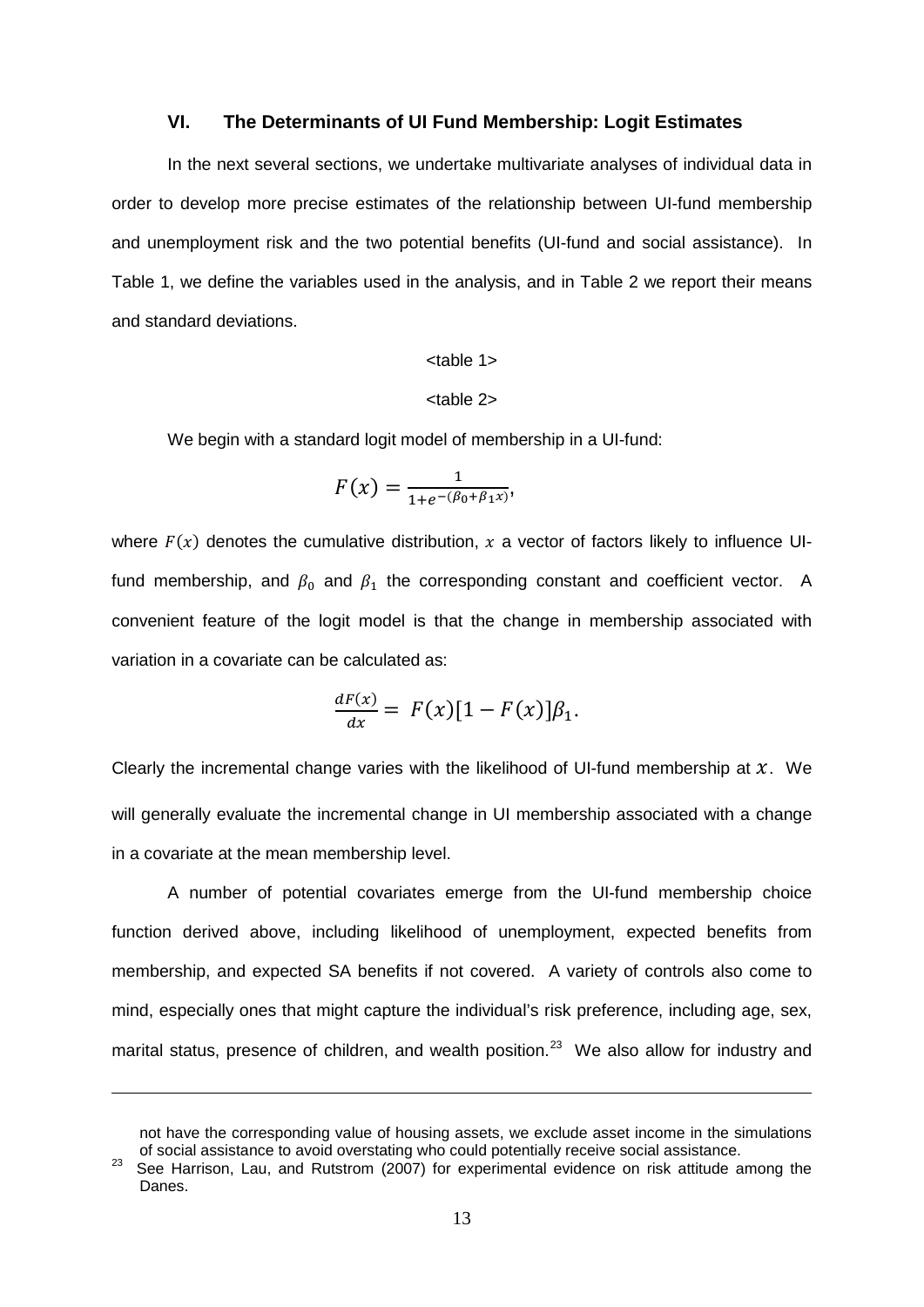occupation dummies, because of the historical link between unemployment insurance and trade unions.

The logit level results are reported in Table 3. In Columns (1) and (2) we present the coefficients and robust standard errors respectively of a UI-fund membership model for 1995, excluding and including industry and occupation respectively. We are especially interested in three variables--the unemployment risk measure (U-YR) and two key "price" variables, potential unemployment benefits and potential social assistance benefits (if unemployed and not a UI-fund member). All three coefficients are of the expected sign and highly significant. Those with higher unemployment risk and higher unemployment benefit level are, ceteris paribus, more likely to be UI-fund members, while those with higher potential social assistance benefit are less, much as theory predicts. These results are robust to the introduction of industry and occupation controls.

#### <table 3>

The unemployment coefficients of 2.723 (Column 1) and 3.244 (Column 2) imply a 0.41 to 0.49 percentage point increase respectively in UI-fund membership for each percentage point increase in unemployment risk. Similar computations for UI-fund benefit levels suggest an increase of 4 percentage points for each additional 10,000 DKK in annual benefits, and a 1 percentage point *decrease* for each additional 10,000 DKK in social assistance. The large difference in absolute magnitudes of the two benefit effects—the coefficient on UI-fund benefits is 0.243, that on social assistance is -0.051 (Column 2)—is not predicted by the theory, which implies that the *differential* between the two should drive behavior, that is, that the two effects should be equal in absolute magnitude, but of opposite sign. The welfare stigma of social assistance may explain this difference. Alternatively it may be that social assistance benefits are measured with greater error; social workers have considerable discretion in the Danish system. In any case the broad conclusion is that the workers in our sample seem sensibly strategic in their UI-fund membership behavior.

We also obtain estimates for a wide range of controls, many of which can be interpreted as adjustments for unobserved heterogeneity in risk preferences. Controlling for

14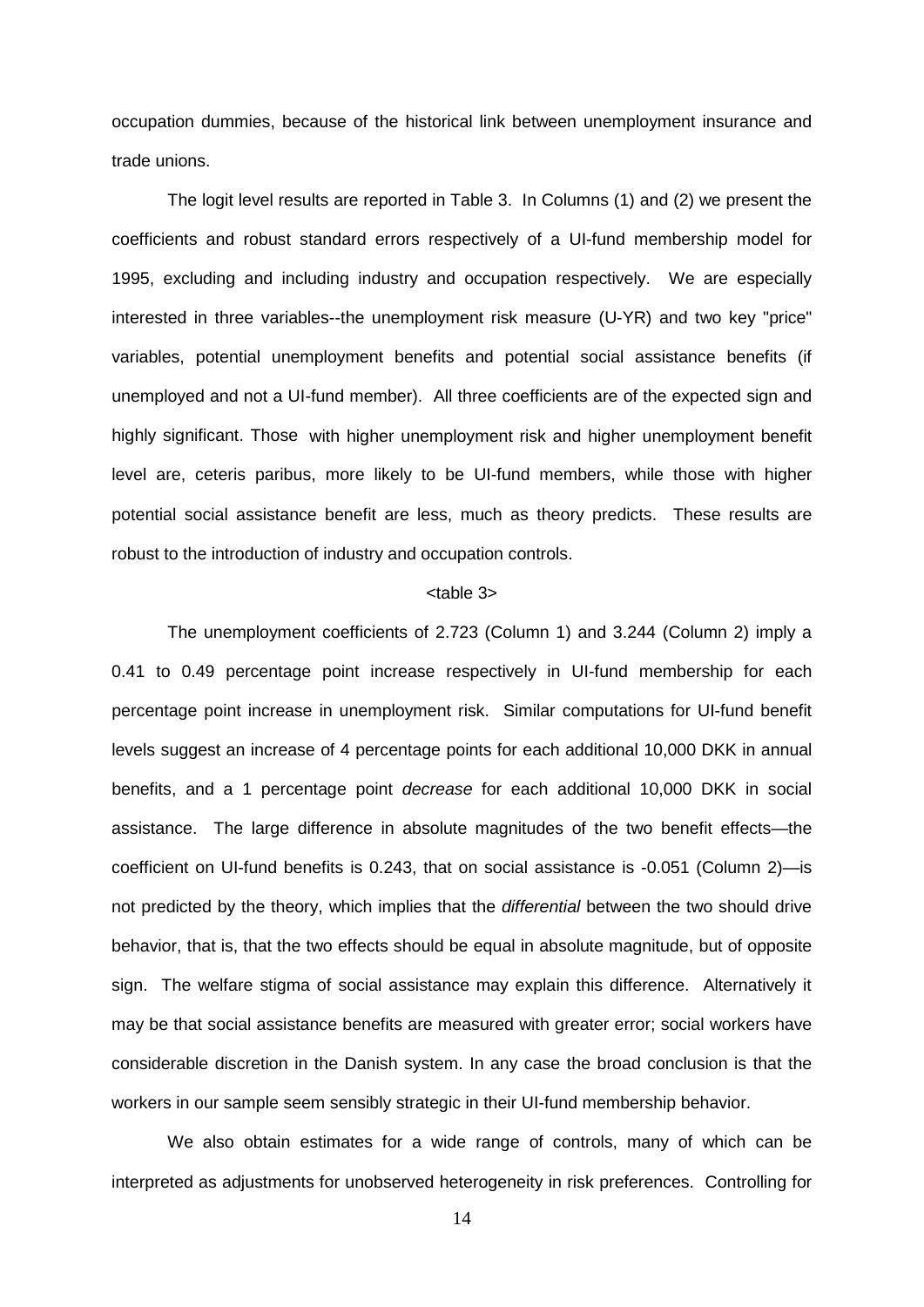the price incentives to join a fund, those with higher wage income are less likely to join, suggesting reduced risk aversion with income, as are those with more wealth, although the wealth effect is small. The age splines suggest that there are systematic (positive) age effects through age 25, about 5 percentage points per year. Age effects disappear at that point (more precisely they decline modestly after age 25). Controlling for other factors, females, married workers, and those with children join funds disproportionately, which is broadly consistent with risk aversion expectations. The estimates suggest that females have a 10 percentage point greater propensity to be UI-fund members, ceteris paribus. Ceteris paribus, the highly educated are more likely to join than those at the lowest level of education attainment.<sup>24</sup> Those with only 12 years of formal schooling (ED4) are less likely to be members, those "skilled by vocational training" (ED5) more likely.

Since unemployment insurance historically has been linked to the unions, there may be considerable variation across industries and occupational status in who decides to join a UI-fund. We therefore allow for industry and occupation dummies in the UI-fund logit, which should capture differential union social pressures to join UI-funds, Table 3, Column 2. As already noted, the introduction of these covariates has only modest impact on other covariate estimates, but appears to have significant direct effects, with most industries having larger UI-fund membership representation than the base group, workers in agriculture. The positive differentials (relative to agriculture) in manufacturing, wholesale, and transportation are especially large.

There is an obvious endogeneity issue in the estimation of unemployment effects in a likelihood of UI-fund membership model. A long standing concern has been the possibility that UI coverage will increase the incidence of unemployment. That is not a problem for the two benefit measures, UI and SA, which are potential benefits drawn from administrative tables, but certainly can be for the unemployment measure (U-YR), the worker's own fraction-of-year unemployment experience. In Table 3, Columns 3 and 4, the models

<span id="page-17-0"></span> $24$  More detailed definitions of the education dummies are reported in Table 2A.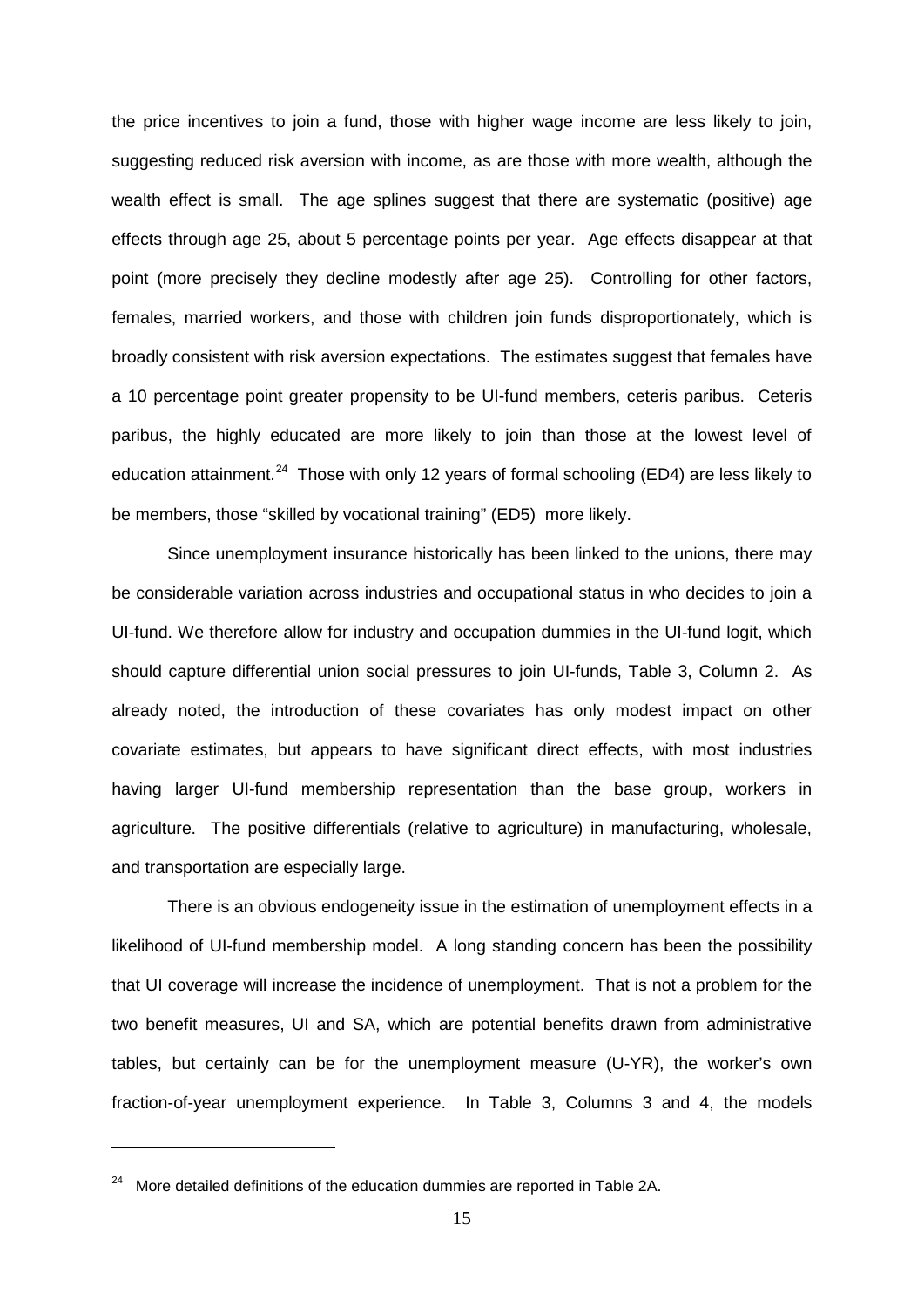estimated in Columns 1 and 2 are reestimated using an estimated unemployment measure derived from the unemployment OLS regression reported in Appendix 2, Column 1. However, the identification of the expected effect would rely heavily on lagged unemployment experience, especially in the Column 4 model, which is clearly a concern. This concern led us to estimate conditional logit models that avoid the endogeneity problem in our application. See the next section. For all two-step models, we computed standard errors by bootstrapped standard errors with 400 replications.

Replacing the raw U-YR variable with expected U-YR has only modest effects on logit estimates. The estimated unemployment effects on membership is larger, but all other estimates are quite stable when expected unemployment is substituted into the estimation model; Column 4 versus Column 2. Using the estimated unemployment value the coefficient implies an increase of 0.87 percentage points for each one percent increase in unemployment expectation. That the estimated coefficient of U-YR is lower than the coefficient of expected U-YR is likely because many individuals with no realized unemployment will still have an expected positive unemployment risk, which they react to in their demand for unemployment insurance.

#### **VII. UI-fund Membership Determinants: Chamberlain's Conditional Logit Model**

It is unlikely that we have included all the individual factors that systematically determine either unemployment risk or UI-fund membership, which raises concerns about unobserved heterogeneity. In particular, the worker's attitudes towards risk and taste for work are only crudely proxied in our study. Moreover, the degree of risk aversion might influence not just the insurance decision, but also the unemployment risk measure, because risk averse individuals might partially "insure" themselves by their choices of education and occupation. Thus, we want to factor out individual specific fixed effects in the insurance decision estimations.

16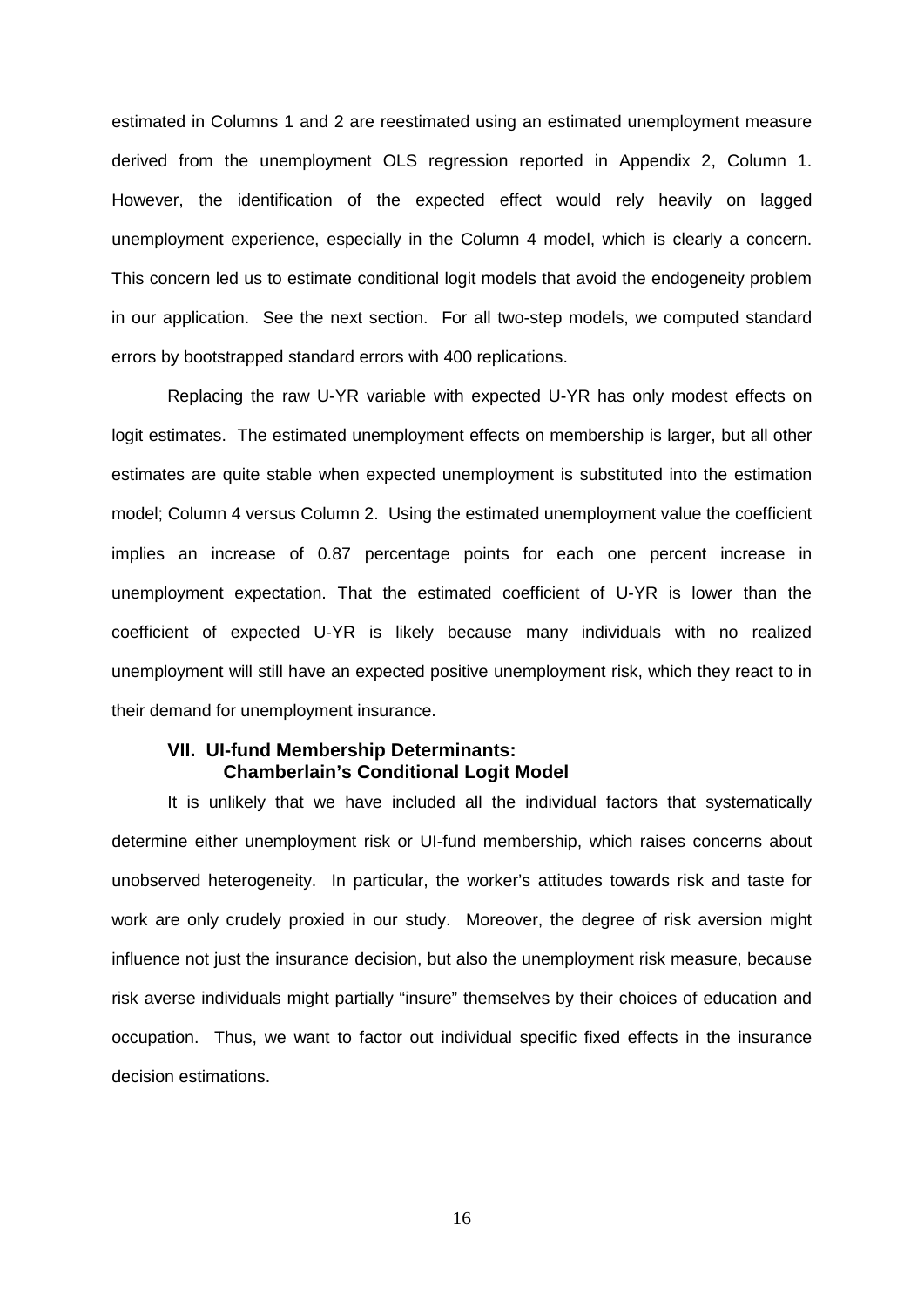Chamberlain's conditional logit model is a natural estimating structure, Chamberlain (1980,1984), eliminating as it does unobserved heterogeneity (fixed) effects.<sup>[25](#page-19-0)</sup> The model requires that the sample be limited to status changers only. In this case it is easily proven that the probability of joining a UI-fund if one does not currently belong, say (0,1), is in a sample of status changers:

$$
Prob[(0,1)|(0,1)or(1,0)] = \frac{Prob(0,1)}{Prob(0,1) + Prob(1,0)} = \frac{1}{1 + e^{-\beta_1(x_1 - x_0)}}
$$

The constant and any fixed effects disappear in this "first difference" form. As in the level logit:

$$
\frac{dProb[(0,1)|(0,1)or(1,0)]}{dx}=G(x)[1-G(x)]\beta_1,
$$

with  $G(x)$  the cumulative distribution function in the sample of UI status changers.

Using a sample of "status changers only" has an additional advantage of greatly reducing the moral hazard problem. As noted earlier, the worker must pay into the UI-fund for one year before becoming eligible for benefits. During the first year of membership, by design there is no search moral hazard problem (higher unemployment induced by unemployment insurance benefits) and therefore no endogeneity concern.<sup>[26](#page-19-1)</sup>

The dependent variable in the conditional logit is a dummy equal to one if the individual moved from non-membership to membership in a UI-fund between November of 1994 and November of 1995 and zero if she moved from membership to non-membership. We report in Table 4 the estimates of Chamberlain's conditional logit model of UI-fund membership, which relies on changes in the covariates between 1994 and 1995. We are especially interested in three variables--the unemployment risk measure and two key "price" variables, potential unemployment benefits and potential social assistance benefits (if

<span id="page-19-1"></span><span id="page-19-0"></span><sup>&</sup>lt;sup>25</sup> Bjorklund (1985) provides an early application to unemployment models.<br><sup>26</sup> This is precisely true of UI-fund joiners, who comprise 75 percent of the changers sample, Table

<sup>2,</sup> Panel B, but perhaps not UI-fund leavers. In the early 1990s as well as today funds were instructed to terminate UI fund membership after two months of nonpayment, although members have another month to restore membership with payment of a small penalty, (Bekendtgørelse No. 562 of July 5, 1993, Ch. 3-5, and Bekendtgørelse No. 723 of June 20, 2013, Ch. 5).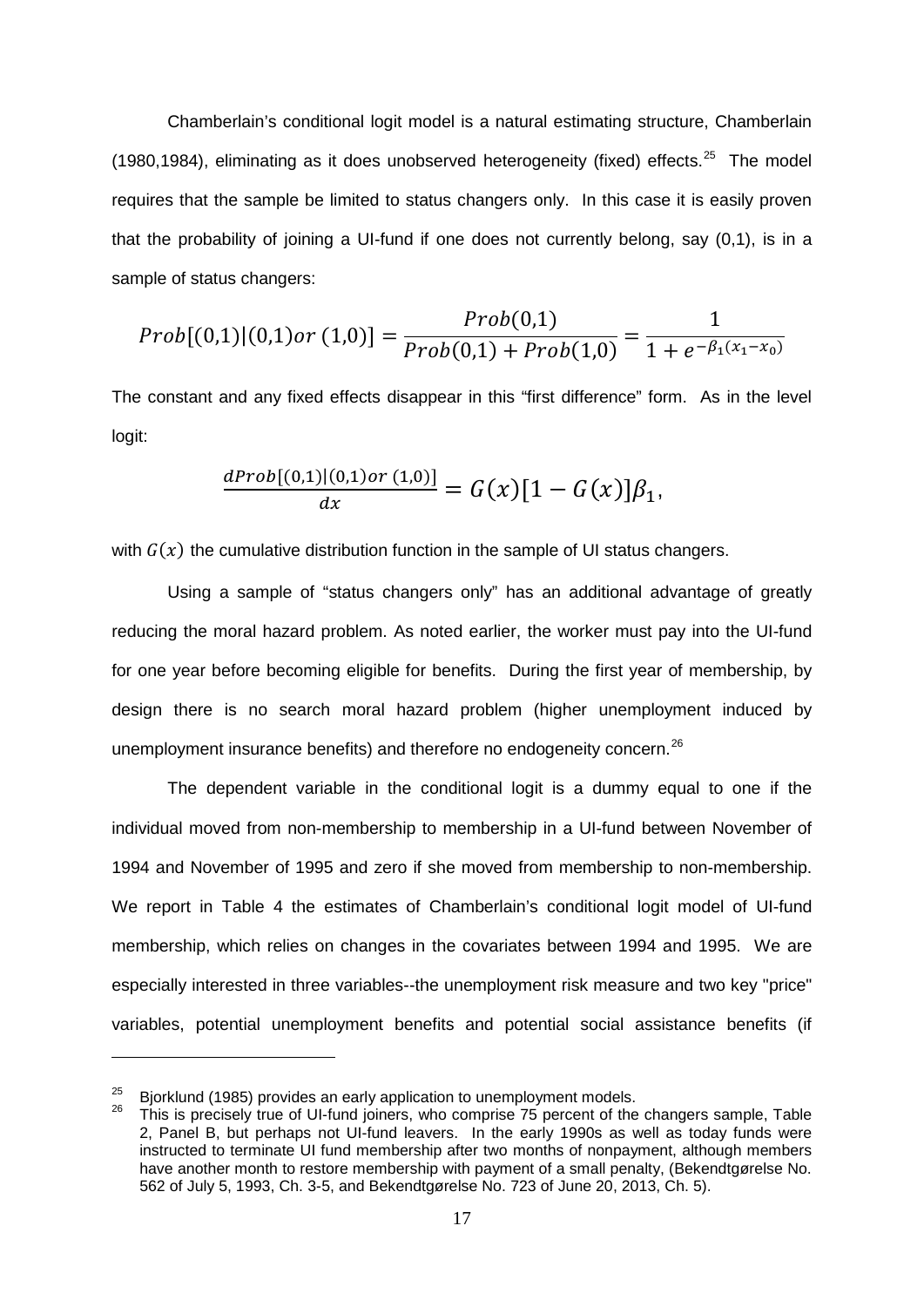unemployed and not a UI-fund member). Estimates without and with industry and occupational change dummies are reported in Columns (1) and (2) respectively.

#### <table 4>

The key estimates are quite robust to the inclusion or exclusion of industry and occupation change dummies across both unemployment measures, and we will focus the discussion on Table 4, Column 2. As in the level regressions, all three coefficients are of the expected sign and highly significant. Those with positive changes in unemployment experiences or potential unemployment benefits have higher UI-fund membership rates, while those with positive changes in potential social assistance benefits have lower rates, much as theory predicts. The unemployment risk coefficient roughly implies a 0.26 percentage point increase in UI-fund membership for each percentage point increase in unemployment risk.<sup>[27](#page-20-0)</sup> Though still strongly significant, that is only one half the magnitude of effect found in the level regressions (0.49). The two estimates of benefit effects are virtually identical to those in the level regressions. Every 10,000 DKK increase in annual unemployment benefits is associated with UI-fund membership increase of 3.6 percentage points and every 10,000 DKK increase in annual social assistance benefits associated with a 0.56 percentage point decrease. The stark difference in absolute magnitudes of the two benefit effects, noted in the UI fund levels logits, remains.

We also obtain estimates for a wide range of controls. Ceteris paribus, UI-fund membership increases consistently with age, with spline estimates suggesting that incremental demand for membership with age decreasing only modestly over the 18-34 age interval. Each year through age 25 is associated with an increase in membership of 0.21 percentage points (at the mean membership rate); each additional year through age 30 0.12 percentage points; and through 34, 0.14 percentage points. Marriage and the addition of children also increase membership, though the effects are generally not significant. Estimates of industry and occupation change coefficients suggest some independent effects,

<span id="page-20-0"></span> $27$  The mean of the dependent variable, percent of joiners, is 0.750.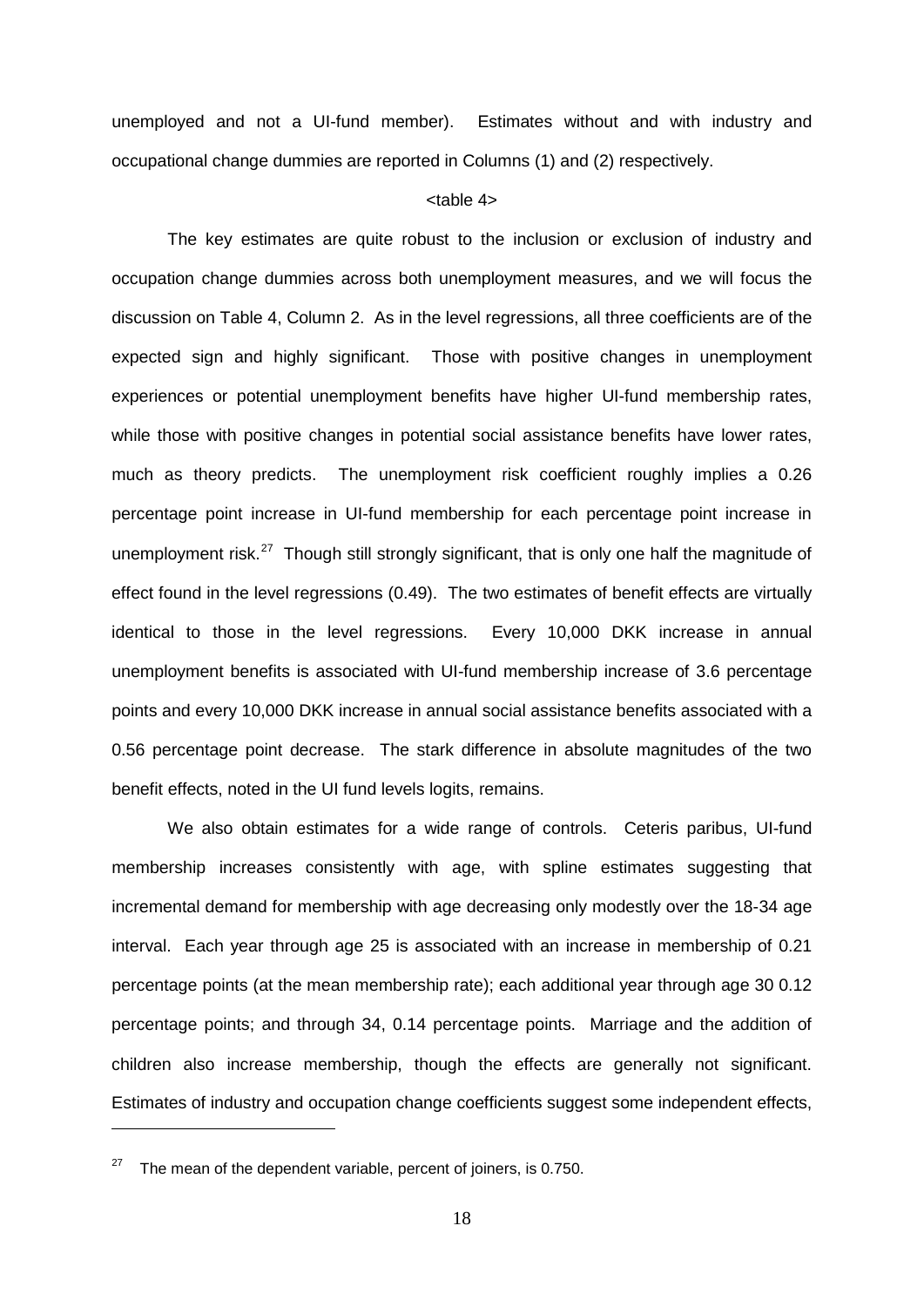although often not consistent with expectations from average level differences in membership across industries. A shift into the reasonably well covered manufacturing or transportation sectors, for example, apparently induces a significant reduction in membership among UI-fund changers. Of course the number entering or leaving a specific industry or occupation is much smaller than the total sample of 4035 UI-fund changers, so sample size becomes an issue.

#### **VIII. Robustness Checks**

-

In general the logit level estimates and the conditional logit estimates tell much the same story. In this section we report on several additional robustness checks we undertook in the course of the study. All pivot around alternative specifications of unemployment in the conditional logit model. First the UI-fund conditional logit (Table 4, Column (2), shown in Table 5 as Column 1 for comparison purposes) is reestimated with the change in raw fraction-of-year unemployed (U-YR) replaced by the change in *expected* fraction-of-year unemployed, Table 5, Column 2. The latter is derived from the OLS unemployment regression discussed in the levels section, Appendix 2, Column 1. We then consider the same model employing a second unemployment measure and its expectation, the familiar point-in-time unemployment status measure, a dummy equal to one if the worker is unemployed in week 48, zero otherwise(Table 5, Columns 3 and 4 respectively).<sup>[28](#page-21-0)</sup> The underlying unemployment expectation model for the status variable is derived from the unemployment status OLS reported in the Appendix 2, Column 2.

#### <table 5>

Replacing the raw ΔU-YR variable with expected change ΔE(U-YR) has no substantial impact on coefficient signs, magnitudes, or significance of key variables--with the exception of the unemployment change variable itself, which again is larger, essentially doubling the estimated membership effect. The estimated effect increases from 1.370 using

<span id="page-21-0"></span> $28$  There are obvious a priori reasons for preferring the fraction-of-year measure over the point-in-time measure, in this case in the  $48<sup>th</sup>$  week of the year.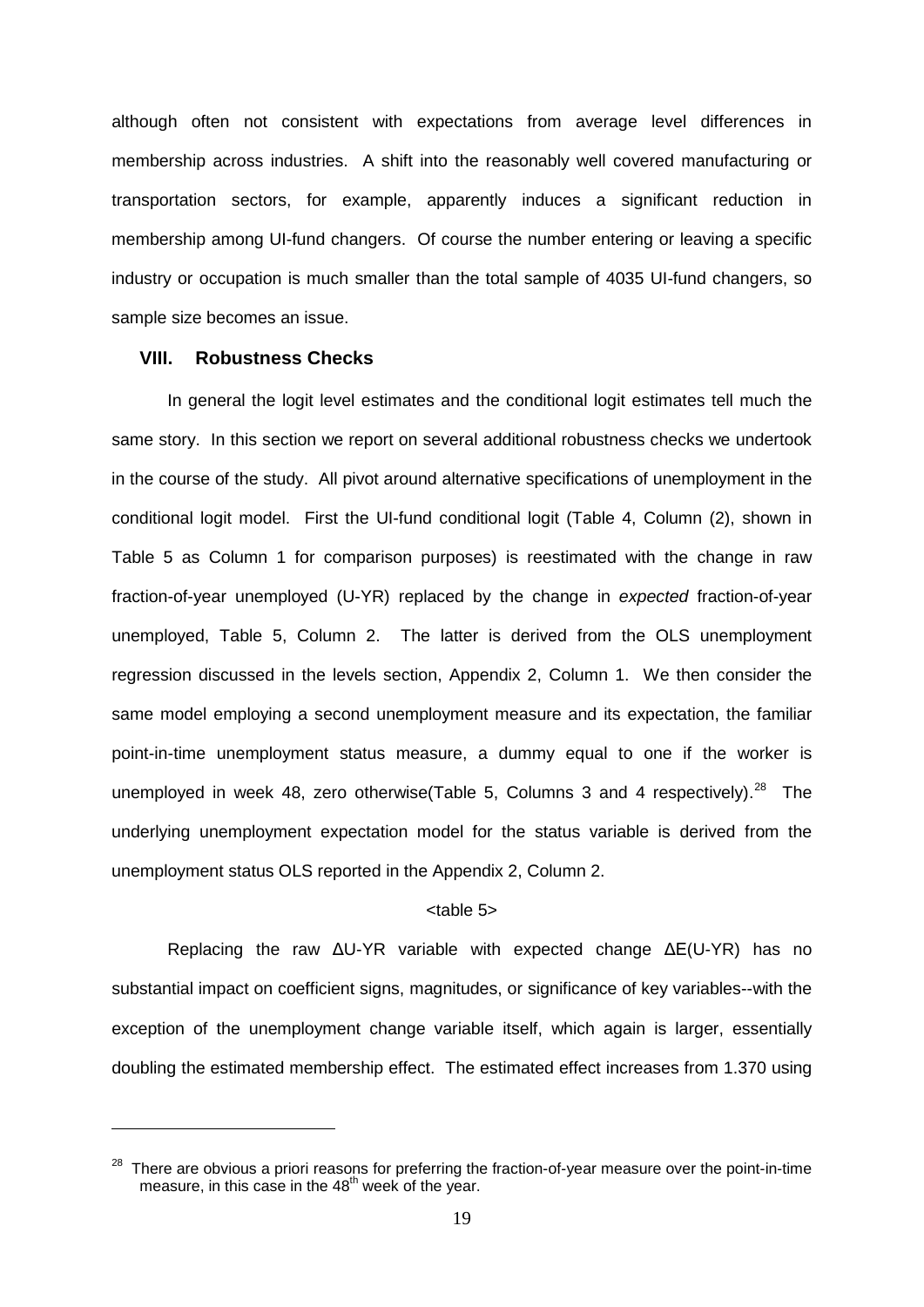the raw change measure (Table 5, Column 1) to 2.666 using the change in expected unemployment, (Table 5, Column 2). The basic interpretation of effect is unchanged.

The familiar point-in-time unemployment status dummy (U) has only modest impact on coefficient estimates, whether entered in raw form or as an expectation, Table 5, Columns 3 and 4 respectively, again with the notable exception of the unemployment measure itself. The unemployment effect on UI membership is now smaller in magnitude using the unemployment status variable, with a coefficient of 0.515 when using the raw measure (Column 3) and 1.443 if using the expected measure (Column 4). Because realized U is zero for the vast majority of the observations, moving to expected U which will take non-zero values for most, has a significant impact on the size of the estimated unemployment effect on insurance take-up. However, there is little question that the effect is large in magnitude. As earlier, the magnitudes of the two benefit effects are essentially unchanged.

#### **IX. The Political Economy of Voluntary Unemployment Insurance**

Why Denmark has remained committed to a voluntary system with a substantial insurance premium remains to be explained. Although total coverage is surprisingly high, the empirical evidence suggests significant incentive distortions in the current program. A partial answer may be found in the distribution of net revenue effects (aggregate fees collected less benefits paid out) across income groups of a hypothetical transition to a universal compulsory UI system. In this section we undertake a simple simulation using our 10 percent Danish sample that provides some insight into the redistribution implied by a shift to a compulsory UI system, both in aggregate and by earnings decile.  $29$ 

In the simulations, we assume no behavioral responses to the voluntary/compulsory regime change, a perspective that we suspect drives the political economy of this issue. That said, some long run adjustments are plausible should mandatory UI-fund membership

<span id="page-22-0"></span><sup>&</sup>lt;sup>29</sup> The revenue estimates are adjusted upward by a factor of ten because we are using a ten percent sample.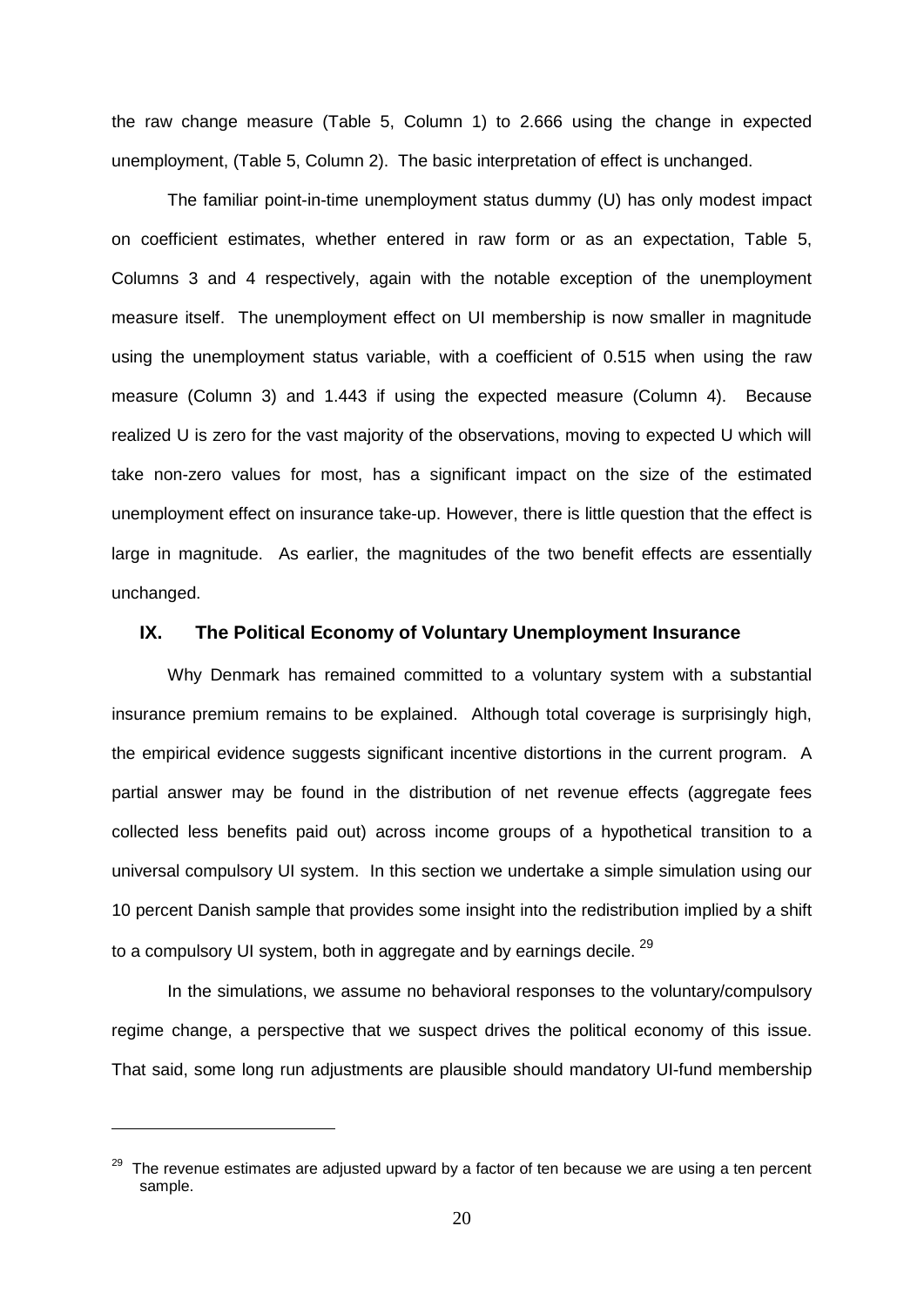be imposed. The most obvious concern is the withdrawal of workers from the labor force if workers are compelled to purchase earnings insurance that they do not value at (private) cost, with a corresponding reduction in program premium payments. This is likely to be a serious issue among low-wage workers who do not take up UI-fund membership because of the charity hazard. Although high-wage nonmembers would suffer utility losses from the regime change, the labor force withdrawal effect is likely be small and the impact on labor force participation slight for this group.

Ignoring these labor force effects, the transition to a universal compulsory UI-fund system will generate considerably greater fee payments. The gain in revenue will be the fee (3660 DKK per year in 1995) times the number of (previously) uninsured workers. Based on the number of insured Danish workers in 1995, this will generate 1.644 billion DKK in new revenue for the UI funds, Table 6, Column 2. A quick glimpse at the distribution *by income deciles* of additional fee payments gives a clue to a political problem. The distribution across income deciles the increased fee payment U-shaped is the reflection of UI-fund membership rates by decile, reported in Figure 2B, with the greatest increases at the lowest and highest deciles. It is the low income deciles that would provide the bulk of the increased fee revenue, more than a third of all additional fee revenues collected, Table 6, Column 2.

#### <table 6>

Of course the expanded UI-fund membership would also induce greater benefit payouts ceteris paribus, 2.242 billion DKK, Table 6, Columns 3. Workers in the lowest deciles will receive the greatest share of the additional UI benefits paid out to the previously uninsured. The lowest decile alone accounts for 0.95 billion DKK in additional expected benefits, about 43 percent of the total benefit increases.

If the planner's concern is only the health of the UI-funds, the aggregate net expected revenues (fees less expected benefit payouts) from compelling the uninsured to join the UIfund can be constructed as R\*:

$$
R^* = \sum_{i=1}^N R_i^* = \sum_{i=1}^N (f_i - \theta_i B_{U_i})
$$

21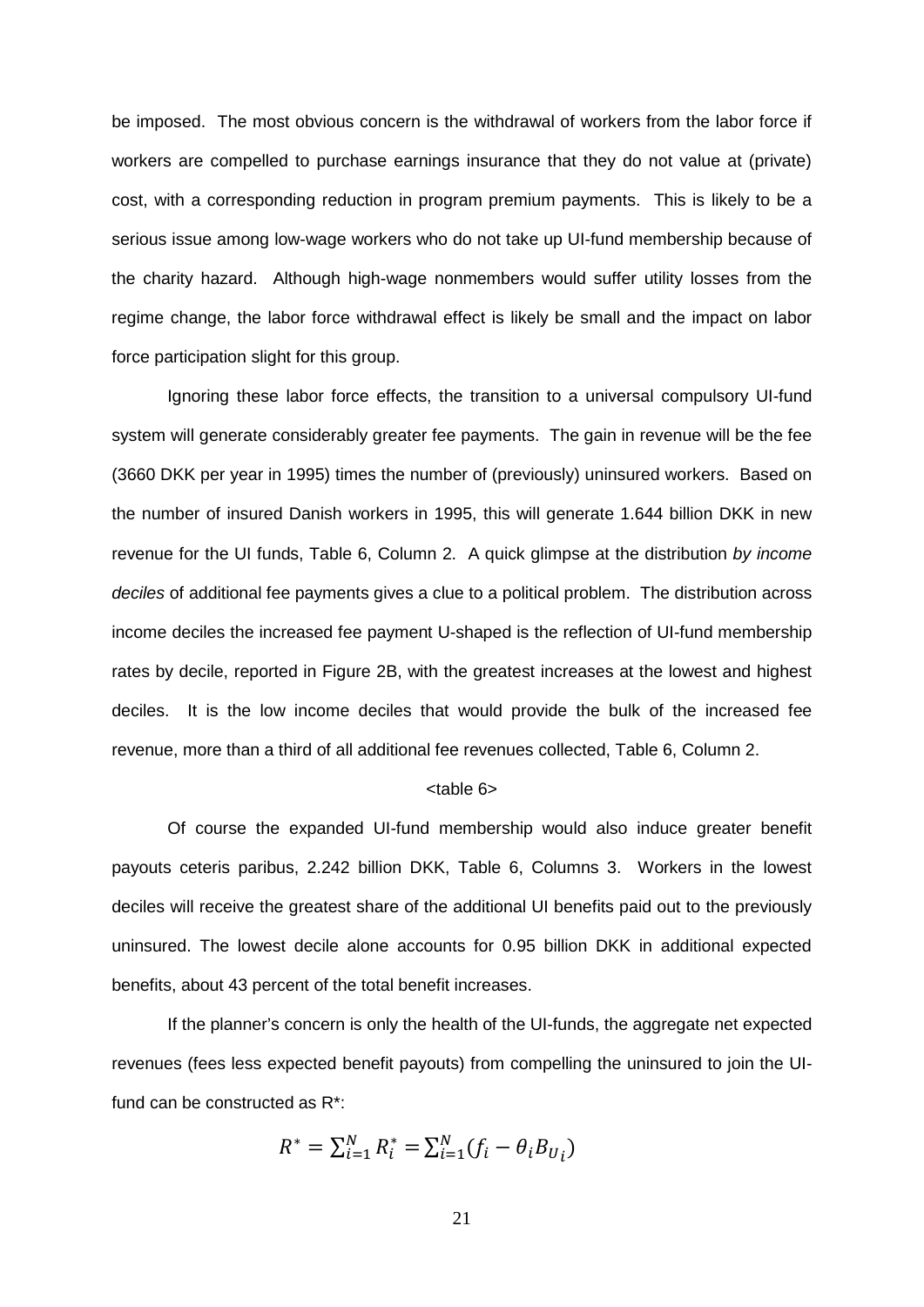where *N* is the number of uninsured (nonparticipants in the voluntary UI-fund), and the system parameters have their usual meaning. The measure is tabulated for our sample, in total and by income deciles in Table 6, Column 4.

In the absence of a charity hazard, it is reasonable to conjecture that the impact of imposing a mandatory system on all workers would increase expected net revenues. Adverse selection arguments would suggest that low risk workers would rationally respond to a fixed fee by differentially choosing not to join. As it happens, the total benefits expected to be paid out to the previously uninsured (2.242 B DKK) will exceed the total fees collected (1.644 B DKK) so that the net effect of forcing the uninsured worker into the UI-funds will require an infusion of funds, 598 M DKK (107 million \$US), Table 6, Column 4. The net revenue *loss* of about 600 million DKK out of a total expenditure of about 25 billion DKK (4.46 billion \$US) is about 2.4 percent of the budget.

Indeed compulsory insurance will generate positive net revenues in the upper income deciles (7 through 10); adverse selection is apparently significant in these deciles. The income decile breakdowns, however, point to the charity hazard as the primary reason for the adverse financial consequences. Negative net revenues to the system for Deciles 1 through 6 suggest that workers in this group will receive on average greater benefits than they would pay in fees. Indeed half of the total net revenue losses from universal adoption of UI membership would arise in the lowest decile (362 M DKK of the 598 M DKK loss).

The story is however incomplete. Government expenditures on social assistance must be considered in any reasonable algorithm. With compulsory UI, social assistance expenditures must fall; unemployed workers in the UI-fund are ineligible for social assistance payouts. Indeed, for a large number of the unemployed—those with no other resources and many children--at this time, benefits under social assistance exceeded those in the unemployment fund, providing additional "savings" in the transition.

If the planner's concern includes the finances of both the UI-fund and the social assistance budget, the key revenue calculation is instead R\*\*:

22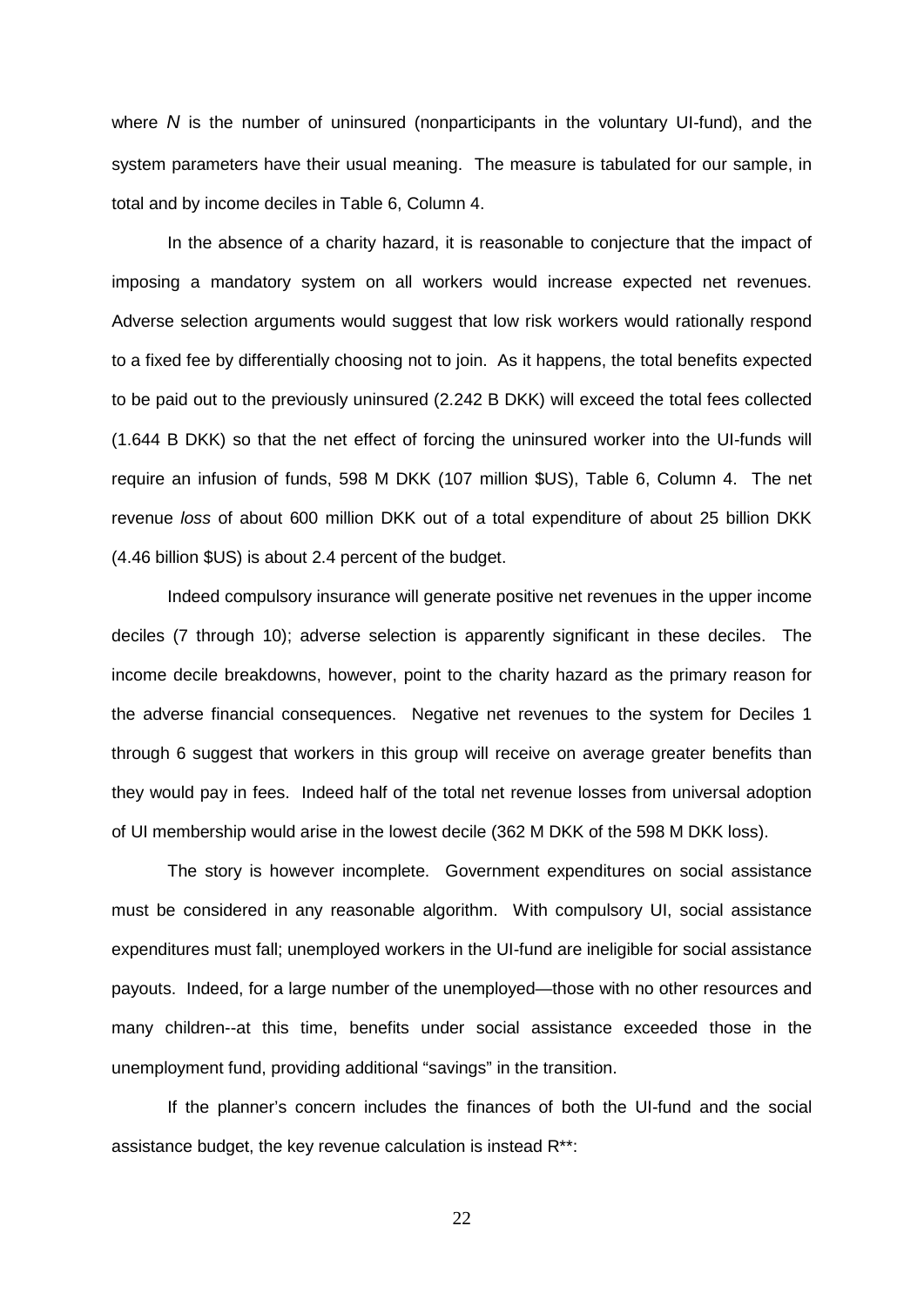$$
R^{**} = \sum_{i=1}^{N} [f_i - \theta (B_{U_i} - B_{SA_i})]
$$

The aggregate public savings in this case would be large, 3.140 B DKK, Table 6, Column 5. Most savings would come from workers in the low income deciles. Indeed 72 percent of the SA savings are in the lowest decile, 85 percent in the bottom two deciles. Total government nest savings to the two programs together are significant. Not only are the uninsured required to pay premiums, expected net UI-fund payments are less than those under SA for a large number of the uninsured. The net effect is an increase in government net revenues of 2.542 B DKK, Table 6, Column 6.

Of course net revenue gains to the government are the same as net benefit losses to the uninsured workers forced into the UI program. That the net benefit losses are sharply focused on the lowest income workers is a special problem. More than 70 percent of the net benefit losses generated by the transition to a universal compulsory system will be borne by uninsured workers in the lowest decile, an uncomfortable fact in a welfare state.

#### **X. Conclusion**

An oddity of the Danish welfare state is its voluntary unemployment insurance program, which operates in combination with a less generous, means-tested social assistance program. Although a handful of other countries operate such voluntary programs, none charges substantial premiums. The Danish program provides both an opportunity to observe the operation of a voluntary system and also insight into why the voluntary system lingers in Denmark.

As in a number of European unemployment insurance systems, the Danish voluntary program emerged as a Ghent system, essentially government-subsidies for existing union plans. The problems that potentially beset voluntary plans—notably worker optimism bias and difficulties with premium setting, leading to adverse selection—were moderated in this structure. Unions often required that members joined the plan; union-based financing provided a natural form of underwriting—those in volatile industries naturally paid higher premiums. As union membership struggled, however, most dropped the UI requirement, at

23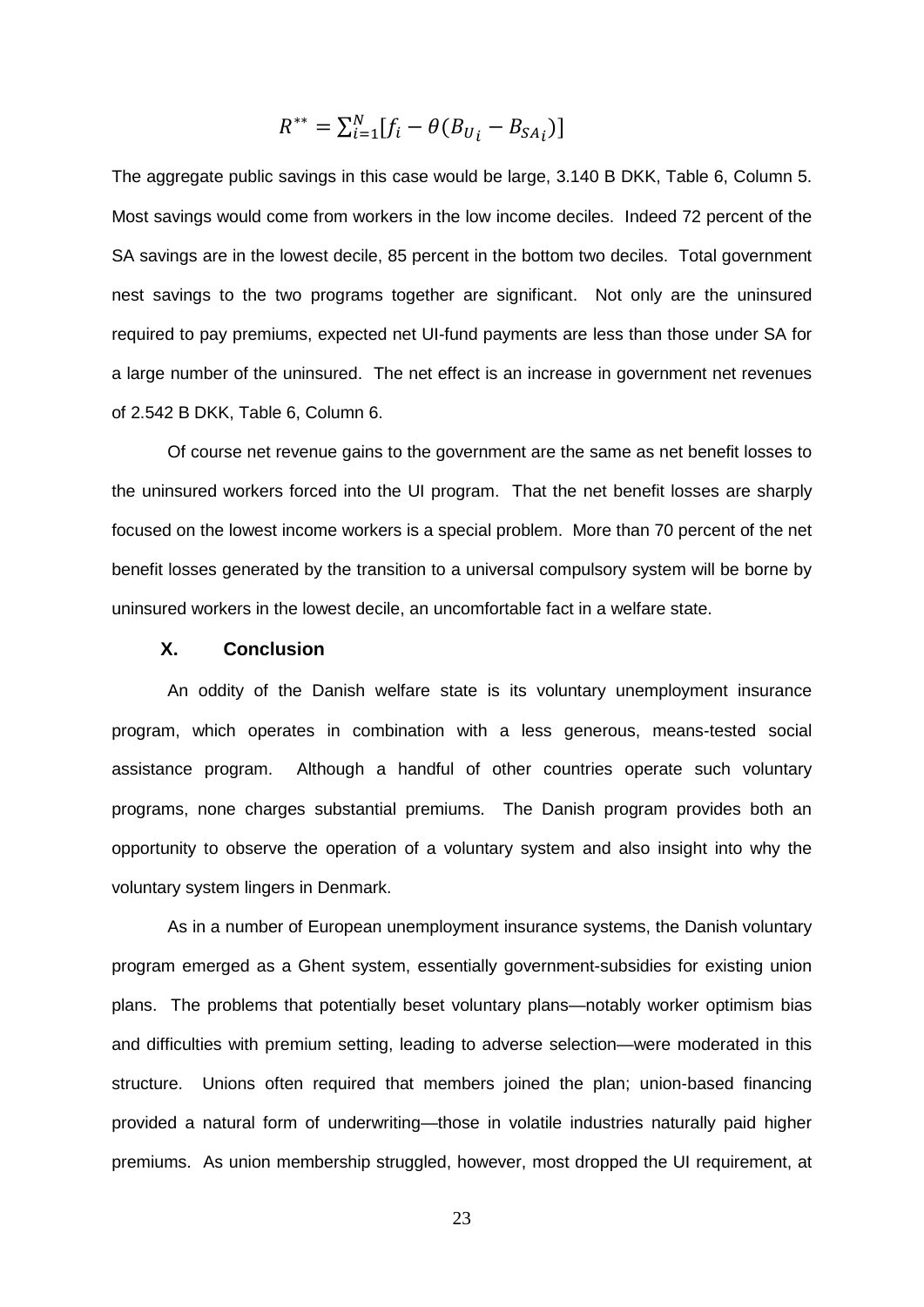least formally, and government reforms eliminated union-based financing, essentially eliminating any form of underwriting. The latter aggravated adverse selection incentives. The existence of a "free," means-tested social assistance program added the possibility of a charity hazard.

The analysis focuses on 1995, immediately prior to a series of major workfare innovations. Coverage rates were surprisingly high. $30$  From the perspective of federal flood insurance in the United States, the 80 percent take-up rate of public unemployment insurance in Denmark is extraordinary. The reasons for this high take-up rate are less clear. The large public subsidy can only be part of the answer, flood insurance in the U.S. has also been highly subsidized. Three obvious possibilities come to mind: (i) extreme risk aversion among those in secure jobs, (ii) worker solidarity, and/or (iii) the tied-in early retirement scheme (efterløn). Participation rate studies for other types of insurance with less obvious social implications may provide additional insight into this motivational question.

Despite the high coverage rate, selection effects were large. Strong, positive membership responses to unemployment risk are evident in both the level logits and the conditional logits. In what we view as our best estimate of unemployment risk effects (Table 4, Column 2), we find that UI-fund membership rates increased by 0.26 percentage points for each percentage point increase in the fraction of year spent in unemployment. $31$  Also consistent with simple theory, fund membership probabilities were responsive to UI-fund benefits (positive) and SA benefits (negative); social assistance benefits discourage UI-fund membership.<sup>32</sup> These results were robust across a variety of specifications.

Charity hazard may partly resolve the political economy mystery of why Denmark has not imposed a compulsory system. In aggregate, government expenditures would be

<span id="page-26-0"></span> $30$  Coverage rates have since fallen, perhaps because new ALMP requirements reduced the value of UI benefits.

<span id="page-26-1"></span><sup>&</sup>lt;sup>31</sup> This estimate is also broadly consistent with the decline in UI-fund membership between 1995 and 2001 of about 1.5 percentage points in response to a decrease in the insured worker

<span id="page-26-2"></span><sup>&</sup>lt;sup>32</sup> The simple proposition that the two benefit responses should have equal absolute effects but of opposite sign was not confirmed; the SA benefit effect was smaller in absolute magnitude.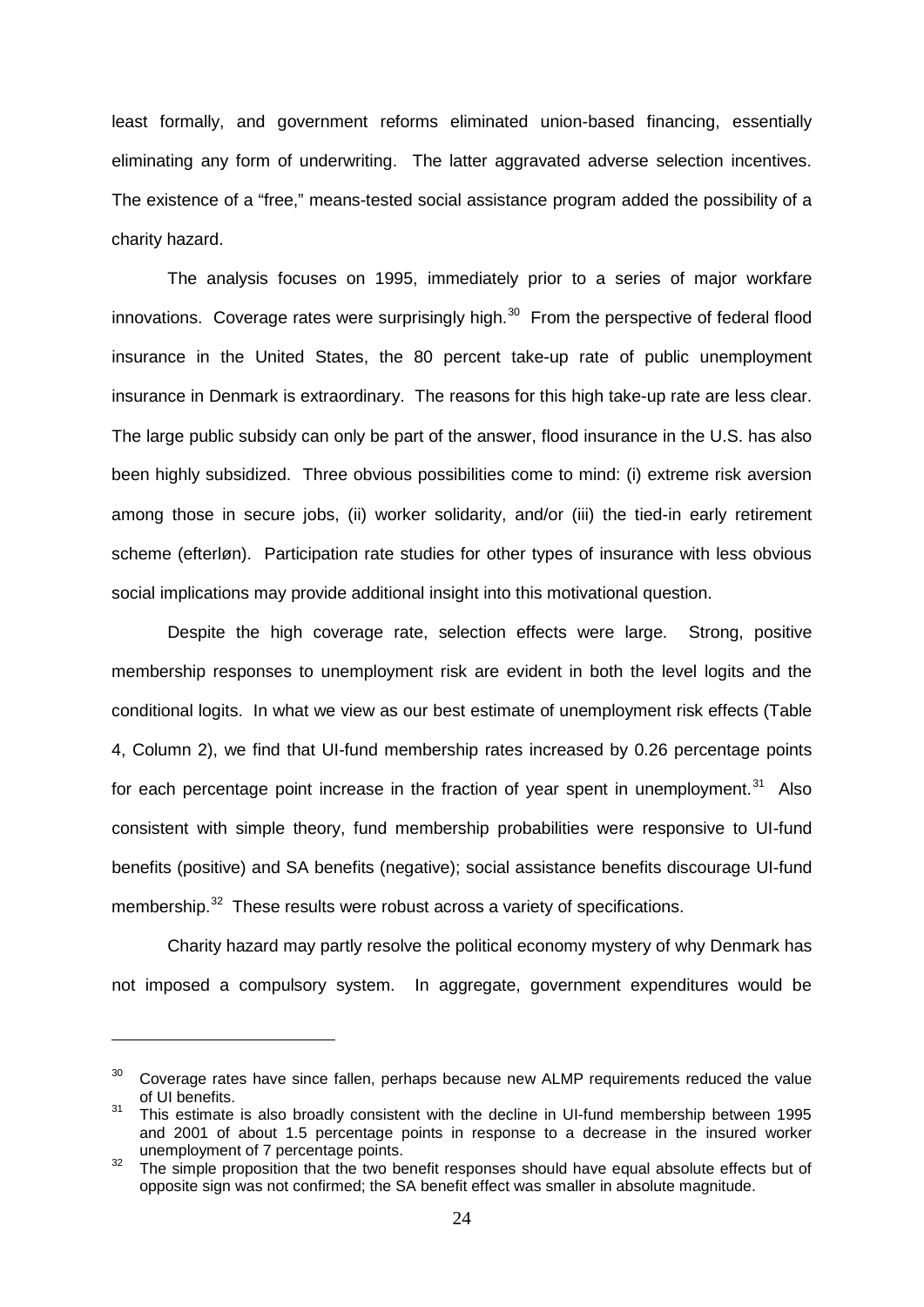sharply reduced by a transition to a compulsory system, both because the government would be collecting a fee from all participants and because benefits under UI are less than under social assistance for a number of the unemployed (those with a large number of children and no other family income). Of course, positive government revenue effects imply negative transfers to the previously uninsured, with 72 percent coming from the uninsured in the lowest gross income decile; 85 percent from those in the lowest two deciles. This is an awkward transition to make in a welfare state such as Denmark.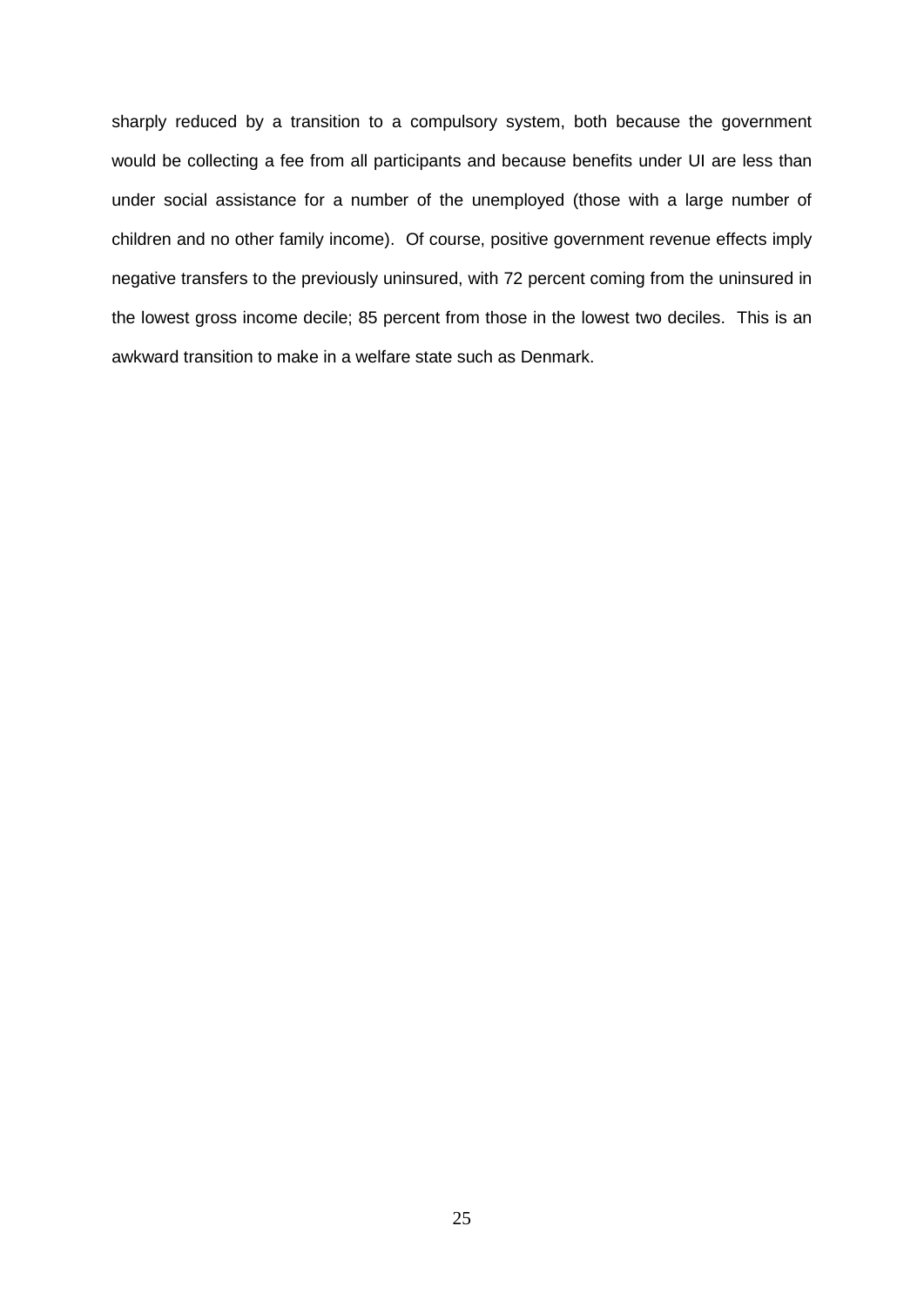#### REFERENCES

- American Insurance Association, Studies of Floods and Flood Damage 1952-1955, New York: American Insurance Association, May 1956.
- Andersen, Torben M., Svend E. Hougaard Jensen, and Ole Risager, "Macroeconomic Perspectives on the Danish Economy: Problems, Policies and Prospects," in Andersen, Jensen, and Risager, eds. Macroeconomic Perspectives on the Danish Economy, New York, NY: Palgrave Publishers, 2000, 1-39.
- Andersen, Torben M., and Michael Svarer, "Flexicurity-Labour Market Performance in Denmark," CESIFO Working Paper No. 2108, Category 4: Labour Markets, October 2007.
- Anderson, Dan R., "The National Flood-Insurance Program—Problems and Potential," Journal of Risk and Insurance," 41(4) (December 1974): 579- 600.
- Bjorklund, Anders, "Unemployment and Mental Health: Some Evidence From Panel Data," Journal of Human Resources 20(4) (1985): 469-483.
- Bjorklund, Anders, and Bertil Holmlund, "The Economics of Unemployment Insurance: The Case of Sweden," in Bjorklund, Anders, Robert Haveman, Robinson Hollister, and Bertil Holmlund, eds., Labour Market Policy and Unemployment Insurance, Claredon Press: Oxford, 1991, 101-178.
- Browne, Mark J., and Robert E. Hoyt, "The Demand for Flood Insurance: Empirical Evidence," Journal of Risk and Uncertainty, 20(3), (May 2000): 291-306.
- Carroll, Eero, "Voluntary State-Subsidized Social Insurance in the Advanced Industrialized World since the 1890s: The Nordic Experience in Comparative Perspective," in Olli Kangas and Joakim Palme, "Social Policy and Economic Development in the Nordic Countries," Palgrave Macmillan, 2005. pp.60-87.
- Chamberlain, Gary. "Analysis of Covariance with Qualitative Data," Review of Economic Studies, 47 (January 1980): 225-238.
- Chamberlain, Gary. "Panel Data," Handbook of Econometrics, Vol. II, Amsterdam: North Holland, 1984.
- Edling, Nils, "Limited Universalism: Unemployment Insurance in Northern Europe 1900- 2000,". In Niels Finn Christiansen, Klaus Petersen, Nils Edling, Per Haave, eds, The Nordic Model of Welfare—A Historical Reappraisal, Museum Tusculanum Press: University of Copenhagen 2006 99-144.
- Government Accounting Office (GAO), "Flood Insurance: Information on the Mandatory Purchasing Requirement," GAO/RCED-90-141FS, August 1990.
- Harrison, Glenn W., Morten I. Lau, E. Elisabet Rutström (2007) "Estimating Risk Attitudes in Denmark: A Field Experiment," Scandinavian Journal of Economics 109.2 (2007): 341–368.
- International Labour Office (ILO), Unemployment Insurance Schemes, Studies and Reports, New Series, No. 42, Geneva International Labour Office, 1955.
- Kjellberg, Anders. *Växande avgiftsskillnader i [a-kassan-ökad social polarisering](http://lup.lub.lu.se/luur/download?func=downloadFile&recordOId=1473727&fileOId=1486417)*, Lund University: Studies in Social Policy, Industrial Relations, Working Life and Mobility. Research Reports 2010:2 (with update July 2014): 69-70.
- Kunreuther, Howard, Recovery from National Disasters: Insurance or Federal Aid, Washington, DC: American Enterprise Institute, 1973.
- Lind, Jens. 2009. "The End of the Ghent System as Trade Union Recruitment Machinery?" Industrial Relations Journal. v40.6 (Nov): 510-523.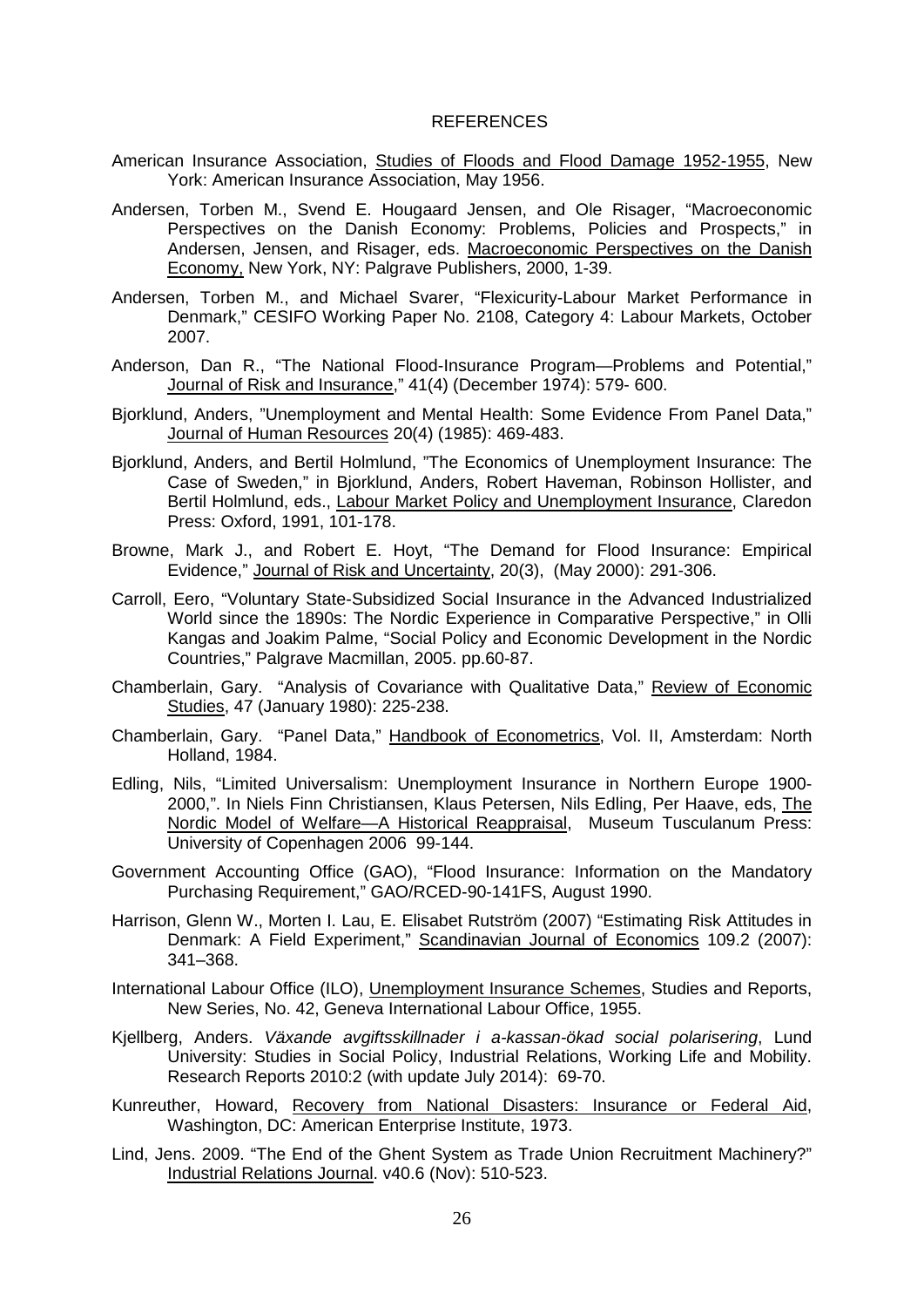- Lindquist, Gabriella Sjögren and Eskil Wadensjö, "Ghent System for Unemployment Insurance in Sweden," mimeo Swedish Institute for Social Research, Stockholm University. 2007.
- Neumann, George, Peder J. Pedersen, and Niels Westerg*å*rd-Nielsen, "Long-run International Trends in Aggregate Unionization, European Journal of Political Economy 7 (1991): 249-274.
- Parsons, Donald O., Torben Tranæs, and Helene Bie Lilleør, "Voluntary Public Unemployment Insurance," CESIFO Working Paper No. 1010, August 2003.
- Pedersen, Peder J., "Union Growth In Denmark, 1911-1939," Scandinavian Journal of Economics, 84.4 (1982): 583-592.
- Pedersen, Peder J., "The Welfare State and Taxation in Denmark," in A. B. Atkinson and Gunnar Viby Mogensen, eds., Welfare and Work Incentives: A North European Perspective, Clarendon Press, Oxford, 1993, 241-288.
- Pedersen, Peder J., and Nina Smith, "Unemployment and Incentives," in Gunnar Viby Mogensen, ed. Work Incentives in the Danish Welfare State: New Empirical Evidence, The Rockwool Foundation Research Unit, Aarhus, Aarhus University Press, (1995): 195-226.
- Søndergaard, Jørgen, Economic Incentives and the Welfare State, in Andersen, Jensen, and Risager, eds. Macroeconomic Perspectives on the Danish Economy, New York, NY: Palgrave Publishers, 2000, 294-324.
- Scheuer, Steen, "Dilemmas of Collectivism: Danish Trade Unions in the Twenty-First Century," Journal of Labor Research, 28.2 (Spring 2007): 233-254.
- Van Rie, Tim; Ive Marx, and Jeroen Horemans. 2011. "Ghent Revisited: Unemployment Insurance and Union Membership in Belgium and the Nordic Countries." European Journal of Industrial Relations, v.17.2. (June): 125-39.
- Willoughby William Franklin, "Insurance Against Unemployment," Political Science Quarterly, Vol. 12, No.3. (September 1897): 476-489.
- Arbejdsministeriet, Arbejdsmarkedspolitiks Årbog, (in Danish), various years.
- Danmarks Statistik, IDA-En Integret Database for Arbejdsmarkedsforskning Hovedrapport, (IDA- An Integrated Data Base for Labour Market Research Main Report), (in Danish) Udgivet af Danmarks Statistiks, Copenhagen, 1991.
- Danmarks Statistik, Ti-årsoversig 1999 (in Danish).
- Direktoratet for Arbejdsløshedsforsikring, "Bekendtgørelse om optagelse I en statsanerkendt arbejdsløshedskasse for lønmodtarere," of August 19, 1998. *Lovtidende A* 1988 (77).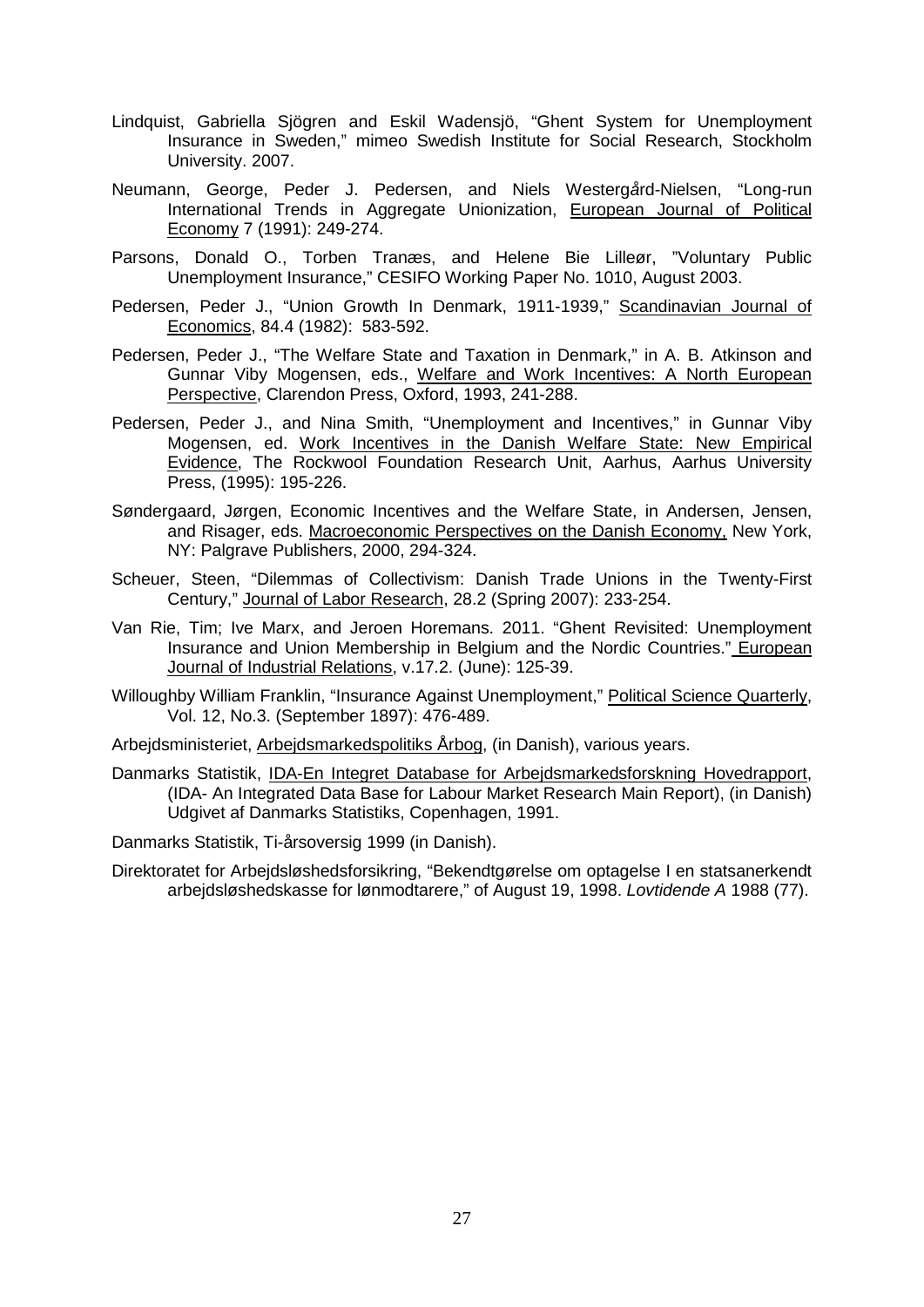#### Table 1

#### Variable Definitions

UI-fund A zero-one dummy, with one indicating the worker was a member of an unemployment fund. U-YR The fraction of the calendar year that the worker is unemployed. U A zero-one dummy, with one indicating the worker was unemployed in week 48. BEN UI The projected annual unemployment fund benefits the worker would qualify for if unemployed for one year (in 10,000 DKK). BEN SA The projected annual social assistance benefits the worker would qualify for if unemployed and without unemployment benefits for the calendar year (in 10,000 DKK). EARNINGS Gross annual earnings (in 10,000 DKK) WEALTH Physical asset wealth (in 10,000 DKK). FEMALE A zero-one dummy, with one indicating the worker is female. AGE18-25 SP Age in years for those 18 to 25, 25 for all others. AGE26-30 SP Zero if age less than 26, one to five for those age 26 to 30, five for all others. AGE31-35 SP Zero if age less than 31, one to five for those age 31 to 35, five for all others. MARRIED A zero-one dummy, with one indicating the worker is married. CHILD0 A zero-one dummy, with one indicating the worker has no children living in the household. CHILD1-3 A zero-one dummy, with one indicating the worker has one to three children living in the household. CHILD4+ A zero-one dummy, with one indicating the worker has four or more children living in the household. ED2 A zero-one dummy, with one indicating the worker's highest grade completed was 9 or primary education. ED3 A zero-one dummy, with one indicating the worker's highest grade completed was 10 or 11 with very short vocational training. ED4 A zero-one dummy, with one indicating the worker's highest grade completed was "gymnasium," (12 years). ED5 A zero-one dummy, with one indicating the worker's highest grade completed was "skilled by vocational training." ED6 A zero-one dummy, with one indicating the worker's highest grade completed was short term tertiary education. ED7 A zero-one dummy, with one indicating the worker's highest grade completed was medium-term tertiary education. ED8 A zero-one dummy, with one indicating the worker's highest grade

completed was long-term tertiary education.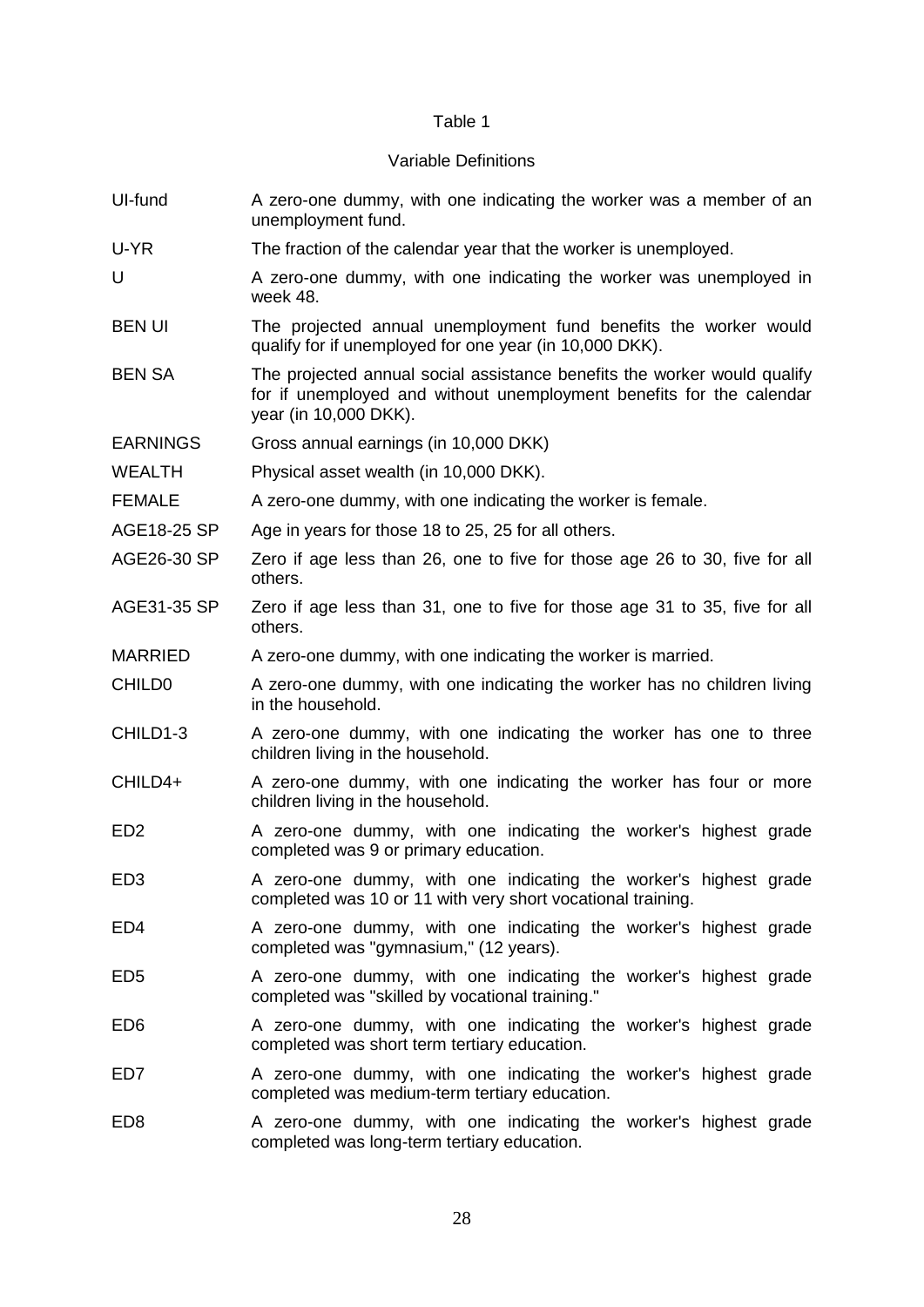- UNSK A zero-one dummy, with one indication the worker's occupation is unskilled worker in week 48.
- SKLD A zero-one dummy, with one indication the worker's occupation is skilled worker in week 48.
- CLER A zero-one dummy, with one indication the worker's occupation is clerical in week 48.
- MNGR A zero-one dummy, with one indication the worker's occupation is manager in week 48.
- DIR A zero-one dummy, with one indication the worker's occupation is director in week 48.
- OTHER A zero-one dummy, with one indication the worker's occupation belongs to the residual group outside the main sample selection in 1995, i.e. she is either self-employed, on leave or pension, a student or out of the labor force in week 48 in 1993 or in 1994.
- AGRIC A zero-one dummy, with one indicating the worker's industry of employment is agriculture in week 48.
- MANUF A zero-one dummy, with one indicating the worker's industry of employment is manufacturing in week 48.
- CONST A zero-one dummy, with one indicating the worker's industry of employment is construction in week 48.
- WHOLE A zero-one dummy, with one indicating the worker's industry of employment is wholesale in week 48.
- RETAIL A zero-one dummy, with one indicating the worker's industry of employment is retail in week 48.
- CATERING A zero-one dummy, with one indicating the worker's industry of employment is catering in week 48.
- TRANS A zero-one dummy, with one indicating the worker's industry of employment is transport in week 48.
- FINANCE A zero-one dummy, with one indicating the worker's industry of employment is finance in week 48.
- SERV-LOW A zero-one dummy, with one indicating the worker's industry of employment is low skilled service in week 48.
- SERV-HG A zero-one dummy, with one indicating the worker's industry of employment is high skilled service in week 48.
- PUBLIC A zero-one dummy, with one indicating the worker's industry of employment is public sector in week 48.
- UF/SA A zero-one dummy, with one indicting receipt of either unemployment benefits or social assistance or both in the calendar year.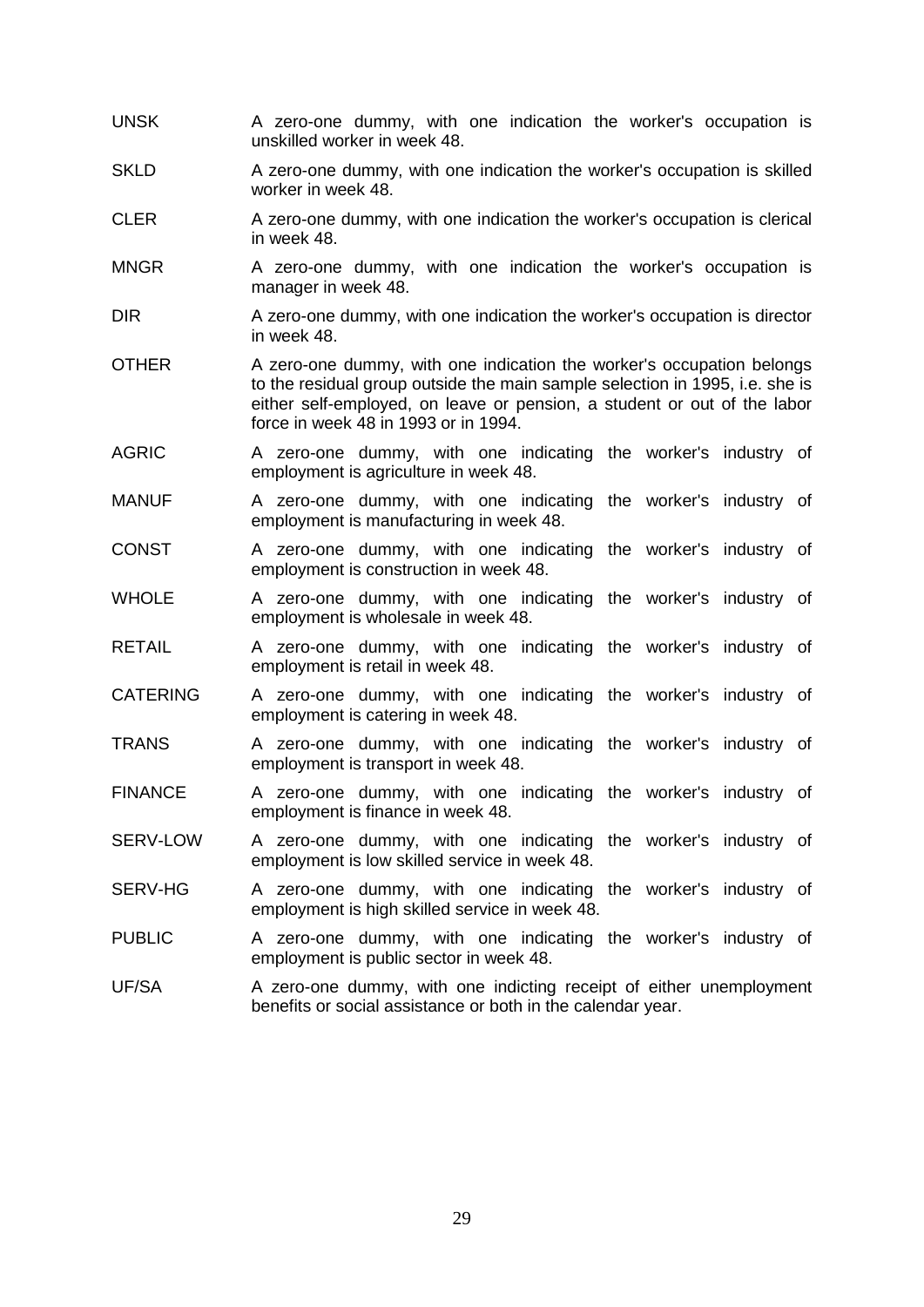#### Table 2 Summary Statistics

| Variable            | Mean     | Std. Dev. | Variable           | Mean  | Std. Dev. |
|---------------------|----------|-----------|--------------------|-------|-----------|
|                     |          |           |                    |       |           |
| <b>UI-FUND</b>      | 0.814    | 0.389     | AGRIC 94           |       |           |
| U-YR                | 0.094    | 0.178     | MANUF 94           | 0.238 | 0.426     |
| U                   | 0.084    | 0.167     | CONST 94           | 0.077 | 0.267     |
| <b>BEN UI</b>       | 11.77    | 3.214     | <b>WHOLE 94</b>    | 0.071 | 0.257     |
| (10,000 DKK)        |          |           |                    |       |           |
| <b>BEN SA</b>       | 4.174    | 4.145     | RETAIL 94          | 0.074 | 0.262     |
| $(10,000$ DKK $)$   |          |           |                    |       |           |
| <b>EARNINGS</b>     | 17.94    | 9.350     | <b>CATERING 94</b> | 0.025 | 0.157     |
| (10,000 DKK)        |          |           |                    |       |           |
| EARNINGS SQ         | 409.35   | 512       | <b>TRANS 94</b>    | 0.068 | 0.251     |
| $(10,000$ DKK $)$   |          |           |                    |       |           |
| <b>WEALTH</b>       | $-0.591$ | 28.705    | <b>FINANCE 94</b>  | 0.031 | 0.174     |
| $(10,000$ DKK $)$   |          |           |                    |       |           |
| <b>FEMALE</b>       | 0.417    | 0.493     | SERV-LOW 94        | 0.073 | 0.260     |
| <b>AGE18-25 SP</b>  | 24.059   | 1.839     | <b>SERV-HG</b>     | 0.041 | 0.198     |
| AGE26-30 SP         | 2.686    | 2.196     | <b>PUBLIC</b>      | 0.241 | 0.427     |
| AGE31-35 SP         | 0.764    | 1.300     | <b>UNSK 94</b>     | 0.390 |           |
| <b>MARRIED</b>      | 0.276    | 0.447     | SKLD 94            | 0.174 | 0.174     |
| <b>CHILD0</b>       | 0.621    |           | CLER <sub>94</sub> | 0.285 | 0.285     |
| CHILD1-3            | 0.375    | 0.484     | MNGR 94            | 0.146 | 0.146     |
| CHILD4+             | 0.004    | 0.062     | <b>DIR 94</b>      | 0.001 | 0.001     |
| ED <sub>2</sub>     | 0.151    | 0.358     | OTHER 94           | 0.004 | 0.004     |
| ED <sub>3</sub>     | 0.172    | 0.377     |                    |       |           |
| ED <sub>4</sub>     | 0.053    | 0.225     |                    |       |           |
| ED <sub>5</sub>     | 0.472    | 0.499     |                    |       |           |
| ED <sub>6</sub>     | 0.049    | 0.216     |                    |       |           |
| ED7                 | 0.065    | 0.246     |                    |       |           |
| ED <sub>8</sub>     | 0.039    | 0.193     |                    |       |           |
|                     |          |           |                    |       |           |
| NO. OF              | 86,080   |           |                    |       |           |
| <b>OBSERVATIONS</b> |          |           |                    |       |           |

### Panel A: UI-fund Level Regressions, Workers Ages 18 to 34, 1995

Source: Statistics Denmark. Note: All variables refer to 1995 unless otherwise noted.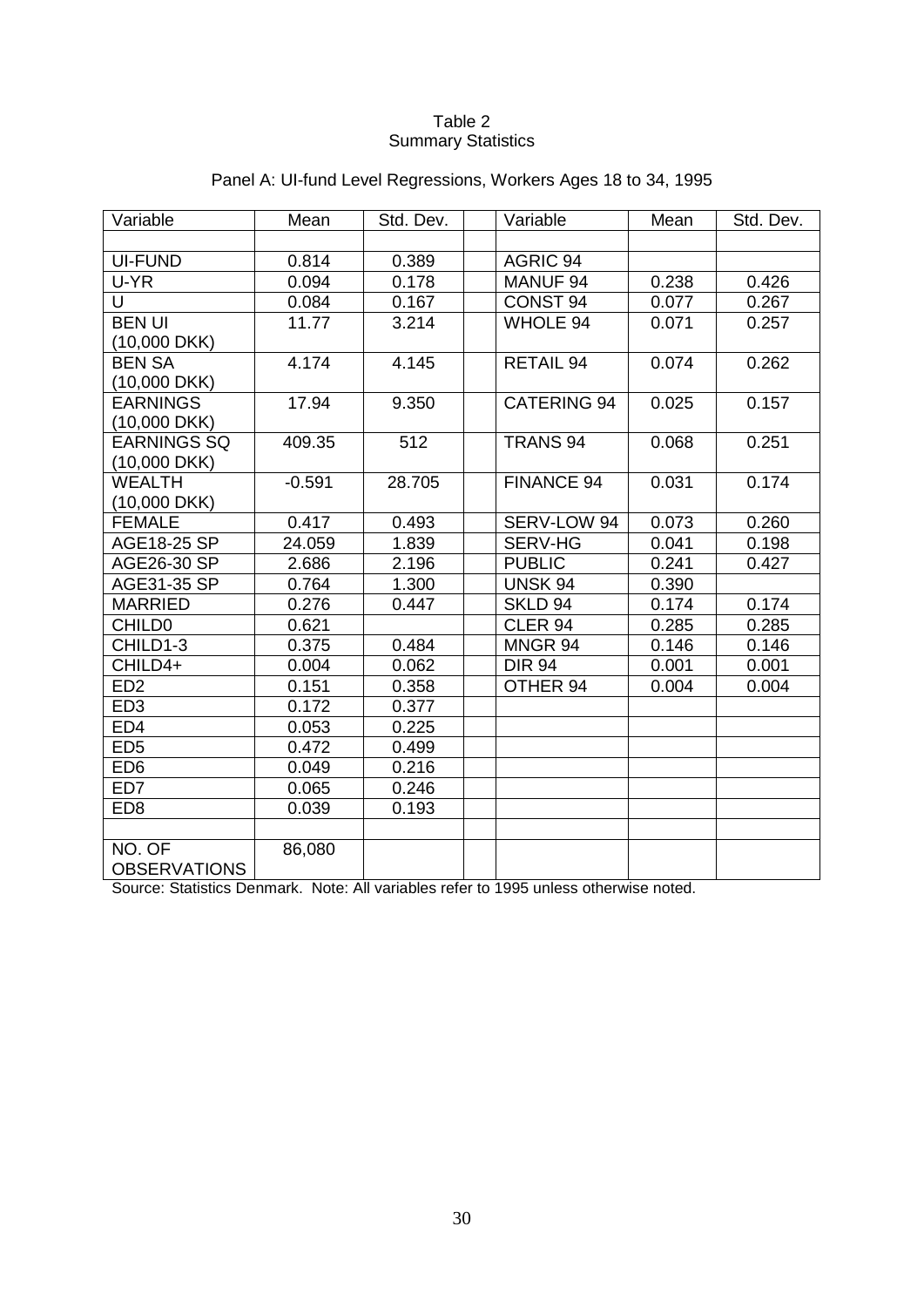|                         | Means    | Standard          |
|-------------------------|----------|-------------------|
|                         |          | <b>Deviations</b> |
|                         |          |                   |
| <b>AUI FUND</b>         | 0.750    | 0.433             |
| ΔU-YR                   | $-0.035$ | 0.222             |
| ΔU-YR HAT               | $-0.030$ | 0.117             |
| ΔU                      | $-0.032$ | 0.372             |
| <b>AUHAT</b>            | $-0.020$ | 0.195             |
| <b>ABEN UI</b>          | 1.727    | 3.832             |
| <b>∆BEN SA</b>          | $-0.424$ | 3.631             |
| <b><i>ΔEARNINGS</i></b> | 2.975    | 5.727             |
| <b>AWEALTH</b>          | $-0.743$ | 8.939             |
| <b>∆AGE18-25 SP</b>     | 0.602    | 0.490             |
| AAGE26-30 SP            | 0.249    | 0.432             |
| ΔAGE31-35 SP            | 0.150    | 0.357             |
| <b><i>AMARRIED</i></b>  | 0.022    | 0.187             |
| ΔCHILD1-3               | 0.010    | 0.271             |
| ACHILD4+                | 0.000    | 0.000             |
| <b>AMANUF</b>           | 0.032    | 0.313             |
| <b>AWHOLE</b>           | 0.011    | 0.168             |
| <b>ACONST</b>           | 0.014    | 0.176             |
| <b>ARETAIL</b>          | 0.009    | 0.255             |
| <b>ACATERING</b>        | 0.002    | 0.184             |
| <b>ATRANS 94</b>        | 0.012    | 0.185             |
| <b>ΔFINANCE</b>         | 0.001    | 0.061             |
| <b>ASERV-LOW</b>        | 0.009    | 0.220             |
| <b>ΔSERV-HIGH</b>       | 0.008    | 0.145             |
| <b>APUBLIC</b>          | 0.017    | 0.385             |
| <b>ASKLD</b>            | 0.006    | 0.168             |
| <b>ACLER</b>            | 0.037    | 0.314             |
| <b>AMNGR</b>            | 0.012    | 0.151             |
| <b>ADIR</b>             | 0.000    | 0.000             |
| <b>AOTHER</b>           | $-0.113$ | 0.316             |
|                         |          |                   |

Panel B: Summary Statistics, UI-fund Conditional Logit Model Respondents Age 18 to 34, 1994 and 1995 $^{\circ}$ 

Source: Statistics Denmark. Sample size: 4035. The variables in the conditional logit model are all the difference between the 1994 and the 1995 value of the given variable, except for the dependent variable that takes the value 0 if the individual leave a U-fund and 1 of an individual enters a u-fund between 1994 and 1995 (all other individuals are excluded from the conditional logit model).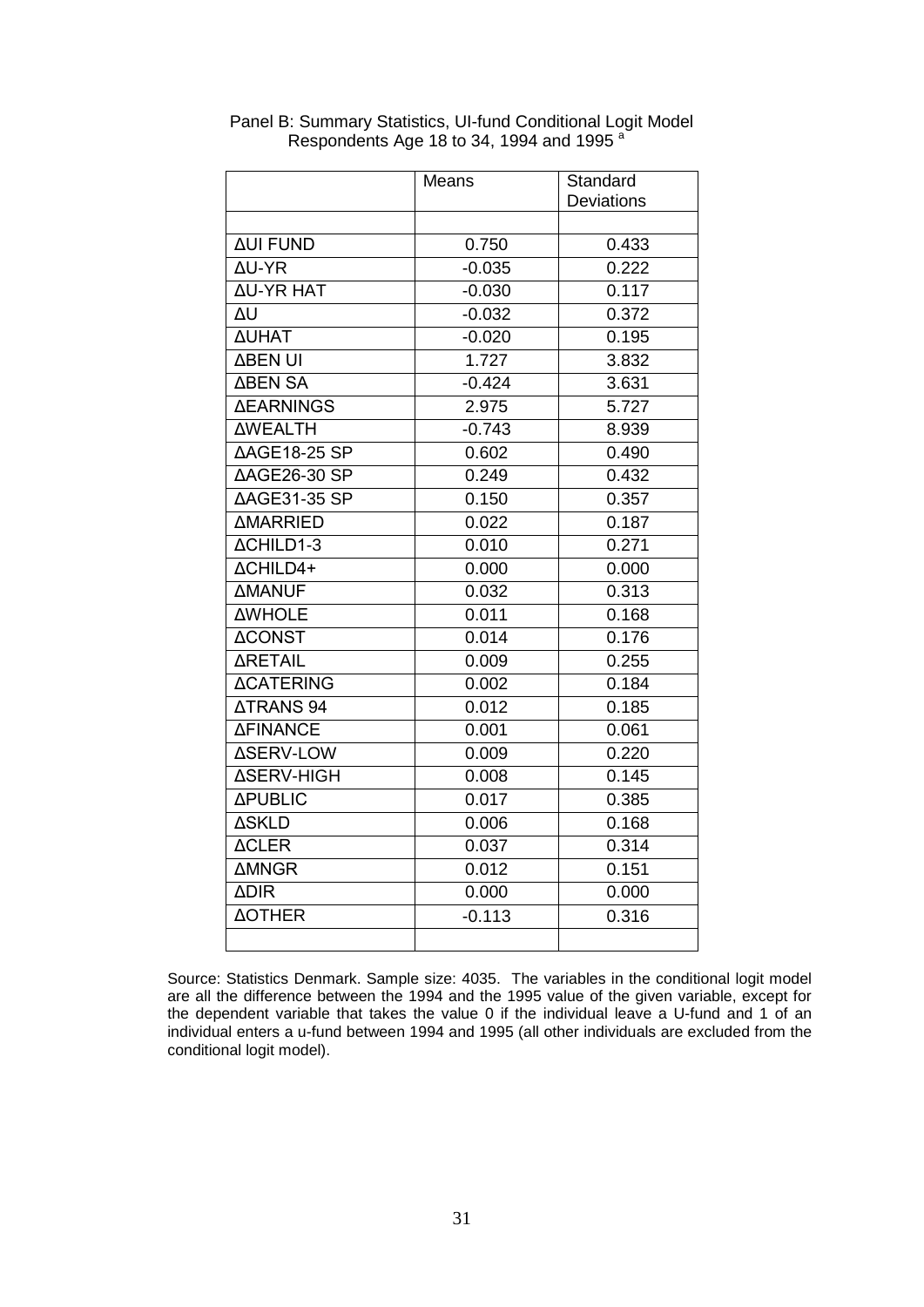## Table 3

| Logit Estimates of Unemployment Fund Membership Levels (UI-fund)                 |
|----------------------------------------------------------------------------------|
| Alternative Unemployment Measures, Respondents Age 18 to 34, 1995 <sup>a,b</sup> |

|                    | (1)         | (2)         | (3)             | (4)             |
|--------------------|-------------|-------------|-----------------|-----------------|
|                    |             |             |                 |                 |
| <b>UNEMP</b>       | <b>UYR</b>  | <b>UYR</b>  | <b>EXPECTED</b> | <b>EXPECTED</b> |
| <b>MEASURE</b>     |             |             | U-YR            | U-YR            |
|                    |             |             |                 |                 |
| <b>UNEMP</b>       | 2.723***    | 3.244***    | $3.725***$      | 5.767***        |
|                    | (0.109)     | (0.117)     | (0.157)         | (0.201)         |
| <b>BEN UI</b>      | $0.262***$  | $0.243***$  | $0.251***$      | $0.212***$      |
|                    | (0.013)     | (0.013)     | (0.008)         | (0.008)         |
| <b>BEN SA</b>      | $-0.050***$ | $-0.051***$ | $-0.052***$     | $-0.055***$     |
|                    | (0.003)     | (0.003)     | (0.003)         | (0.003)         |
| <b>EARNINGS</b>    | 0.007       | 0.006       | $0.036***$      | $0.082***$      |
|                    | (0.015)     | (0.015)     | (0.007)         | (0.009)         |
| <b>EARNINGS SQ</b> | $-0.001**$  | $-0.001**$  | $-0.001***$     | $-0.001***$     |
|                    | (0.000)     | (0.000)     | (0.000)         | (0.000)         |
| <b>WEALTH</b>      | $-0.002**$  | $-0.001**$  | $-0.001$        | 0.001           |
|                    | (0.001)     | (0.001)     | (0.001)         | (0.001)         |
| <b>FEMALE</b>      | 0.636***    | 0.666***    | $0.700***$      | $0.776***$      |
|                    | (0.029)     | (0.032)     | (0.027)         | (0.029)         |
| AGE18-25 SP        | $0.350***$  | $0.361***$  | $0.308***$      | $0.276***$      |
|                    | (0.009)     | (0.010)     | (0.010)         | (0.010)         |
| AGE26-30 SP        | $-0.064***$ | $-0.065***$ | $-0.064***$     | $-0.063***$     |
|                    | (0.010)     | (0.010)     | (0.010)         | (0.010)         |
| AGE31-35 SP        | $-0.016$    | $-0.022*$   | $-0.024*$       | $-0.038***$     |
|                    | (0.013)     | (0.013)     | (0.013)         | (0.013)         |
| <b>MARRIED</b>     | $0.356***$  | $0.356***$  | $0.366***$      | $0.381***$      |
|                    | (0.040)     | (0.040)     | (0.037)         | (0.037)         |
| CHILD1-3           | $0.222***$  | $0.198***$  | $0.231***$      | $0.220***$      |
|                    | (0.037)     | (0.038)     | (0.038)         | (0.038)         |
| CHILD4+            | $-0.069$    | $-0.057$    | $-0.015$        | 0.049           |
|                    | (0.188)     | (0.192)     | (0.193)         | (0.197)         |
| EDU <sub>3</sub>   | $-0.097***$ | $-0.120***$ | $-0.080**$      | $-0.088**$      |
|                    | (0.036)     | (0.037)     | (0.035)         | (0.036)         |
| EDU4               | $-0.666***$ | $-0.668***$ | $-0.659***$     | $-0.677***$     |
|                    | (0.050)     | (0.052)     | (0.050)         | (0.053)         |
| EDU <sub>5</sub>   | $0.748***$  | $0.678***$  | $0.764***$      | $0.685***$      |
|                    | (0.035)     | (0.038)     | (0.035)         | (0.037)         |
| EDU <sub>6</sub>   | $0.196***$  | $-0.054$    | $0.208***$      | $-0.045$        |
|                    | (0.066)     | (0.074)     | (0.065)         | (0.072)         |
| EDU7               | $0.394***$  | $0.193***$  | $0.373***$      | $0.155***$      |
|                    | (0.063)     | (0.072)     | (0.062)         | (0.071)         |
| EDU8               | $0.383***$  | $0.310***$  | $0.264***$      | 0.105           |
|                    | (0.073)     | (0.081)     | (0.074)         | (0.083)         |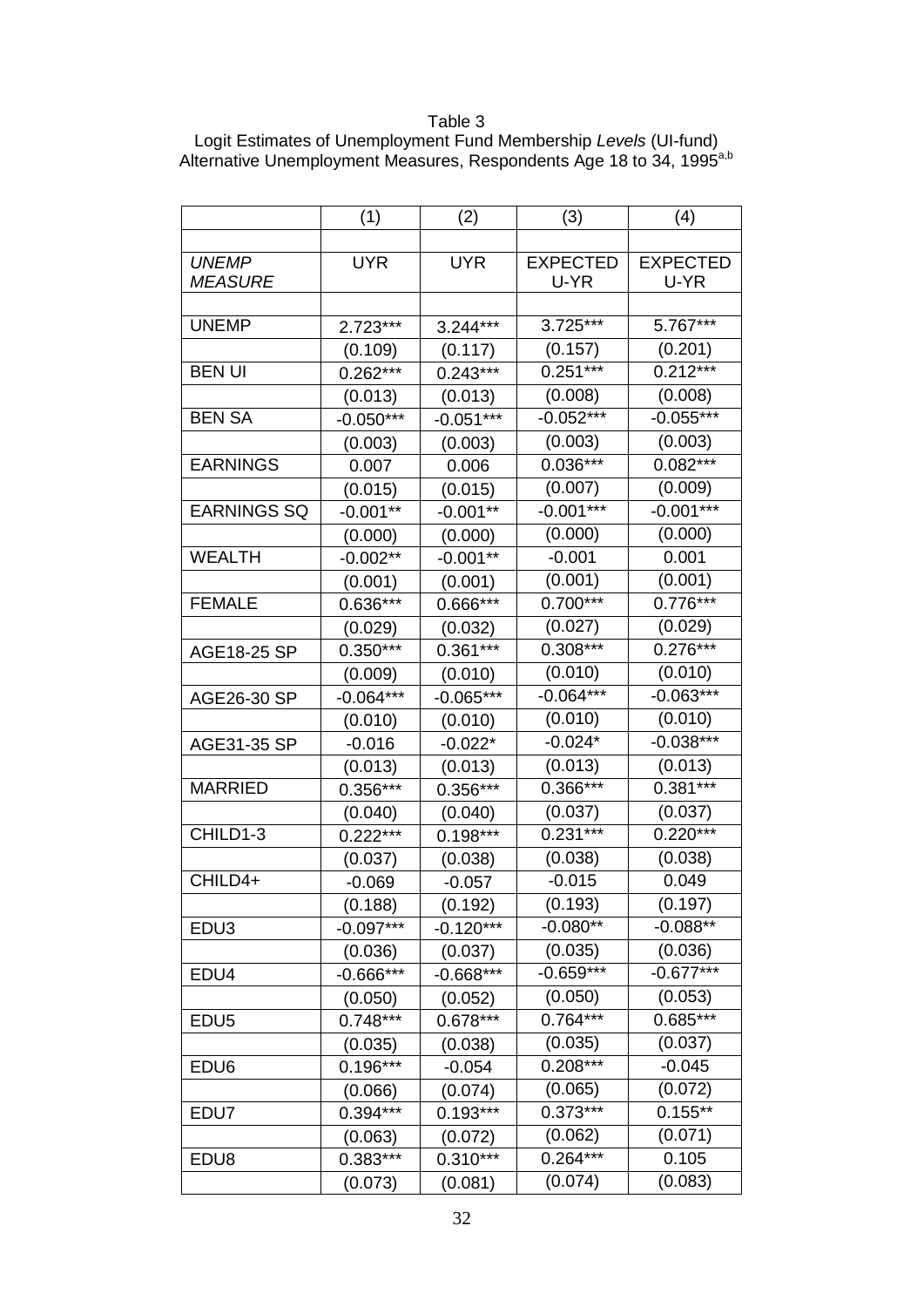| MANUF <sub>94</sub>       |              | 1.329***     |           | 1.618***     |
|---------------------------|--------------|--------------|-----------|--------------|
|                           |              | (0.056)      |           | (0.057)      |
| <b>WHOLE 94</b>           |              | $0.826***$   |           | $1.088***$   |
|                           |              | (0.064)      |           | (0.064)      |
| CONST <sub>94</sub>       |              | $0.568***$   |           | $0.832***$   |
|                           |              | (0.069)      |           | (0.073)      |
| <b>RETAIL 94</b>          |              | $0.276***$   |           | $0.629***$   |
|                           |              | (0.067)      |           | (0.071)      |
| <b>CATERING 94</b>        |              | 0.047        |           | $0.311***$   |
|                           |              | (0.083)      |           | (0.085)      |
| <b>TRANS 94</b>           |              | 0.699***     |           | 0.999***     |
|                           |              | (0.069)      |           | (0.071)      |
| <b>FINANCE 94</b>         |              | $-0.175**$   |           | 0.048        |
|                           |              | (0.084)      |           | (0.081)      |
| SERV-LOW 94               |              | $0.323***$   |           | $0.619***$   |
|                           |              | (0.064)      |           | (0.071)      |
| SERV-HIGH 94              |              | $0.453***$   |           | $0.758***$   |
|                           |              | (0.078)      |           | (0.081)      |
| PUBLIC 94                 |              | $0.552***$   |           | 0.909***     |
|                           |              | (0.057)      |           | (0.062)      |
| SKLD $94$                 |              | $0.088**$    |           | $0.118***$   |
|                           |              | (0.035)      |           | (0.032)      |
| CLER <sub>94</sub>        |              | $0.640***$   |           | $0.679***$   |
|                           |              | (0.037)      |           | (0.038)      |
| MNGR 94                   |              | $0.541***$   |           | $0.487***$   |
|                           |              | (0.053)      |           | (0.052)      |
| <b>DIR 94</b>             |              | $-0.448$     |           | $-0.813*$    |
|                           |              | (0.488)      |           | (0.470)      |
| OTHER 94                  |              | $-1.100***$  |           | $-1.752***$  |
|                           |              | (0.170)      |           | (0.162)      |
| <b>CONSTANT</b>           | $-10.113***$ | $-11.009***$ | -9.565*** | $-10.277***$ |
|                           | (0.193)      | (0.208)      | (0.196)   | (0.203)      |
|                           |              |              |           |              |
| <b>Adjusted R2</b>        | 0.298        | 0.321        | 0.291     | 0.318        |
|                           |              |              |           |              |
| Number of<br>observations | 68,080       | 68,080       | 68,080    | 68,080       |

a The dependent variable is one if member of UI fund in 1995, and zero otherwise. Robust standard errors in parentheses in Columns 1 and 2; Bootstrapped standard

errors (400 replications) in parentheses in Columns 3 and 4.<br><sup>b</sup> Unemployment expectation function used to create expected unemployment measure in Columns 3 and 4 is reported in Appendix Table 2.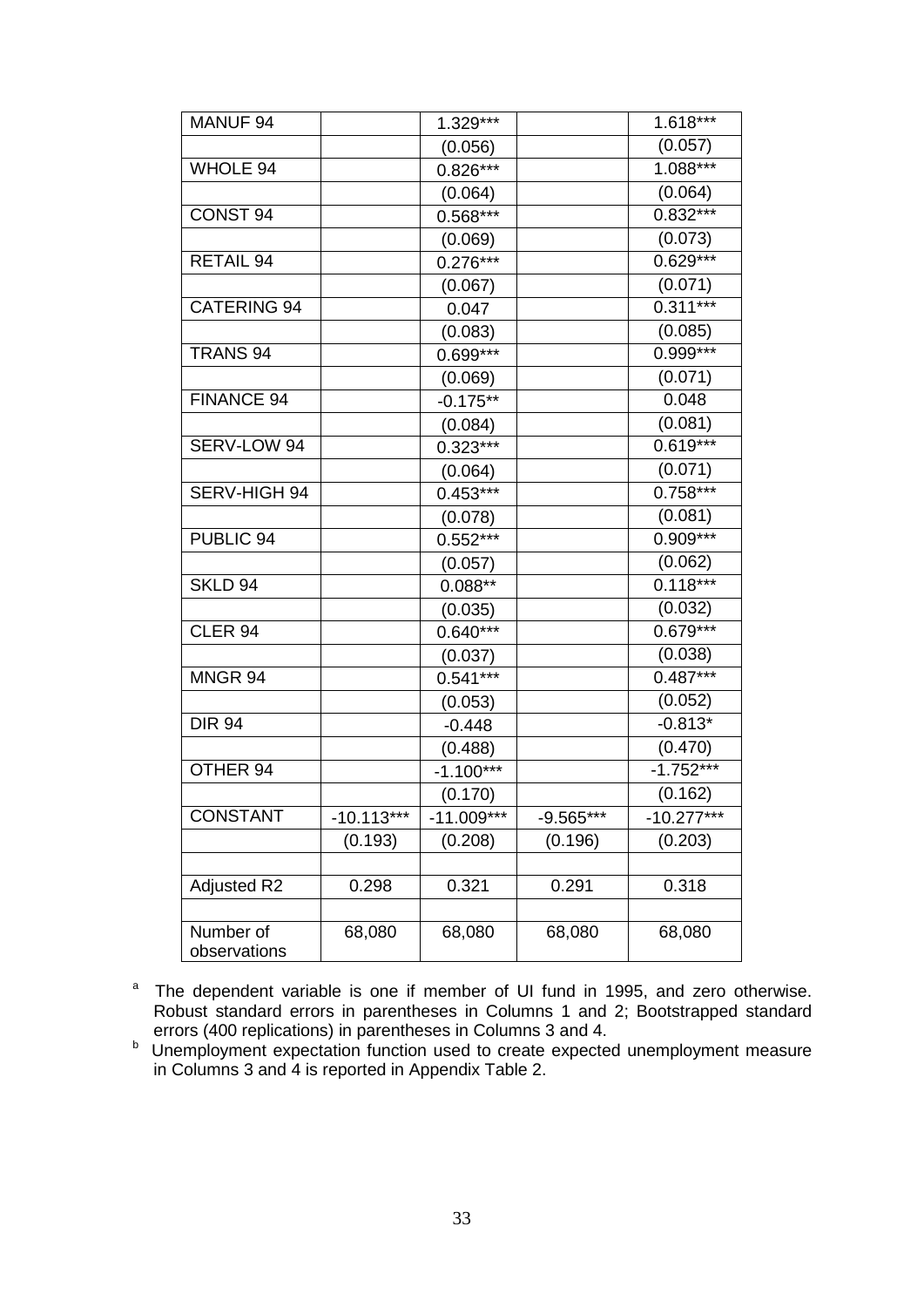Table 4 Conditional Logit Estimates of Unemployment Fund Membership (UI-fund) Respondents Age 18 to 34, 1994 and 1995<sup>a</sup>

|                         | (1)         | (2)         |
|-------------------------|-------------|-------------|
|                         |             |             |
| <b>UNEMP MEASURE</b>    | U-YR        | U-YR        |
|                         |             |             |
| <b>AUNEMP</b>           | 1.364***    | 1.370***    |
|                         | (0.234)     | (0.239)     |
| <b>ABEN UI</b>          | $0.195***$  | $0.193***$  |
|                         | (0.020)     | (0.020)     |
| <b>ABEN SA</b>          | $-0.029***$ | $-0.030***$ |
|                         | (0.011)     | (0.011)     |
| <b><i>ΔEARNINGS</i></b> | $0.023**$   | $0.028**$   |
|                         | (0.011)     | (0.011)     |
| <b>AWEALTH</b>          | 0.003       | 0.003       |
|                         | (0.004)     | (0.004)     |
| <b>∆AGE18-25 SP</b>     | $1.069***$  | $1.127***$  |
|                         | (0.057)     | (0.059)     |
| AAGE26-30 SP            | $0.611***$  | $0.649***$  |
|                         | (0.074)     | (0.078)     |
| <b>∆AGE31-35 SP</b>     | $0.697***$  | $0.733***$  |
|                         | (0.096)     | (0.098)     |
| <b>AMARRIED</b>         | 0.259       | 0.248       |
|                         | (0.208)     | (0.214)     |
| ΔCHILD1-3               | 0.228       | 0.235       |
|                         | (0.141)     | (0.146)     |
| ΔCHILD4+                | (dropped)   | (dropped)   |
|                         |             |             |
| <b>AMANUF</b>           |             | $-0.424***$ |
|                         |             | (0.165)     |
| <b>AWHOLE</b>           |             | $-0.024$    |
|                         |             | (0.257)     |
| <b>ACONST</b>           |             | $-0.139$    |
|                         |             | (0.242)     |
| <b>ARETAIL</b>          |             | $0.418**$   |
|                         |             | (0.194)     |
| <b>ACATERING</b>        |             | $0.630**$   |
|                         |             | (0.297)     |
| <b>ATRANS 94</b>        |             | $-0.408*$   |
|                         |             | (0.212)     |
| <b>ΔFINANCE</b>         |             | $-0.302$    |
|                         |             | (0.607)     |
| ΔSERV-LOW               |             | 0.305       |
|                         |             | (0.200)     |
| <b>ΔSERV-HIGH</b>       |             | 0.250       |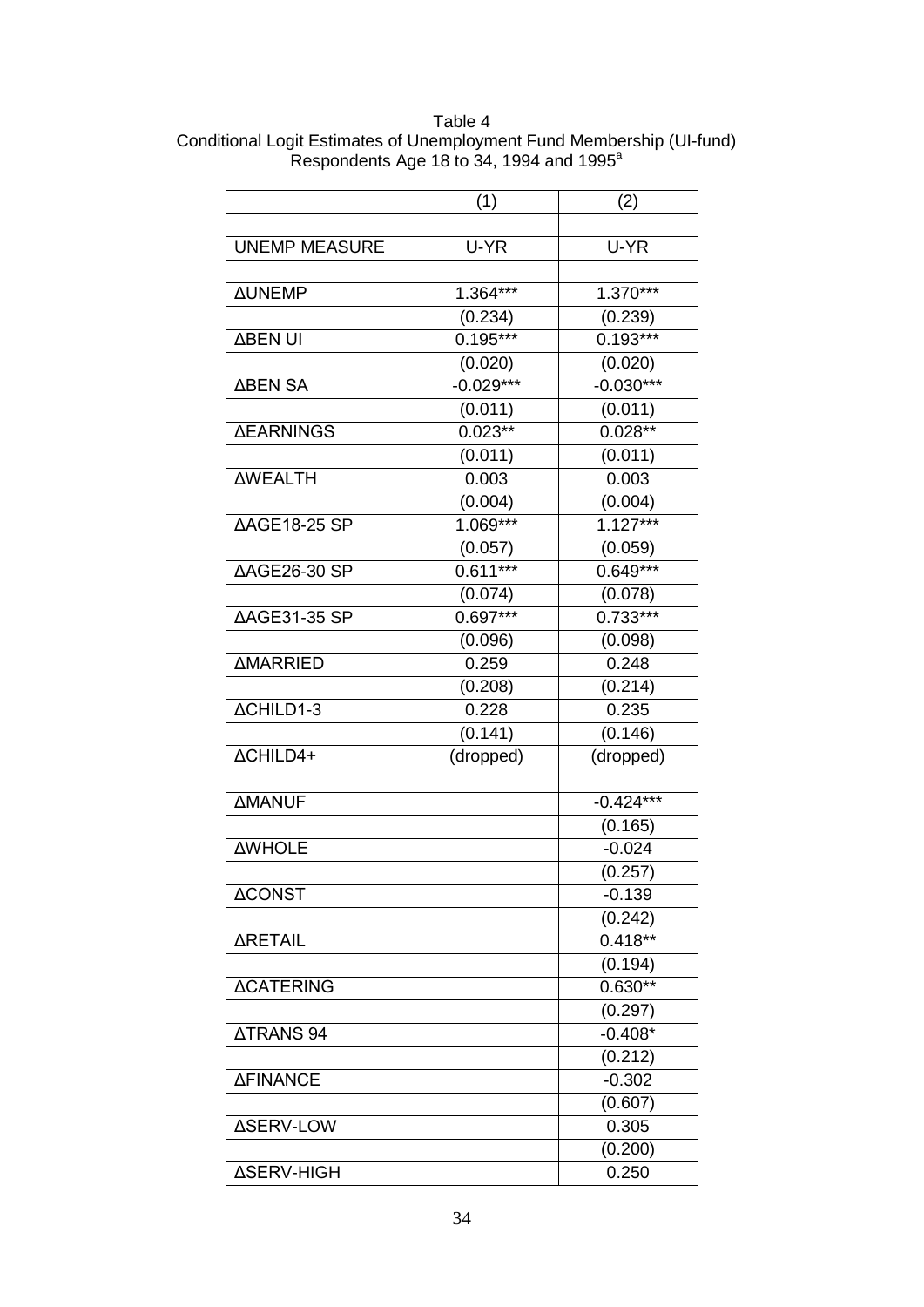|                     |            | (0.278)     |
|---------------------|------------|-------------|
| <b>APUBLIC</b>      |            | 0.141       |
|                     |            | (0.136)     |
| <b>ASKLD</b>        |            | $-0.595**$  |
|                     |            | (0.273)     |
| <b>ACLER</b>        |            | $-0.465***$ |
|                     |            | (0.144)     |
| <b>AMNGR</b>        |            | $-0.537**$  |
|                     |            | (0.255)     |
| <b>ADIR</b>         |            | (dropped)   |
|                     |            |             |
| <b>AOTHER</b>       |            | 0.034       |
|                     |            | (0.166)     |
|                     |            |             |
| Log-Likelihood      | -2019.5457 | -1991.4808  |
|                     |            |             |
| <b>Observations</b> | 4,035      | 4,035       |

\*\*\* p<0.01, \*\* p<0.05, \* p<0.1

<sup>a</sup> The dependent variable is one if join UI fund in 1995, and zero if leave fund in that year. Robust standard errors in parentheses.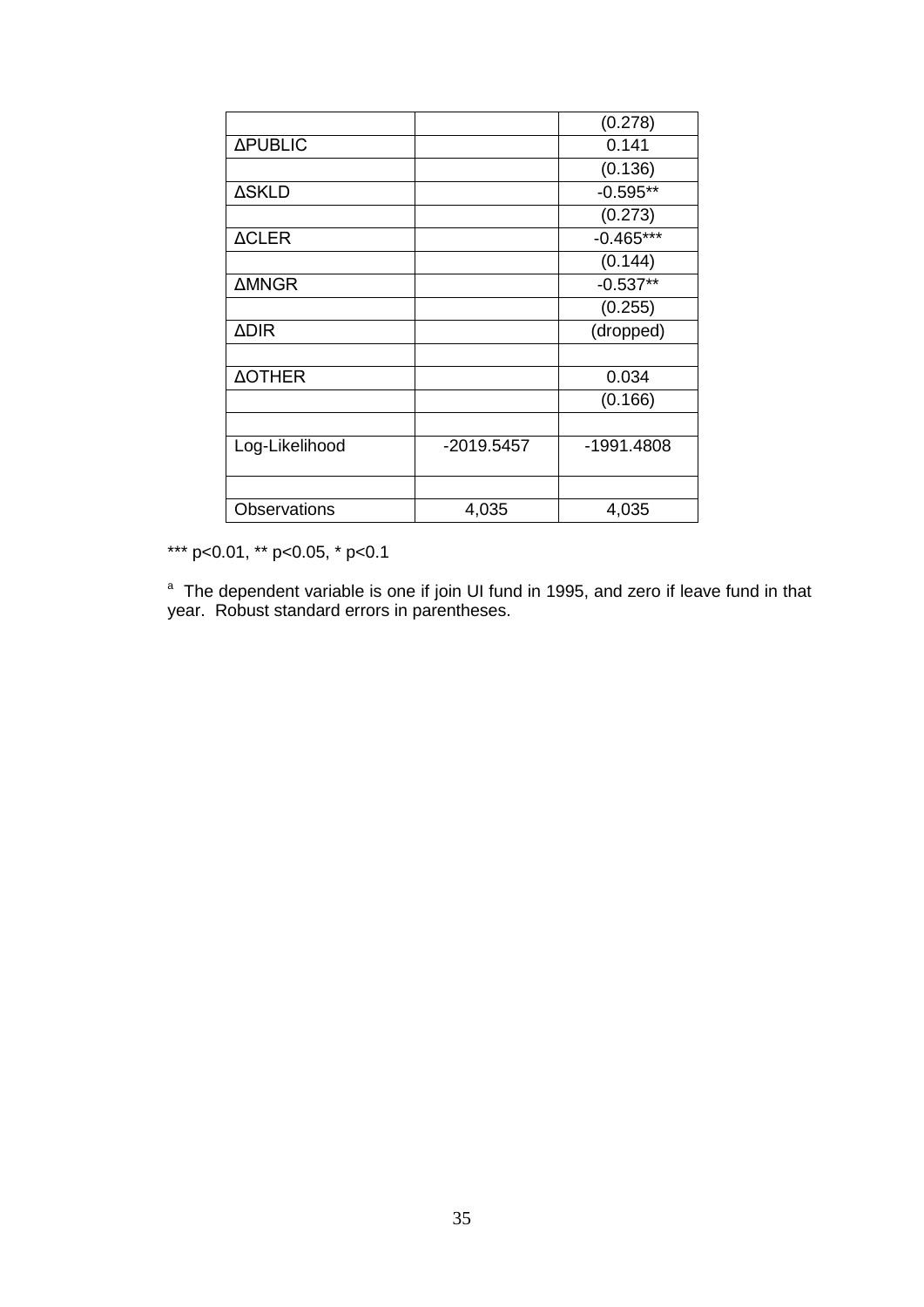## Table 5

|                      | (1)         | (2)             | (3)         | (4)             |
|----------------------|-------------|-----------------|-------------|-----------------|
|                      |             |                 |             |                 |
| <b>UNEMP MEASURE</b> | U-YR        | <b>EXPECTED</b> | U           | <b>EXPECTED</b> |
|                      |             | $U-YR^b$        |             | $U^b$           |
| <b>AUNEMP</b>        |             |                 |             |                 |
|                      | $1.370***$  | 2.666***        | $0.515***$  | $1.443***$      |
|                      | (0.239)     | (0.476)         | (0.141)     | (0.262)         |
| <b>ABEN UI</b>       | $0.193***$  | $0.210***$      | $0.221***$  | $0.222***$      |
|                      | (0.020)     | (0.021)         | (0.019)     | (0.020)         |
| <b>ABEN SSA</b>      | $-0.030***$ | $-0.029**$      | $-0.030***$ | $-0.029**$      |
|                      | (0.011)     | (0.012)         | (0.011)     | (0.012)         |
| <b>AEARNINGS</b>     | $0.028**$   | $0.026**$       | 0.004       | 0.012           |
|                      | (0.011)     | (0.011)         | (0.010)     | (0.010)         |
| <b>AWEALTH</b>       | 0.003       | 0.003           | 0.003       | 0.004           |
|                      | (0.004)     | (0.004)         | (0.004)     | (0.004)         |
| <b>∆AGE18-25 SP</b>  | $1.127***$  | $1.110***$      | $1.119***$  | 1.099***        |
|                      | (0.059)     | (0.060)         | (0.058)     | (0.060)         |
| <b>∆AGE26-30 SP</b>  | $0.649***$  | $0.715***$      | $0.645***$  | $0.682***$      |
|                      | (0.078)     | (0.079)         | (0.078)     | (0.079)         |
| <b>∆AGE31-35 SP</b>  | $0.733***$  | $0.763***$      | $0.737***$  | $0.745***$      |
|                      | (0.098)     | (0.100)         | (0.098)     | (0.100)         |
| <b>AMARRIED</b>      | 0.248       | 0.248           | 0.250       | 0.256           |
|                      | (0.214)     | (0.217)         | (0.210)     | (0.219)         |
| ACHILD1-3            | 0.235       | 0.234           | 0.211       | $0.239*$        |
|                      | (0.146)     | (0.145)         | (0.146)     | (0.144)         |
| ACHILD4+             | (dropped)   | (dropped)       | (dropped)   | (dropped)       |
|                      |             |                 |             |                 |
| <b>AMANUF</b>        | $-0.424***$ | $-0.176$        | $-0.695***$ | $-0.787***$     |
|                      | (0.165)     | (0.174)         | (0.170)     | (0.170)         |
| <b>AWHOLE</b>        | $-0.024$    | 0.285           | $-0.244$    | $-0.326$        |
|                      | (0.257)     | (0.290)         | (0.263)     | (0.278)         |
| <b>ACONST</b>        | $-0.139$    | 0.047           | $-0.428*$   | $-0.560**$      |
|                      | (0.242)     | (0.245)         | (0.242)     | (0.247)         |
| <b>ARETAIL</b>       | $0.418**$   | 0.669***        | 0.145       | 0.056           |
|                      | (0.194)     | (0.206)         | (0.193)     | (0.204)         |
| <b>ACATERING</b>     | $0.630**$   | $0.860***$      | 0.360       | 0.271           |
|                      | (0.297)     | (0.313)         | (0.290)     | (0.310)         |
| <b>ATRANS 94</b>     | $-0.408*$   | $-0.173$        | $-0.675***$ | $-0.789***$     |
|                      | (0.212)     | (0.231)         | (0.217)     | (0.221)         |
| <b>AFINANCE</b>      | $-0.302$    | $-0.165$        | $-0.591$    | $-0.739$        |
|                      | (0.607)     | (0.787)         | (0.650)     | (0.773)         |
| <b>ASERV-LOW</b>     | 0.305       | $0.501***$      | 0.029       | $-0.083$        |
|                      | (0.200)     | (0.219)         | (0.205)     | (0.223)         |

Conditional Logit Estimates of Unemployment Fund Membership (ΔUI-fund) Alternative Unemployment Measures, Respondents Age 18 to 34, 1994 and 1995 $^{\circ}$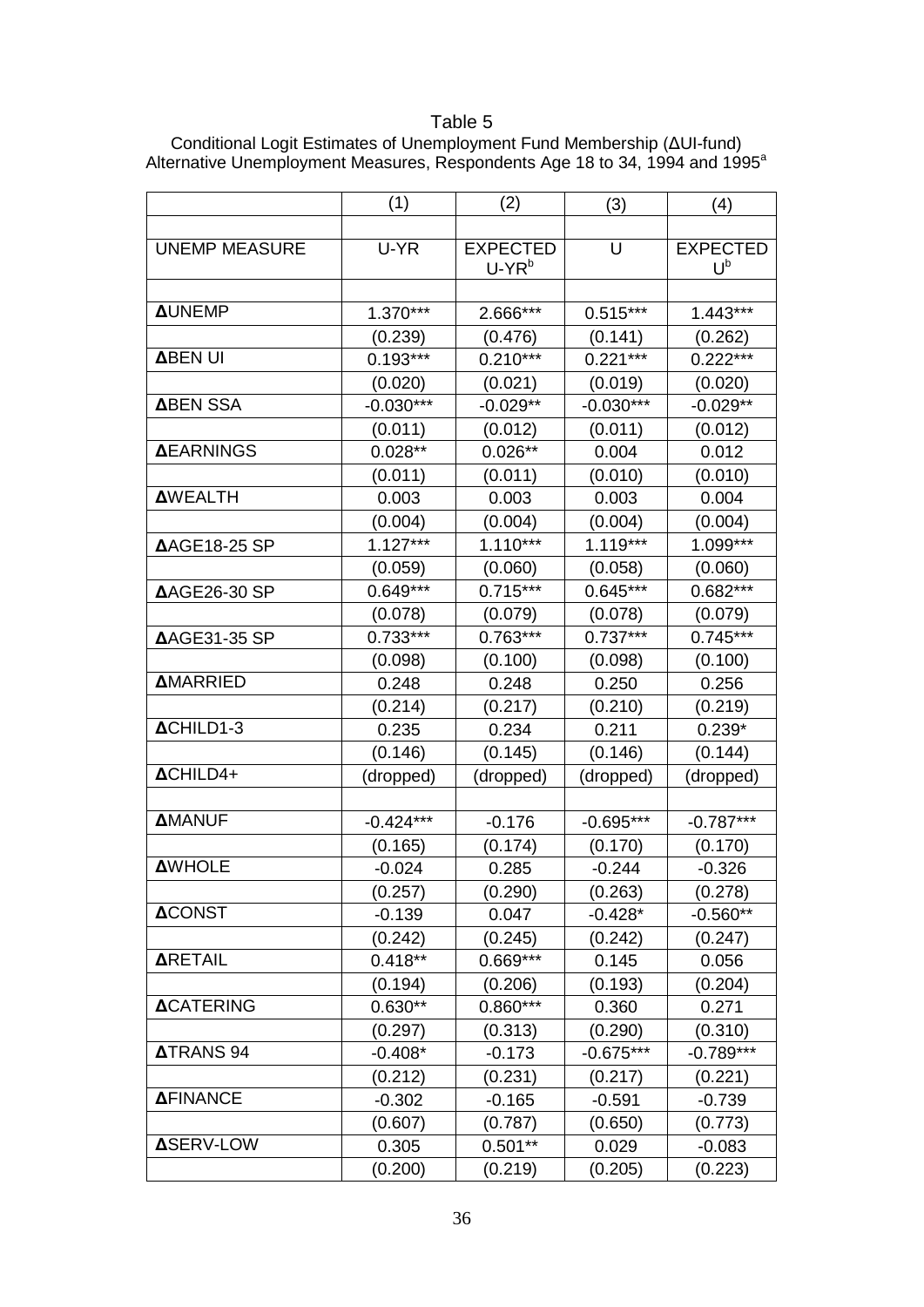| <b>ASERV-HIGH</b>  | 0.250       | 0.481       | 0.001       | $-0.112$    |
|--------------------|-------------|-------------|-------------|-------------|
|                    | (0.278)     | (0.306)     | (0.284)     | (0.299)     |
| <b>APUBLIC</b>     | 0.141       | $0.380***$  | $-0.090$    | $-0.199$    |
|                    | (0.136)     | (0.147)     | (0.143)     | (0.142)     |
| <b>ASKLD</b>       | $-0.595**$  | $-0.492*$   | $-0.606**$  | $-0.581**$  |
|                    | (0.273)     | (0.275)     | (0.269)     | (0.275)     |
| <b>ACLER</b>       | $-0.465***$ | $-0.422***$ | $-0.481***$ | $-0.479***$ |
|                    | (0.144)     | (0.144)     | (0.144)     | (0.145)     |
| <b>AMNGR</b>       | $-0.537**$  | $-0.450*$   | $-0.507**$  | $-0.522**$  |
|                    | (0.255)     | (0.261)     | (0.257)     | (0.257)     |
| <b>ADIR</b>        | (dropped)   | (dropped)   | (dropped)   | (dropped)   |
|                    |             |             |             |             |
| <b>AOTHER</b>      | 0.034       | $0.340**$   | $-0.151$    | $-0.182$    |
|                    | (0.166)     | (0.170)     | (0.171)     | (0.163)     |
|                    |             |             |             |             |
|                    |             |             |             |             |
| <b>OBERVATIONS</b> | 4,035       | 4,035       | 4,035       | 4,035       |
|                    |             |             |             |             |
| Log likelihood     | -1991.4808  | -1996.0614  | -2004.6424  | -1996.1846  |
|                    |             |             |             |             |

\*\*\* p<0.01, \*\* p<0.05, \* p<0.1

<sup>a</sup> The dependent variable is one if join UI fund in 1995, and zero if leave fund in that year. Robust standard errors are reported in parentheses in Columns 1 and 3, Bootstrapped standard errors in Columns 2 and 4.

<sup>b</sup> Estimating function for unemployment measures are reported in Appendix Table 2, Column 1.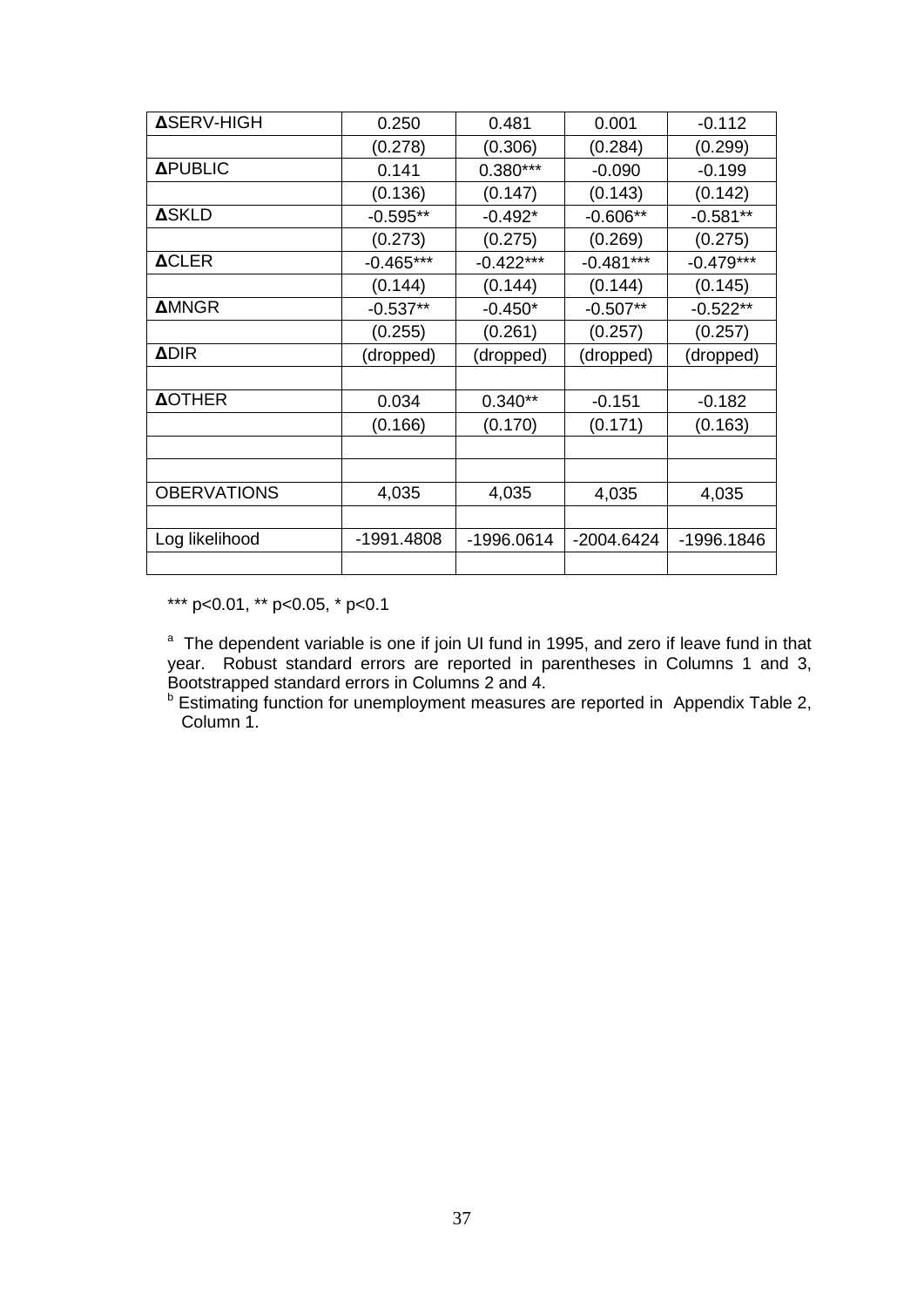#### Table 6

| Income<br>Decile | Uninsured<br>(10%<br>Sample)<br><b>Number</b> | Added<br><b>UI Fees</b> | <b>Added UI</b><br><b>Benefits</b> | <b>Net</b><br>Revenues<br>$R^*$ | <b>SA</b><br>Savings | UI-fund/<br><b>SA</b><br>Savings<br>$R^2$ |
|------------------|-----------------------------------------------|-------------------------|------------------------------------|---------------------------------|----------------------|-------------------------------------------|
|                  |                                               |                         |                                    |                                 |                      |                                           |
|                  | (1)                                           | (2)                     | (3)                                | (4)                             | (5)                  | (6)                                       |
|                  |                                               |                         |                                    |                                 |                      |                                           |
| <b>ALL</b>       | 44,905                                        | 1644                    | 2242                               | $-598$                          | 3140                 | 2542                                      |
|                  |                                               |                         |                                    |                                 |                      |                                           |
| 1                | 16054                                         | 588                     | 950                                | $-362$                          | 2272                 | 1910                                      |
| 2                | 5437                                          | 199                     | 415                                | $-216$                          | 412                  | 196                                       |
| 3                | 3447                                          | 126                     | 239                                | $-113$                          | 160                  | 47                                        |
| 4                | 2358                                          | 86                      | 143                                | $-57$                           | 81                   | 24                                        |
| 5                | 1927                                          | 71                      | 101                                | $-30$                           | 56                   | 26                                        |
| 6                | 1782                                          | 65                      | 75                                 | $-10$                           | 35                   | 25                                        |
| $\overline{7}$   | 1980                                          | 72                      | 66                                 | 6                               | 32                   | 38                                        |
| 8                | 3877                                          | 142                     | 105                                | 37                              | 29                   | 66                                        |
| 9                | 3213                                          | 118                     | 66                                 | 52                              | 28                   | 80                                        |
| 10               | 4830                                          | 177                     | 82                                 | 95                              | 33                   | 128                                       |

#### Net Expected Public Revenues Gains (Expected Benefits less Fees) From Compulsory UI, in Total and by Gross Income Deciles Denmark 1995 (In Mill. DKK)

Note: (5.6 DKK= \$1 US in 1995). The raw numbers in the 10% sample are reported in Column 1, while the cost estimates have been expanded by a factor of ten to reflect population values. The alternative models are defined more completely in the text.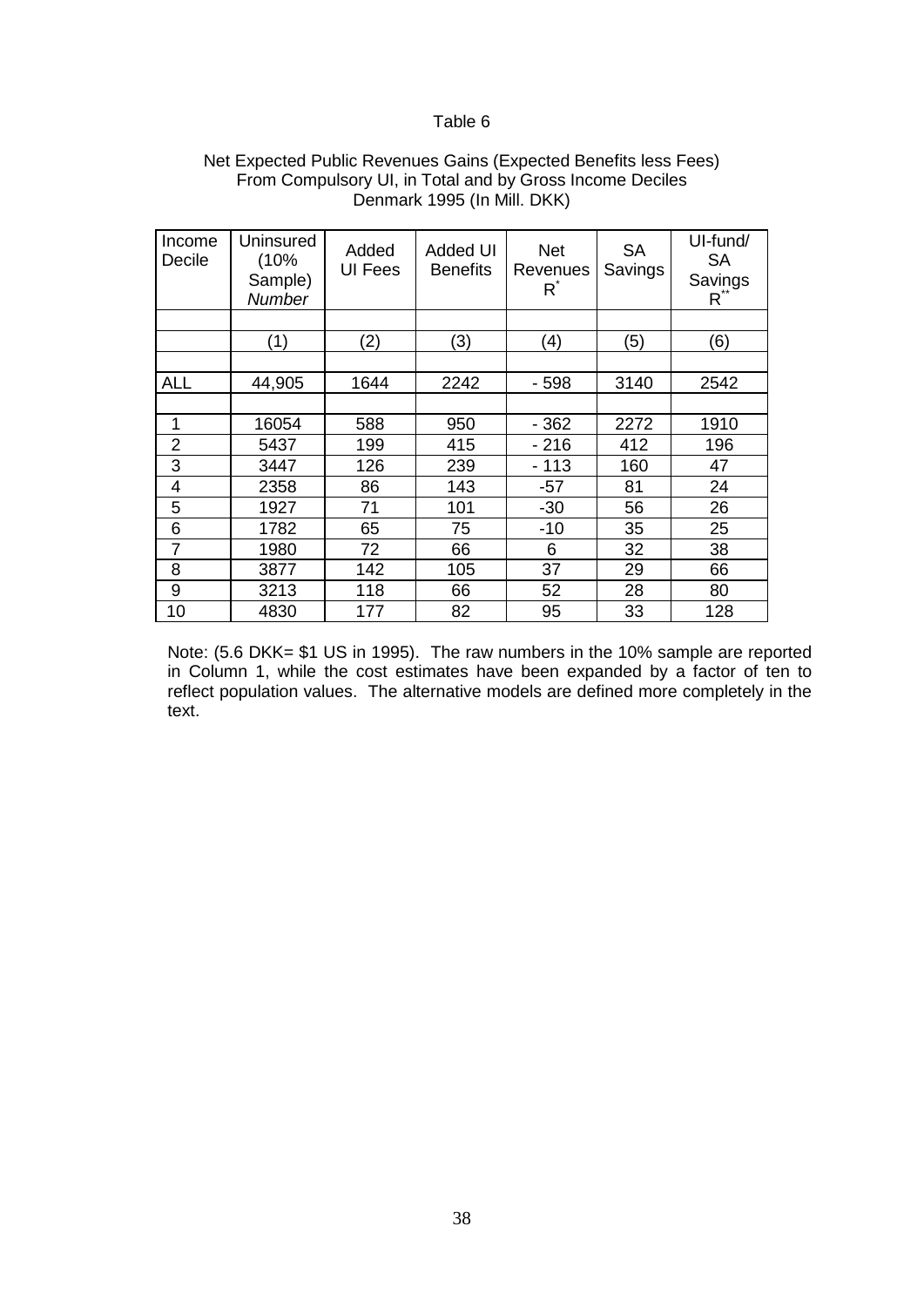Figure 1



#### **UI-FUND MEMBERSHIP RATE OF LABOR FORCE PARTICIPANTS AND UNEMPLOYMENT RATES, DENMARK 1987-2001**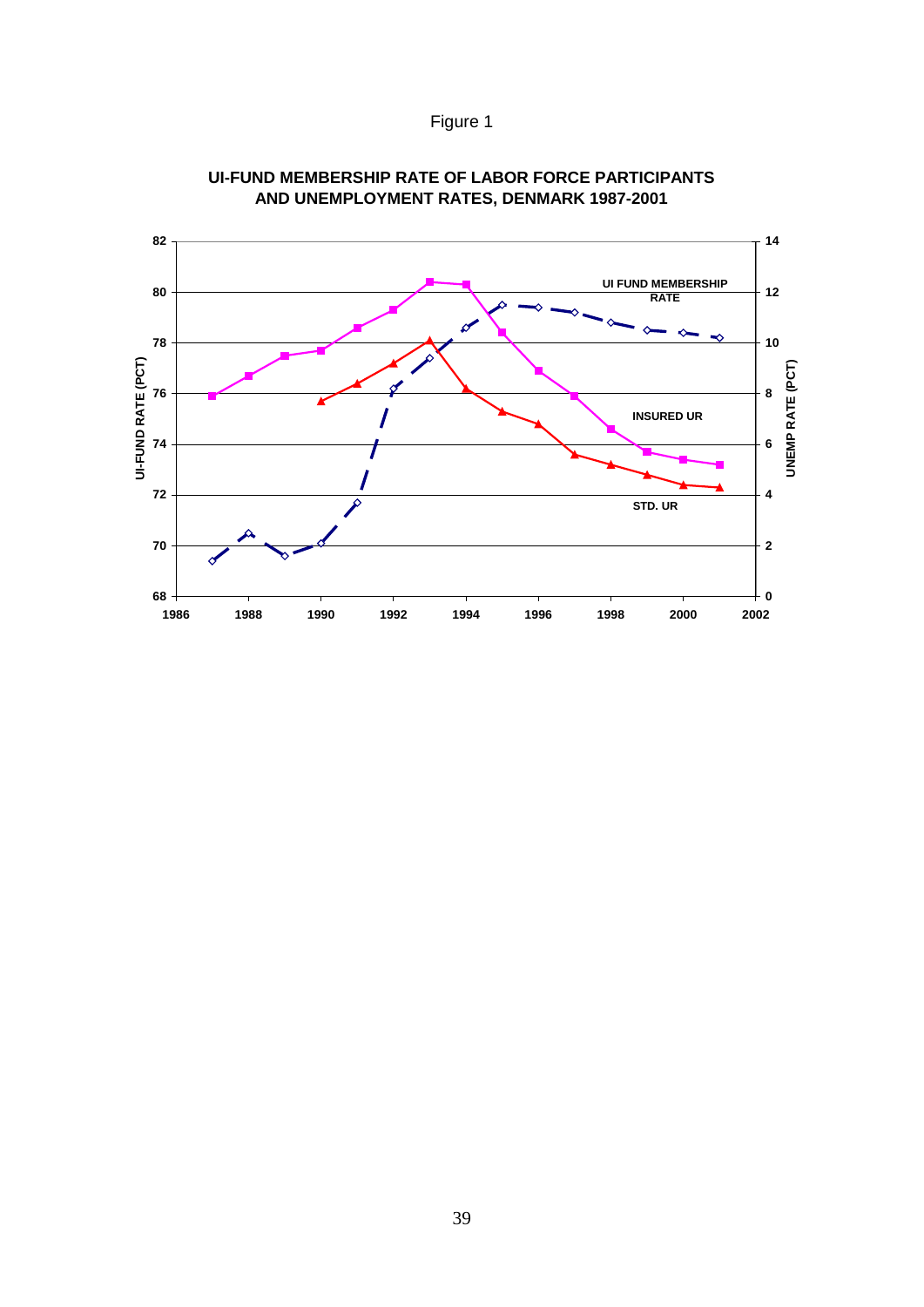### Figure 2

Unemployment Rate and UI-Fund Membership Rate 1995 By Income Deciles 1994 and Age 1995 Denmark



Panel A Income Deciles

Panel B: Age

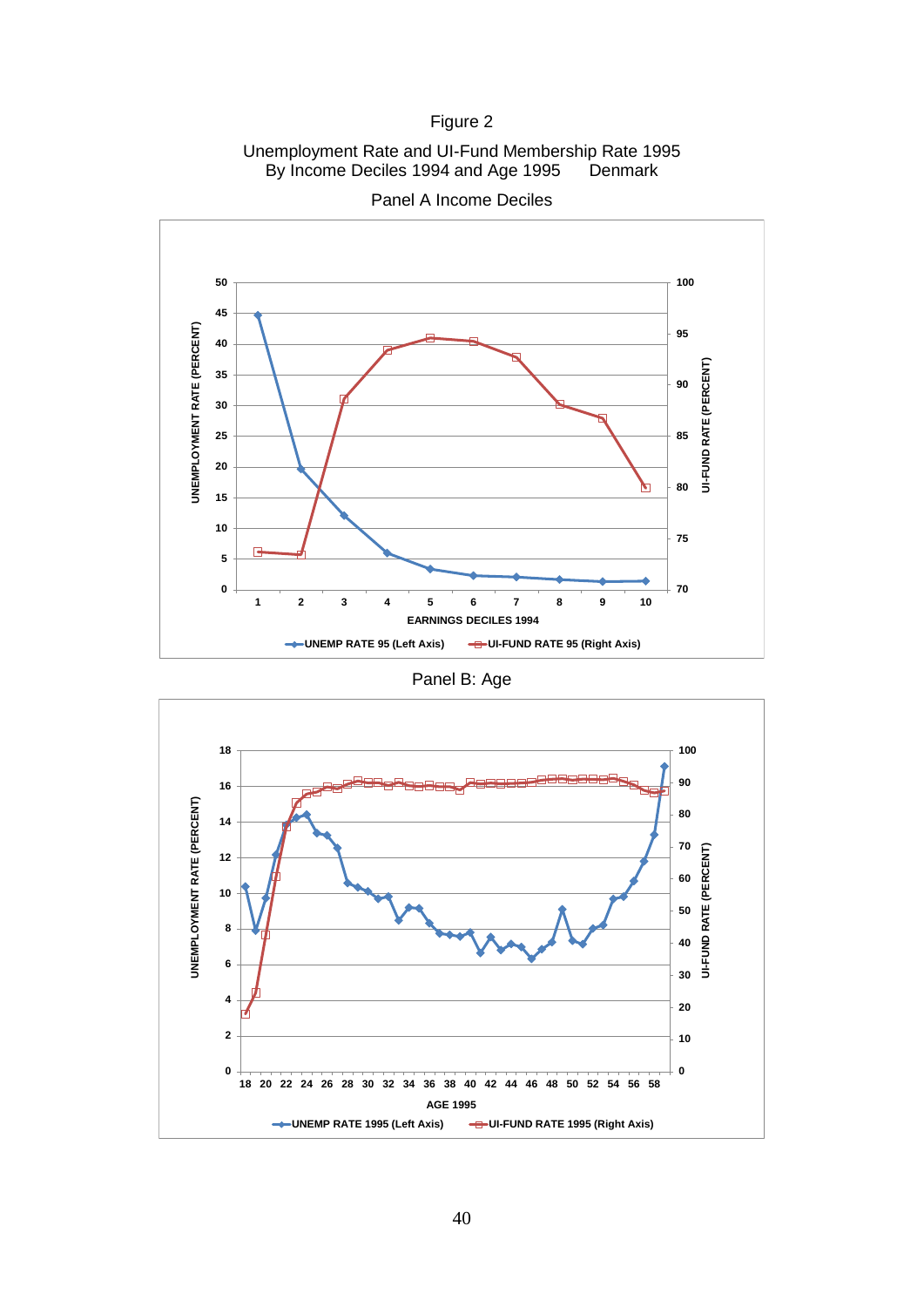Figure 3

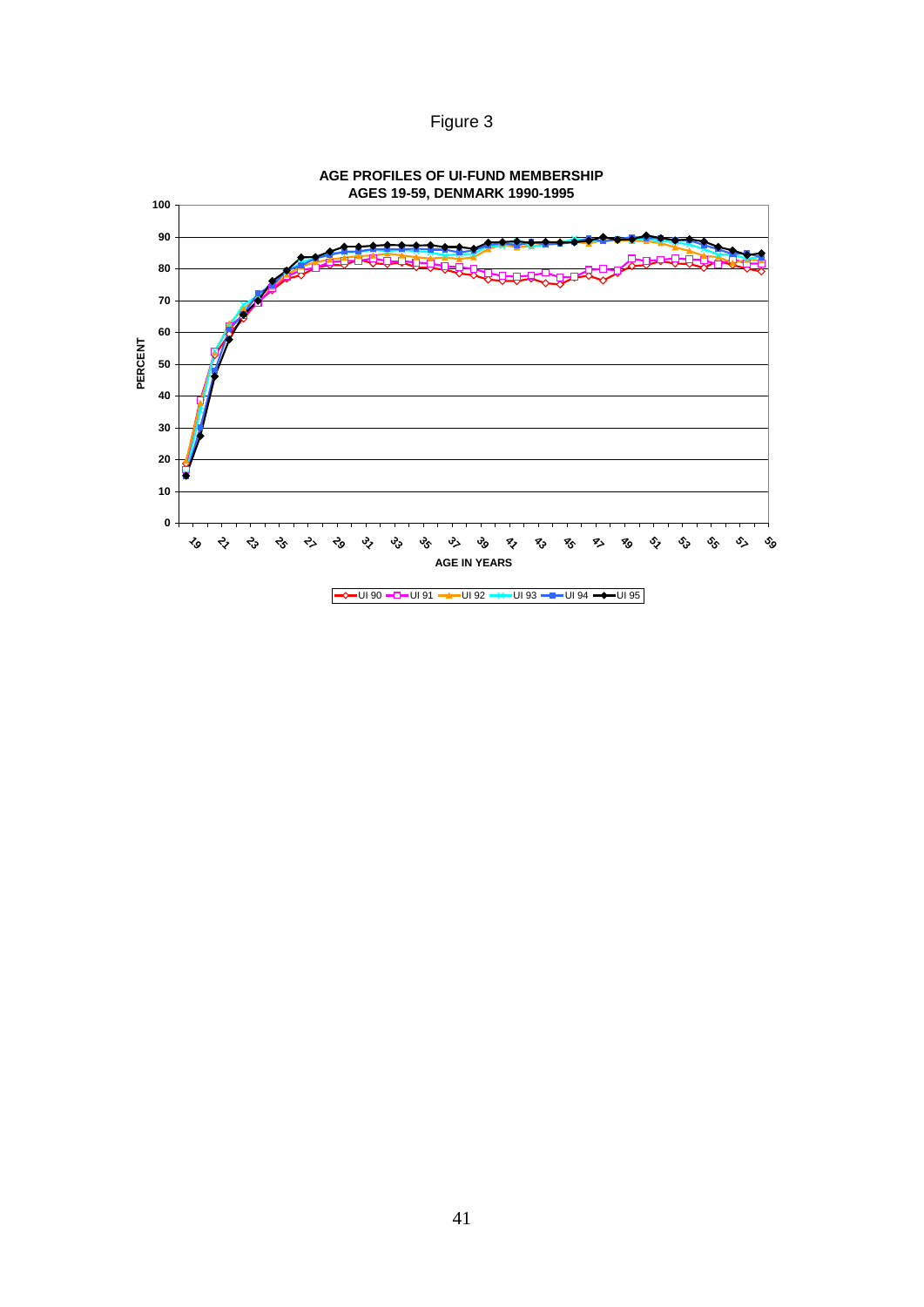#### APPENDIX 1

### THE DECISION TO BELONG TO A UI FUND**[33](#page-44-0)**

An important dimension of the Danish system is its voluntarism--the worker can contribute to a UI-fund and expect to receive more generous benefits if unemployed. UIfund membership is a modestly asymmetric decision because of a feature designed to avoid adverse selection--benefit eligibility comes only after a full year of membership in the fund. The loss of benefit eligibility following nonpayment of membership fees comes in less than a year, but not immediately, for obvious administrative reasons. A simple multiperiod expected utility model illustrates the entry and exit decision processes.

#### **The Model**

-

#### **A. The Decision to Join a UI-fund**

An "'uncovered," expected utility maximizing worker with an infinite horizon is employed in the initial period  $(i = 0)$ , and considers joining a UI fund in that period. All economic conditions are stable (constant) over time, including the probability of job displacement in any period, and the resulting job loss is permanent. Coverage under the UI fund becomes effective in the period (year) following the payment of the first premiums  $(i = 1)$ . In the absence of UI-fund coverage, the displaced worker is eligible for social assistance benefits, which are generally less than UI-fund benefits.

The worker's intra-period utility function is assumed to be additively separable in consumption and leisure:

$$
U = u(C) + v(L)
$$

with the consumption  $(C)$  utility element an increasing, strongly concave function and the leisure  $(L)$  utility function increasing and weakly concave. Leisure is fixed for the employed  $(L)$  and unemployed  $(L)$ , with  $L < L$ . The worker can, through the UI-fund, reallocate

<span id="page-44-0"></span><sup>&</sup>lt;sup>33</sup> See Multiperiod Decision Model v2 for more detailed derivations, and additional material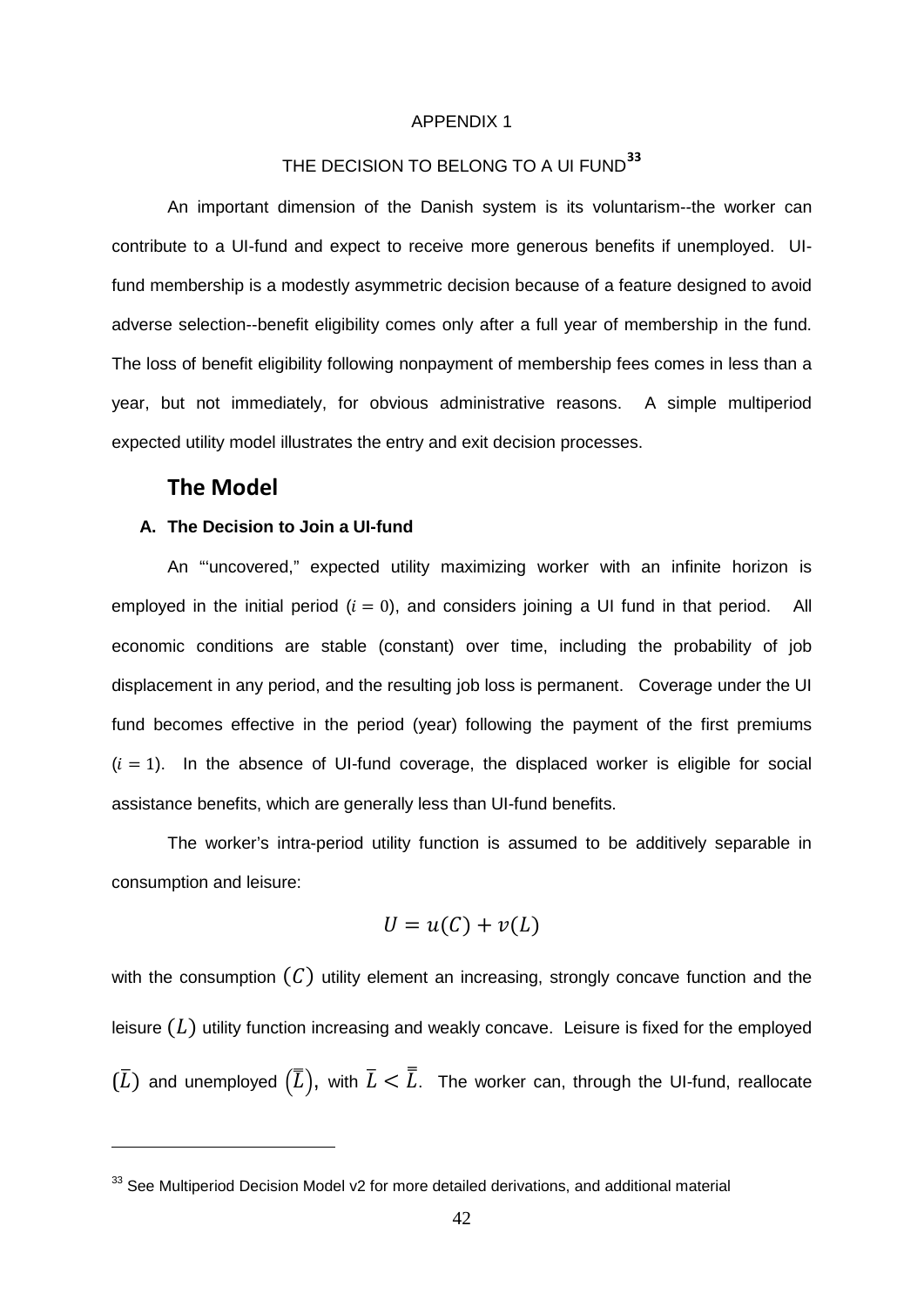resources across states, but can neither borrow nor lend across time, and will therefore consume all current income net of insurance premiums as it accrues.

### **Notation**

*e* earnings per period if employed *f* the UI-fund premium per period,  $0 < f < e$  $\theta$  the likelihood of job displacement in any period,  $0 < \theta < 1$ b the (subjective) time rate of discount,  $0 < b < 1$  $\beta$  the time discount factor  $\beta = \frac{1}{1+b}$  or  $b = \frac{1-\beta}{\beta}$ .  $B_{IJ}$  UI fund benefits if unemployed  $B_{SA}$  Social assistance benefits if unemployed

What is the joining decision rule and how does it vary with economic conditions? If the worker joins the UI-fund, expected utility is:

$$
EU(J0IN) = [u(e - f) + v(\bar{L})][1 + \sum_{i=1}^{\infty} \beta^{i}(1 - \theta)^{i}]
$$
  
+ 
$$
[u(B_{U}) + v(\bar{L})] \sum_{i=1}^{\infty} {\beta^{i}(1 - \theta)^{i-1}\theta} \sum_{j=i}^{\infty} \beta^{j-i}
$$

If the worker does not join

$$
EU(NOT\ J OIN) = [u(e) - v(\bar{L})][1 + \sum_{i=1}^{\infty} \beta^{i}(1 - \theta)^{i}]
$$

$$
+ [u(B_{SA}) - v(\bar{L})] \sum_{i=1}^{\infty} {\beta^{i}(1 - \theta)^{i-1}\theta} \sum_{j=i}^{\infty} \beta^{j-i}
$$

Decision Rule: Join if:

$$
\Delta_U = EU(JOIN) - EU(NOTJOIN) \ge 0
$$

or

$$
\Delta_U = [u(e - f) - u(e)][1 + \sum_{i=1}^{N} \beta^{i}(1 - \theta)^{i}]
$$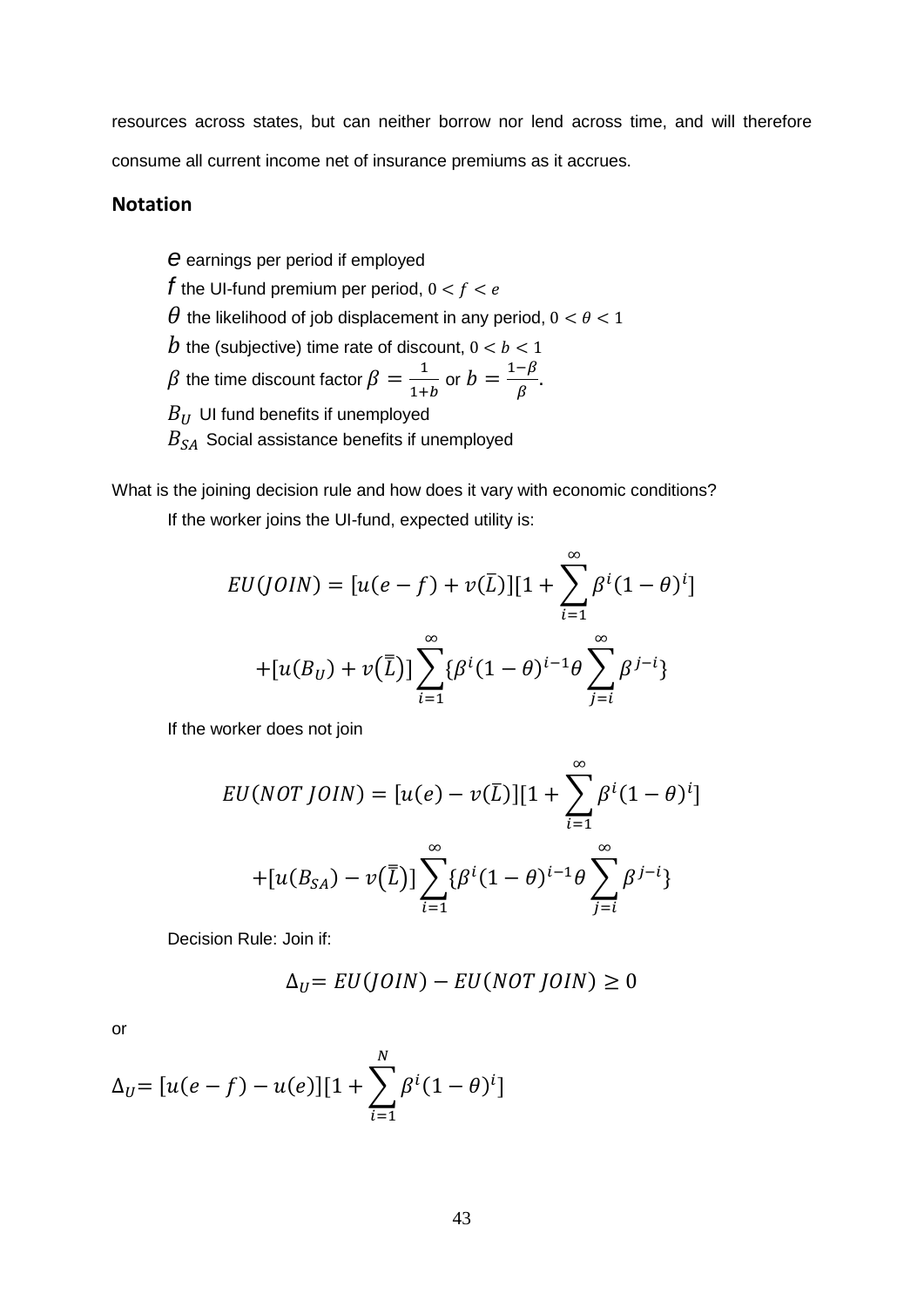$$
+[u(B_U) - u(B_{SA})] \sum_{i=1}^{N} {\{\beta^{i}(1-\theta)^{i-1}\theta \sum_{j=i}^{N} \beta^{j-i}\}} \ge 0
$$

The infinite horizon assumption permits simplification of this decision rule:

$$
\sum_{i=1}^{\infty} \beta^{i} (1 - \theta)^{i} = \frac{\beta (1 - \theta)}{1 - \beta (1 - \theta)} = \frac{\frac{1}{1 + b} (1 - \theta)}{1 - \frac{1}{1 + b} (1 - \theta)} = \frac{(1 - \theta)}{1 + b - (1 - \theta)}
$$

$$
= \frac{1 - \theta}{b + \theta}
$$

$$
\sum_{j=1}^{\infty} \beta^{j - i} = 1 + \frac{1}{b} = \frac{1 + b}{b}, \text{ with } 0 < b < 1.
$$

**Therefore** 

$$
\Delta_{U} = [u(e - f) - u(e)] \n+ \frac{1 - \theta}{b + \theta} \{u(e - f) - u(e) + \frac{\theta}{1 - \theta} \frac{1 + b}{b} [u(B_{U}) - u(B_{SA})]\} \n= \left[\frac{1 + b}{b + \theta}\right] [u(e - f) - u(e)] \n+ \frac{\theta}{b + \theta} \frac{1 + b}{b} [u(B_{U}) - u(B_{SA})]
$$

Comparative Statics

$$
\frac{d\Delta_U}{df} = -\left[\frac{1+b}{b+\theta}\right]u'(e-f) < 0\tag{A1}
$$

$$
\frac{d\Delta_U}{de} = \left[\frac{1+b}{b+\theta}\right] \left[u'(e-f) - u'(e)\right] > 0,\tag{A2}
$$

$$
\frac{d\Delta_U}{dB_U} = \left[\frac{\theta}{b+\theta} \frac{1+b}{b}\right] u'(B_U) > 0
$$
\n(A3)

$$
\frac{d\Delta_U}{dB_{SA}} = -\left[\frac{\theta}{b+\theta} \frac{1+b}{b}\right] u'(B_{SA}) < 0 \tag{A4}
$$

As for the layoff probability,

$$
\frac{d\Delta_U}{d\theta} = \left[ -\frac{1+b}{(b+\theta)^2} \right] \left[ u(e-f) - u(e) \right]
$$

$$
+ \left[ \frac{1}{b+\theta} - \frac{\theta}{(b+\theta)^2} \right] \frac{1+b}{b} \left[ u(B_U) - u(B_{SA}) \right]
$$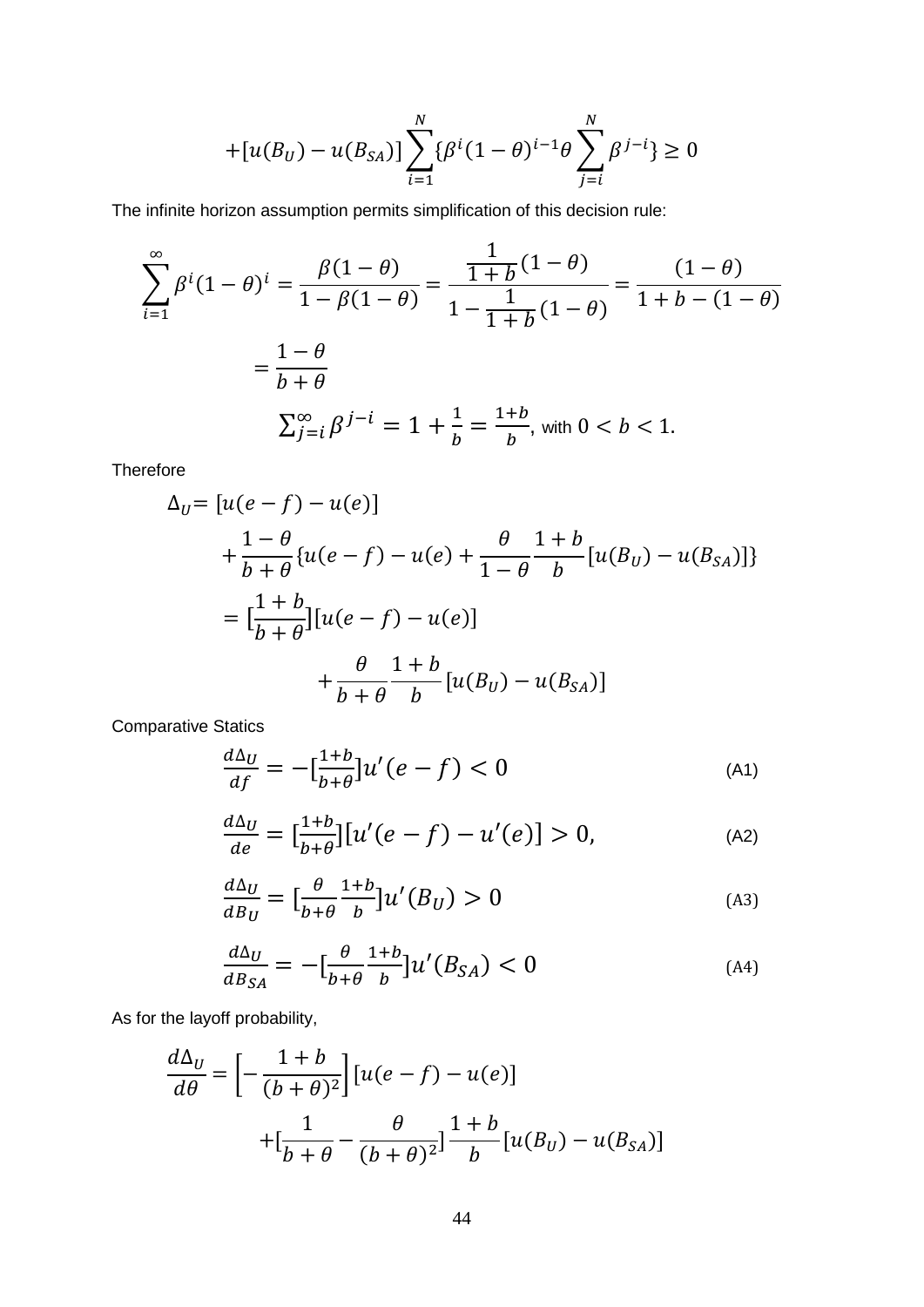$$
= -\left[\frac{1+b}{(b+\theta)^2}\right] [u(e-f) - u(e)] + \left[\frac{1+b}{(b+\theta)^2}\right] [u(B_U) - u(B_{SA})] > 0.
$$
 (A5)

An increase in the displacement rate increases the value of joining the fund both because the employment interval during which premiums are paid is reduced (recall  $u(e - f)$  –  $u(e) < 0$ ) and the unemployment interval during which extra benefits are received increases.

#### **B. The Decision to Leave a UI-fund**

Consider a worker who is currently a UI-fund member and eligible for benefits. Under constant conditions, we would not expect any change in behavior in the infinite life case; the worker decided it was appropriate to join a fund in some prior period, and he will continue in each period. Even if the worker realizes that there will be a drop in displacement rates in an upcoming period, the decline would have to be very large to justify dropping out of the program and then reapplying in the next, because the worker would face the standard one period delay in benefit eligibility. Essentially a current member gets coverage for two periods for a single payment in this scenario, because of the "restart" penalty.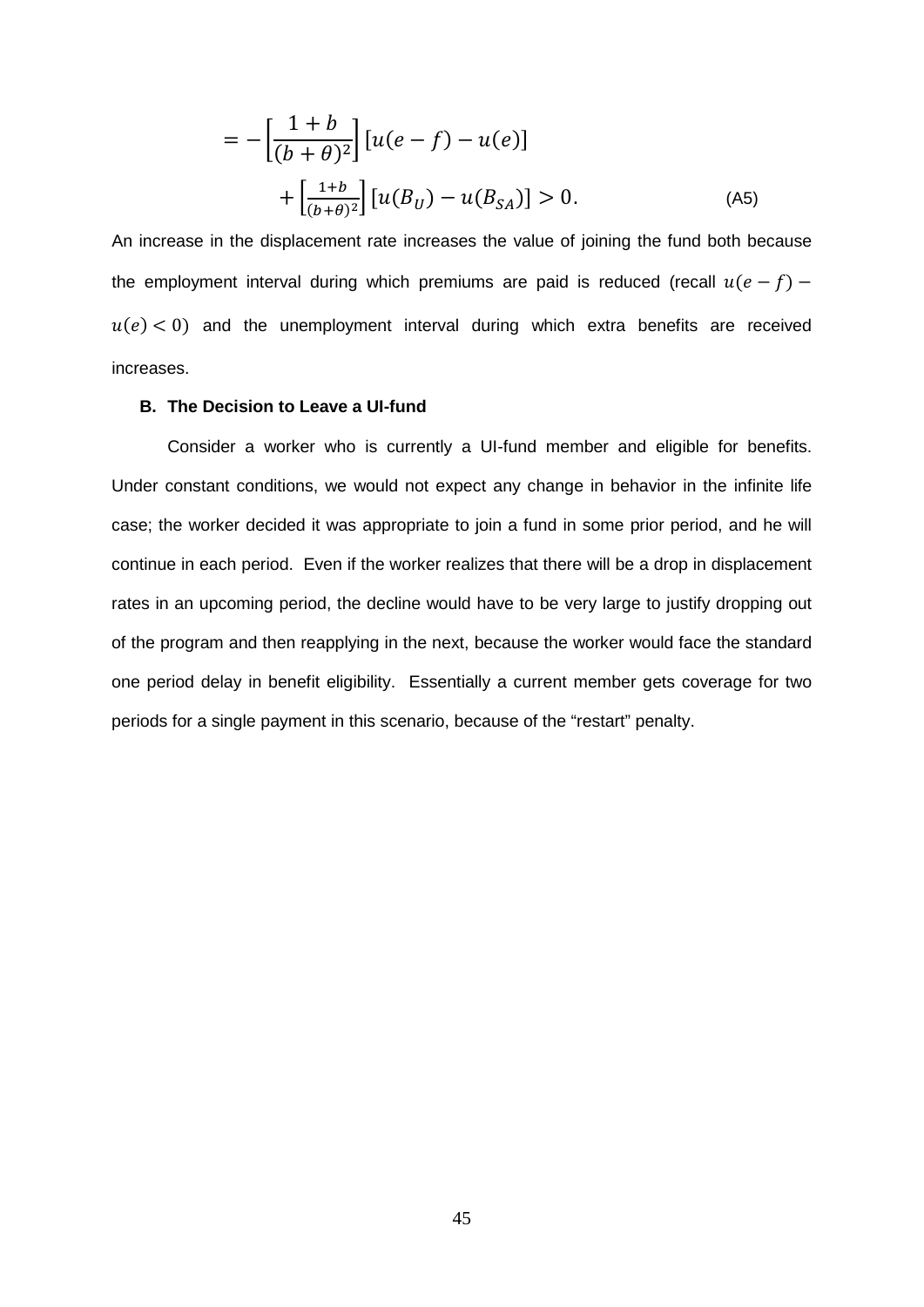## APPENDIX 2

|                     | (1)            | (2)         |
|---------------------|----------------|-------------|
|                     |                |             |
| DEPENDENT VARIABLE: | <b>U-YR 95</b> | U 95        |
|                     |                |             |
| <b>FEMALE</b>       | $-0.026***$    | $-0.026***$ |
|                     | (0.001)        | (0.002)     |
| AGE18-25 SP         | $0.016***$     | $0.020***$  |
|                     | (0.000)        | (0.001)     |
| AGE26-30 SP         | $0.001***$     | $-0.001*$   |
|                     | (0.000)        | (0.001)     |
| AGE31-35 SP         | $0.004***$     | $0.005***$  |
|                     | (0.000)        | (0.001)     |
| <b>MARRIED</b>      | $-0.002$       | $-0.003$    |
|                     | (0.001)        | (0.002)     |
| CHILD1-3            | $-0.010***$    | $-0.015***$ |
|                     | (0.001)        | (0.002)     |
| CHILD4+             | $-0.028***$    | $-0.043***$ |
|                     | (0.008)        | (0.014)     |
| PART-TIME 95        | $-0.085***$    | $-0.168***$ |
|                     | (0.004)        | (0.005)     |
| EDU <sub>2</sub>    | $-0.040***$    | $-0.020***$ |
|                     | (0.004)        | (0.005)     |
| EDU <sub>3</sub>    | $-0.050***$    | $-0.032***$ |
|                     | (0.003)        | (0.005)     |
| EDU4                | $-0.031***$    | $-0.007$    |
|                     | (0.004)        | (0.006)     |
| EDU <sub>5</sub>    | $-0.038***$    | $-0.024***$ |
|                     | (0.003)        | (0.004)     |
| EDU <sub>6</sub>    | $-0.039***$    | $-0.029***$ |
|                     | (0.004)        | (0.005)     |
| EDU7                | $-0.029***$    | $-0.022***$ |
|                     | (0.003)        | (0.004)     |
| EDU8                | (dropped)      | (dropped)   |
|                     |                |             |
| SKLD 94             | $-0.013***$    | $-0.014***$ |
|                     | (0.002)        | (0.003)     |
| CLER <sub>94</sub>  | $-0.008***$    | $-0.008***$ |
|                     | (0.001)        | (0.002)     |
| MNGR 94             | $0.015***$     | $0.010***$  |
|                     | (0.002)        | (0.003)     |
| <b>DIR 94</b>       | $0.066***$     | $0.057**$   |

## UNEMPLOYMENT REGRESSION MODEL ESTIMATES 1995<sup>a</sup>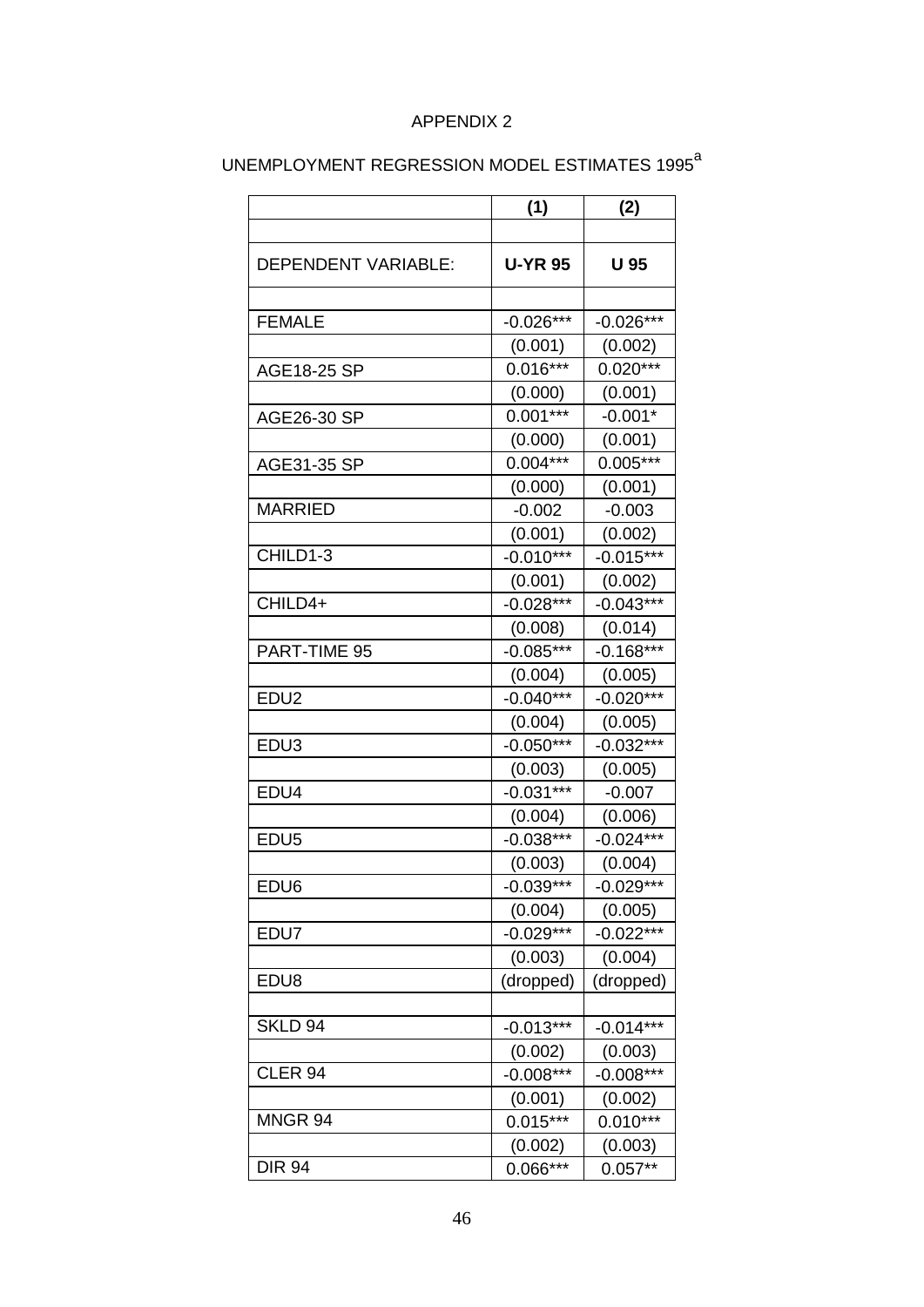|                                                | (0.022)     | (0.027)     |
|------------------------------------------------|-------------|-------------|
| MANUF <sub>94</sub>                            | $-0.053***$ | $-0.167***$ |
|                                                | (0.003)     | (0.006)     |
| <b>WHOLE 94</b>                                | $-0.044***$ | $-0.175***$ |
|                                                | (0.003)     | (0.006)     |
| <b>CONST 94</b>                                | $-0.049***$ | $-0.169***$ |
|                                                | (0.004)     | (0.006)     |
| <b>RETAIL 94</b>                               | $-0.066***$ | $-0.183***$ |
|                                                | (0.004)     | (0.006)     |
| <b>CATERING 94</b>                             | $-0.037***$ | $-0.158***$ |
|                                                | (0.005)     | (0.009)     |
| TRANS <sub>94</sub>                            | $-0.049***$ | $-0.166***$ |
|                                                | (0.004)     | (0.006)     |
| FINANCE 94                                     | $-0.031***$ | $-0.144***$ |
|                                                | (0.004)     | (0.006)     |
| SERV-LOW 94                                    | $-0.051***$ | $-0.173***$ |
|                                                | (0.004)     | (0.006)     |
| SERV-HIGH 94                                   | $-0.056***$ | $-0.174***$ |
|                                                | (0.004)     | (0.007)     |
| PUBLIC 94                                      | $-0.062***$ | $-0.174***$ |
|                                                | (0.003)     | (0.006)     |
| <b>BEN UI 1995</b><br>$(10,000$ DKK)           | $0.007***$  | $-0.004**$  |
|                                                | (0.001)     | (0.002)     |
| <b>BEN SA1995</b>                              | $0.001***$  | $0.001***$  |
| (10,000 DKK)                                   |             |             |
|                                                | (0.000)     | (0.000)     |
| <b>EARNINGS AND BENEFITS</b><br>(10,000DKK)    | $-0.020***$ | $-0.019***$ |
|                                                | (0.002)     | (0.002)     |
| <b>EARNINGS AND BENEFITS</b><br>SQ (10,000DKK) | $0.000***$  | $0.000***$  |
|                                                | (0.000)     | (0.000)     |
| <b>WEALTH (10,000DKK)</b>                      | $-0.000***$ | $-0.000***$ |
|                                                | (0.000)     | (0.000)     |
| <b>U-YR94</b>                                  | $0.205***$  | $0.124***$  |
|                                                | (0.006)     | (0.009)     |
| U94                                            | $0.197***$  | $0.079***$  |
|                                                | (0.005)     | (0.008)     |
| UF/SA94                                        | $0.013***$  | $0.010***$  |
|                                                | (0.001)     | (0.002)     |
| <b>CONSTANT</b>                                | $-0.041***$ | 0.095***    |
|                                                | (0.010)     | (0.018)     |
|                                                |             |             |